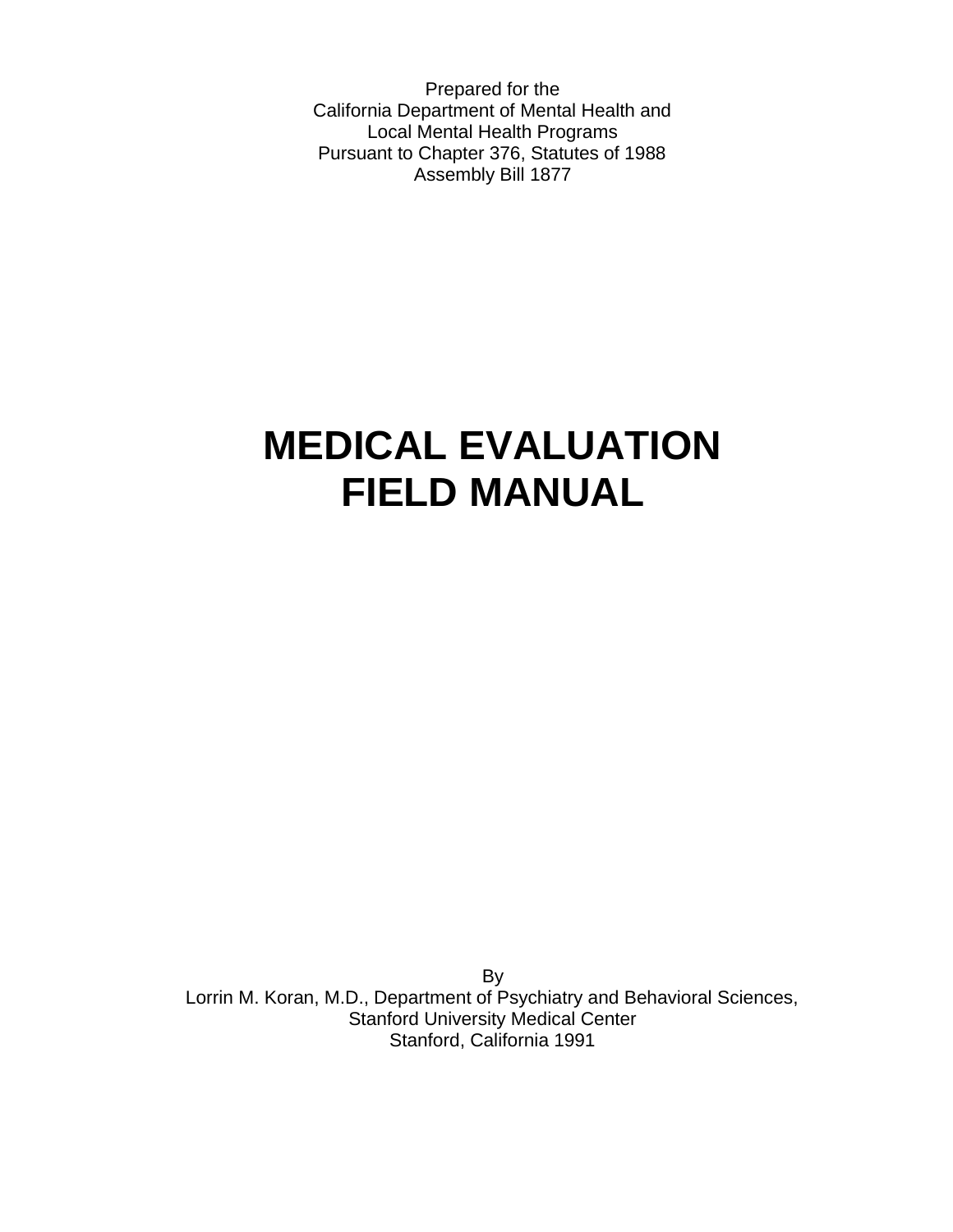## **Acknowledgments**

 The author wishes to express his deep appreciation for critical readings of drafts of this Field Manual and for thoughtful suggestions to:

 Harold C. Sox, Jr., M.D. and Keith I. Marton, co-investigators for The SB 929 Study. Dr. Sax and Dr. Marton contributed many of the ideas embodied in this Field Manual and helped to elucidate these ideas through their comments on drafts of the Manual.

 Ken Meinhardt, M.D. and Yvette Sheline, M.D., of the Santa Clara County Bureau of Mental Health,

 Eric M. Jacobson, M.D., John Blossom, M.D., Michael W. Brady, M.D., John A. Sponsler, M.D., Captane P. Thomson, M.D., and Ms. Kris Calvin of the Committee on Mental Health of the California Medical Association,

 Michael E. Meek, M.D. and Ms. Sue North, of the Government Affairs Committee of the California Psychiatric Association,

 Stephen N. Wilson, M.D., Alan Albright, M.F.C.C., Alex Anagnos, R.N., M.S., Cynthia Bloomfield, L.C.S.W., R.W. Burgoyne, M.D., Bill Goggin, L.C.S.W., M.F.C.C., Jim Gordon, L.C.S.W., Fred Hawley, R.N., Terrell Hedstrom, R.N., Arnaldo Moreno, M.D., Josie Romero, L.C.S.W., Stan Taubman, L.C.S.W., John Wells, M.D., and all of the Clinical Services Committee of the California Conference of Local Mental Health Directors.

 Ultimate responsibility for the content of this Field Manual rests with the author, who hopes that it will contribute to better patient care.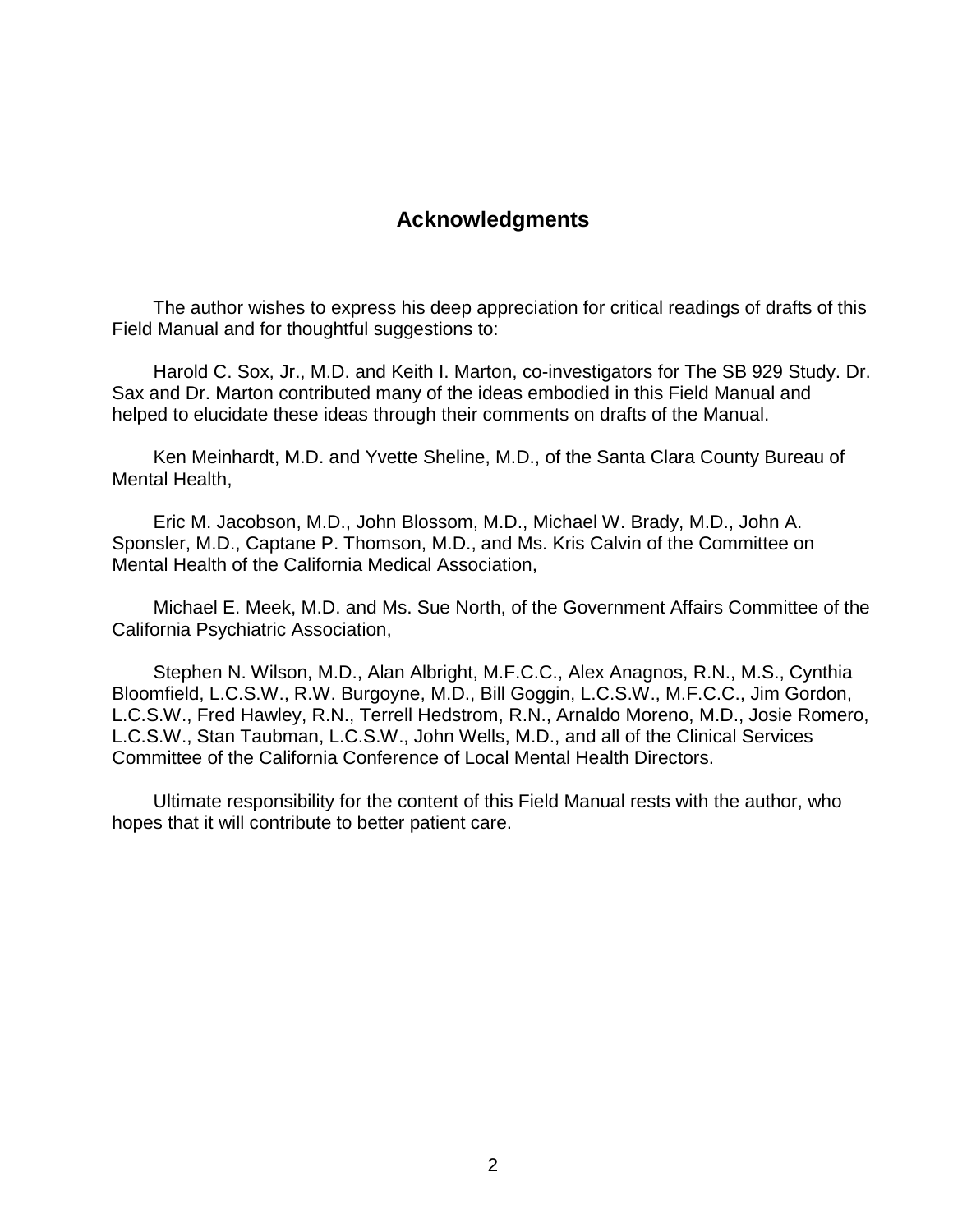#### **INTRODUCTION AND RATIONALE**

This Field Manual shows California mental health program administrators and staff how to screen their patients for active, important physical diseases. The Manual explains how, where, and when to screen, how to initiate and staff a screening program, and how to maximize its cost-effectiveness. The Manual also includes a list of clinical findings that characterize patients whose mental symptoms are quite likely to be caused by an unrecognized physical disease.

For several reasons, mental health professionals working within a mental health system have a professional and a legal obligation to recognize the presence of physical disease in their patients. First, physical diseases may cause a patient's mental disorder. Second, physical disease may worsen a mental disorder, either by affecting brain function or by giving rise to a psychopathologic reaction. Third, mentally ill patients are often unable or unwilling to seek medical care and may harbor a great deal of undiscovered physical disease. Finally, a patient's visit to a mental health program creates an opportunity to screen for physical disease in a symptomatic population. The yield of disease from such screening is usually higher than the yield in an asymptomatic population.

This Manual was developed from the methods and results of the California Medical Evaluation Study carried out in 1983 and 1984. The study was authorized by Senate Bill 929, (Chapter 208, Statutes of 1982). The methods and results of the SB 929 study have been reported in detail to the California Legislature<sup>30,31</sup> and in several scientific publications29,32,48 that are included in Appendix B of this Field Manual.

 The SB 929 Study team performed complete medical evaluations of 476 patients drawn from 24 county mental health programs spread across four Northern California counties and of 53 patients at Napa State Hospital.

The most important findings of that study are:  $31,32$ 

- 1. Nearly two out of five patients (39%) had an active, important physical disease.
- 2. The mental health system had failed to detect these diseases in nearly half (47.5%) of the affected patients.
- 3. Of all the patients examined, one in six had a physical disease that was related to his or her mental disorder, either causing or exacerbating that disorder.
- 4. The mental health system had failed to detect one in six physical diseases that were causing a patient's mental disorder. (Five of 33 cases of physical disease causing a mental disorder had not been detected.)<sup>1</sup>
- 5. The mental health system had failed to detect more than half of the physical diseases that were exacerbating a patient's mental disorder. (Twenty-seven of 49 cases of physical disease exacerbating a mental disorder had not been detected.)

 $\overline{a}$ 

 $1$  Superscript numbers refer to references listed on pages 29-32.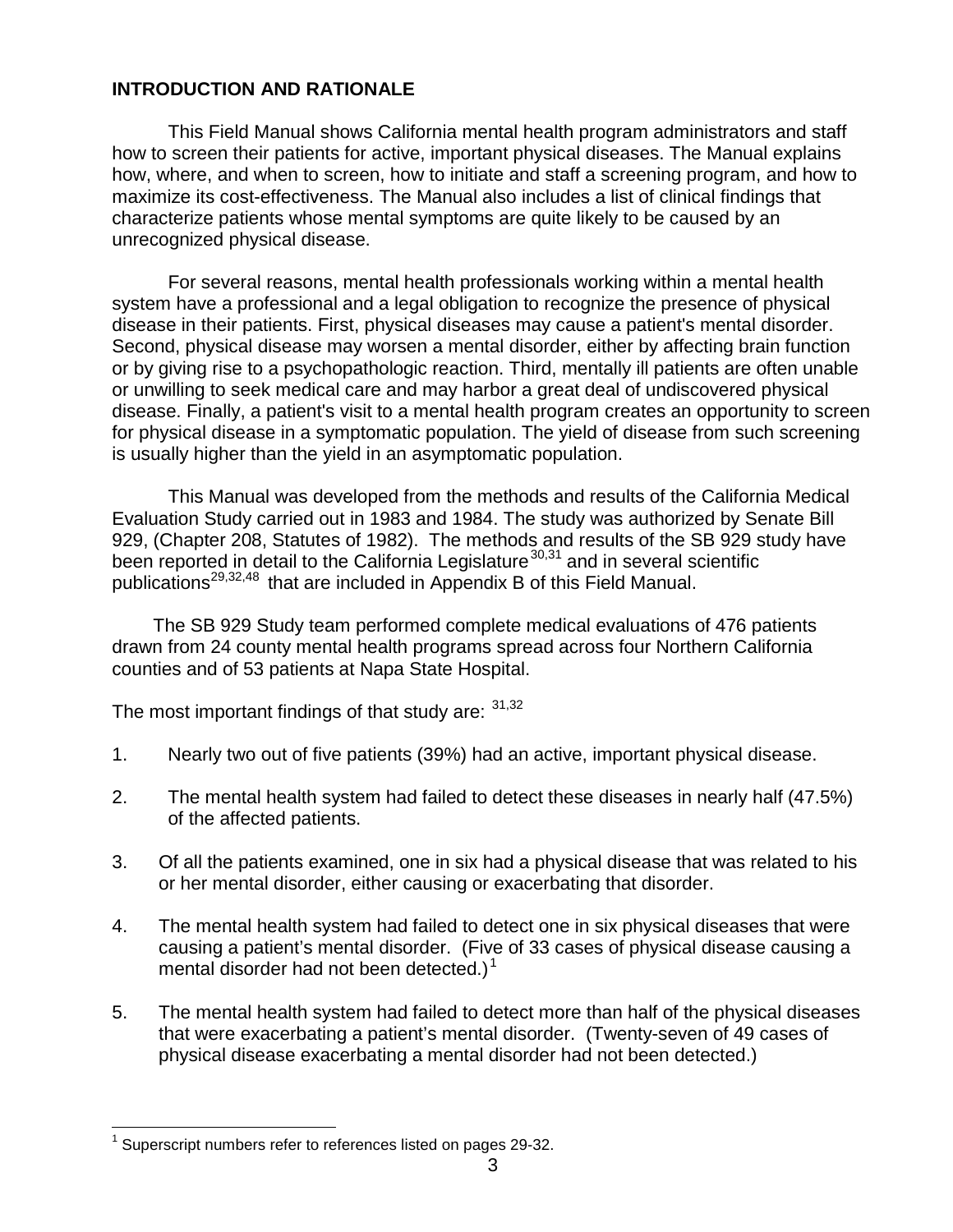Screening the SB 929 patients cared for in county mental health programs caused neither a net increase nor a net decrease in the state's combined medical and mental health costs for these patients in the year after screening compared to the year before screening.

These results are consistent with those of studies in other mental health settings (Appendix B, Table 1). These studies have reported that from 15% to 93% of mentally ill patients had a concomitant, active, important physical disease. From 4% to 80% of patients had a physical disease that was detected initially through screening carried out by the mental health program. From 4% to 32% of patients had a physical disease that was either causing or exacerbating their mental disorder.

These findings underscore the need to improve screening for physical disease among patients in California's public mental health system. The screening methods now in use, ranging from very limited to moderately complete medical histories and physical examinations, often do not detect important physical disease and are not very cost-effective.

To facilitate improved screening, the SB 929 study team developed a screening algorithm that uses a limited set of items from a patient's medical history, a blood pressure measurement, and selected laboratory tests to detect physical disease. (An algorithm is a set of step-by-step instructions for solving a problem.) The algorithm detected more physical diseases than the mental health programs had detected among the SB 929 patient sample, did so at a lower cost per diagnosed case, and can be performed by mental health personnel after very limited training.

A detailed description of the development and results of the algorithm, including measures of its cost-effectiveness, is included in Appendix B.<sup>48</sup> The body of this Field Manual describes the content of the algorithm, how to set up a screening program, and the procedures for deciding which of the algorithm's six steps to implement.

 For mental health programs that wish to screen for physical disease by means of complete medical evaluations, the Appendix to this manual includes a recommended Standard Medical History Form to be completed by patients and a recommended Standard Physical Examination Record Form for recording the results of physical examinations performed by clinical staff. Other medical history and physical examination forms are included as additional sources for mental health program staff who wish to design their own forms.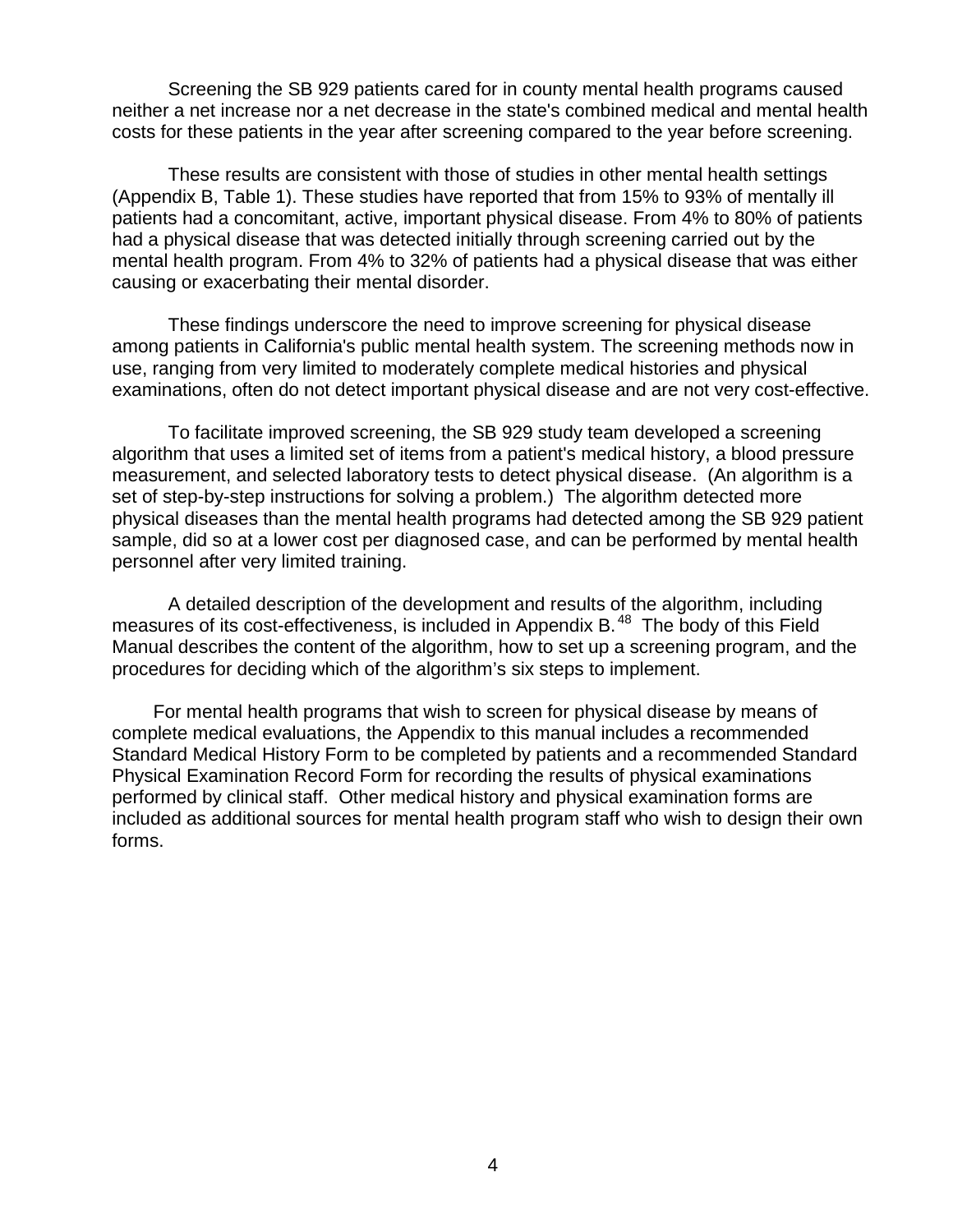## **Where to Screen: Recommended Settings for Screening**

### *Inpatient Settings and Hospital Emergency Rooms*

As a matter of law, regulation or policy, screening for physical disease within California's public mental health system already takes place in local hospitals, psychiatric health facilities, state hospitals, skilled nursing facilities and some crisis programs (e.g., in hospital emergency rooms). Unfortunately, the medical evaluations may not be careful or thorough, as indicated by the large number of patients with previously unrecognized physical disease that the SB 929 Study discovered in these settings.

To improve the quality of evaluation in these settings:

1. Require that the clinical staff use the SB 929 Standard Medical History Form, (Appendix A) and a standardized, detailed Physical Examination Record (Appendix A). If the program's physicians do not wish to use standardized forms, evaluate the content and the consistency of their screening procedures through peer review and quality assurance procedures.

2. Teach the clinical staff to obtain a complete medical history from mentally disordered patients and to perform a complete and accurate physical examination.

3. Audit periodically the Standard Medical History Forms and Physical Examination Records to evaluate the percentage of patients with completed forms and the percentage of questions answered on completed forms. Audit the frequency with which staff follow up the medical problems identified by screening. The facility's administrative and clinical program chiefs should review the audit reports.

#### *Outpatient Mental Health Programs*

 Outpatients in mental health settings are seldom evaluated medically. The aim of screening outpatients is to detect physical diseases that can:

- quickly become life threatening
- masquerade as mental disorders
- exacerbate mental disorders
- interact adversely with psychotropic medications
- pose significant long term health consequences, especially if the disease is spread by person-to-person contact (e.g., viral hepatitis).
- expose the mental health program to liability for negligence and malfeasance due to failure to diagnose

 Routine screening for physical disease in these programs should be initiated using the SB 929 medical screening algorithm, described subsequently. Using the SB 929 screening algorithm is much less costly than complete medical evaluations, and can detect up to 90% of the physical disease detected by complete evaluations. <sup>48</sup>

 Outpatient programs should consider the pros and cons of performing routine screening for physical disease at the first versus the second or third outpatient visit. At many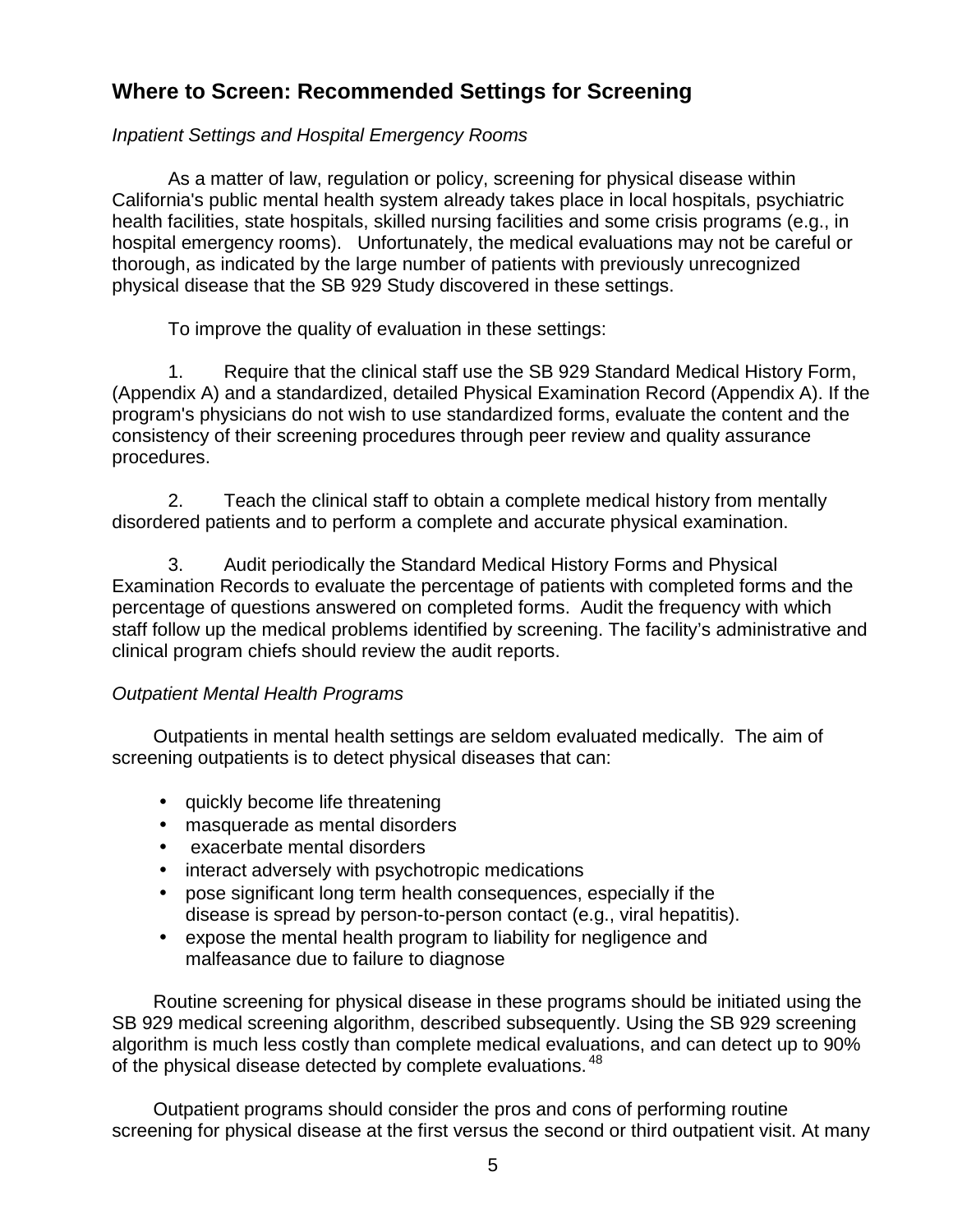sites, up to half of outpatients do not return for a second visit and do not, therefore, establish an ongoing therapeutic relationship. Successfully referring such patients for followup of suspected physical illness would entail insuperable logistic difficulties. Since detecting physical disease in outpatients is seldom an emergency, and since disease is easy to detect when it is serious enough to constitute an emergency, routine screening of outpatients might well be delayed until the second or third visit. The choice between screening at the second or the third visit should be guided by the proportion of second visit patients who make third visits. If the proportion is high, screening can be carried out at the second visit. If it is low, screening should be delayed to the third visit so that referrals for complete medical evaluation, when indicated, can be accomplished.

#### *Day Treatment and Community Care Settings*

Patients entering day treatment and community care programs may have had a recent medical evaluation in an inpatient setting. Day treatment and community care programs should make arrangements with inpatient programs to receive a copy of this medical evaluation when the patient is transferred for continuing care. Patients who have not had a recent medical evaluation, (i.e., within the past two months), should be screened by means of the SB 929 screening algorithm or a complete medical history and physical examination.

#### *Re-screening Readmitted Patients*

 Existing regulations and policies govern the medical evaluation of patients readmitted after a brief interval to local hospitals, psychiatric health facilities, state hospitals, skilled nursing facilities and some crisis programs (e.g., hospital emergency rooms). Again, reevaluations should be careful and thorough, since exposure to infectious, toxic, traumatic or other disease-producing agents or processes can have taken place.

 In outpatient, day treatment, and community care settings, the extent of screening should depend on the interval since a previous screening evaluation. Obtain the SB 929 screening algorithm's medical history items and blood pressure determination if more than two months have elapsed since the patient's last visit. If less than two months have elapsed, the patient's therapist should inquire about the patient's physical health status and source of medical care, as indicated on the Essential Medical Information Form. If six months have elapsed, obtain the SB 929 screening algorithm's laboratory panel as well.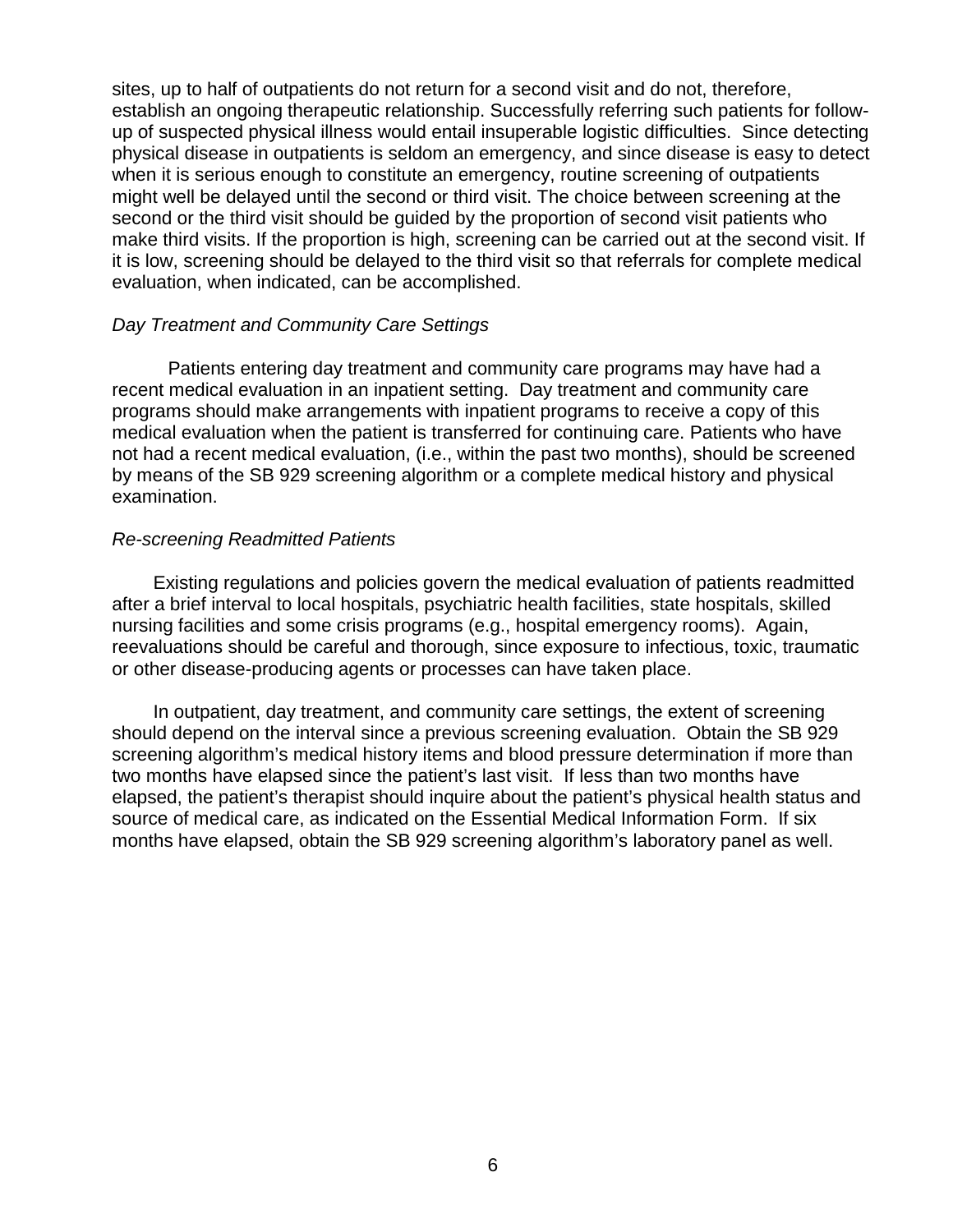## **How to Screen: When A Complete Examination is Used**

Screening for important physical diseases may take the form of a complete medical evaluation or of the SB 929 screening algorithm. The choice between these options may depend on the kind of mental health program, e.g., inpatient versus outpatient, and on factors unique to individual facilities.

## *When the Screening Procedure is a Complete Medical Evaluation*

The patient should complete the Standard Medical History Form (Appendix A). Provide the patient with assistance if his or her condition interferes with understanding or attention span. Perform a complete physical examination, including a detailed neurological examination and genital and rectal examinations unless contraindicated by the patient's psychiatric condition. Record the results of the physical examination on a Standard Physical Examination Record (Appendix A) . Obtain a battery of laboratory tests. Programs that employ medical or nursing staff or a physician's assistant can arrange blood drawing on site. Other programs should contract with a local hospital or laboratory for phlebotomy services. The physician carrying out the screening or the consulting internist, when a nurse practitioner or a physician's assistant does the screening examination, should decide which laboratory tests to include.

Mental health programs that employ a nurse practitioner or physician's assistant to perform physical examinations should measure the reliability and validity of their examinations by the program's internal medicine consultant or another physician to observe approximately ten patient examinations and corroborate the findings. The SB 929 Study utilized an extensive battery of laboratory tests in order to minimize the possibility of missing instances of important physical disease.

The tests included:

- a complete blood count,
- a 23-item chemistry panel, (including determinations for glucose, albumin, serum urea nitrogen, creatinine, calcium, phosphate, alkaline phosphatase, aspartate aminotransferase, alanine aminotransferase, gamma-glutamyl transferase, bilirubin, iron, and electrolytes),
- a serum fluorescent treponemal antibody test,
- thyroid tests (a triiodothyronine resin uptake, total serum thyroxine, and a freethyroxine index),
- serum folate and vitamin  $B_{12}$  levels,
- a dipstick urinalysis.

The mental health program could select a somewhat less extensive, but still reasonable, screening battery with the advice of a specialist in internal medicine. For example, the thyroid screening test could be limited to the sensitive thyroid stimulating hormone assay or to a measurement of serum free thyroxin. If the laboratory test panel includes a complete blood count, chemistry panel, thyroid panel, and urinalysis (without microscopic exam), it will lead to new, previously unsuspected diagnoses or to changes in psychiatric treatment in from 1% of patients to as many as 6.4%, 8%, 12%, or 28% of patients.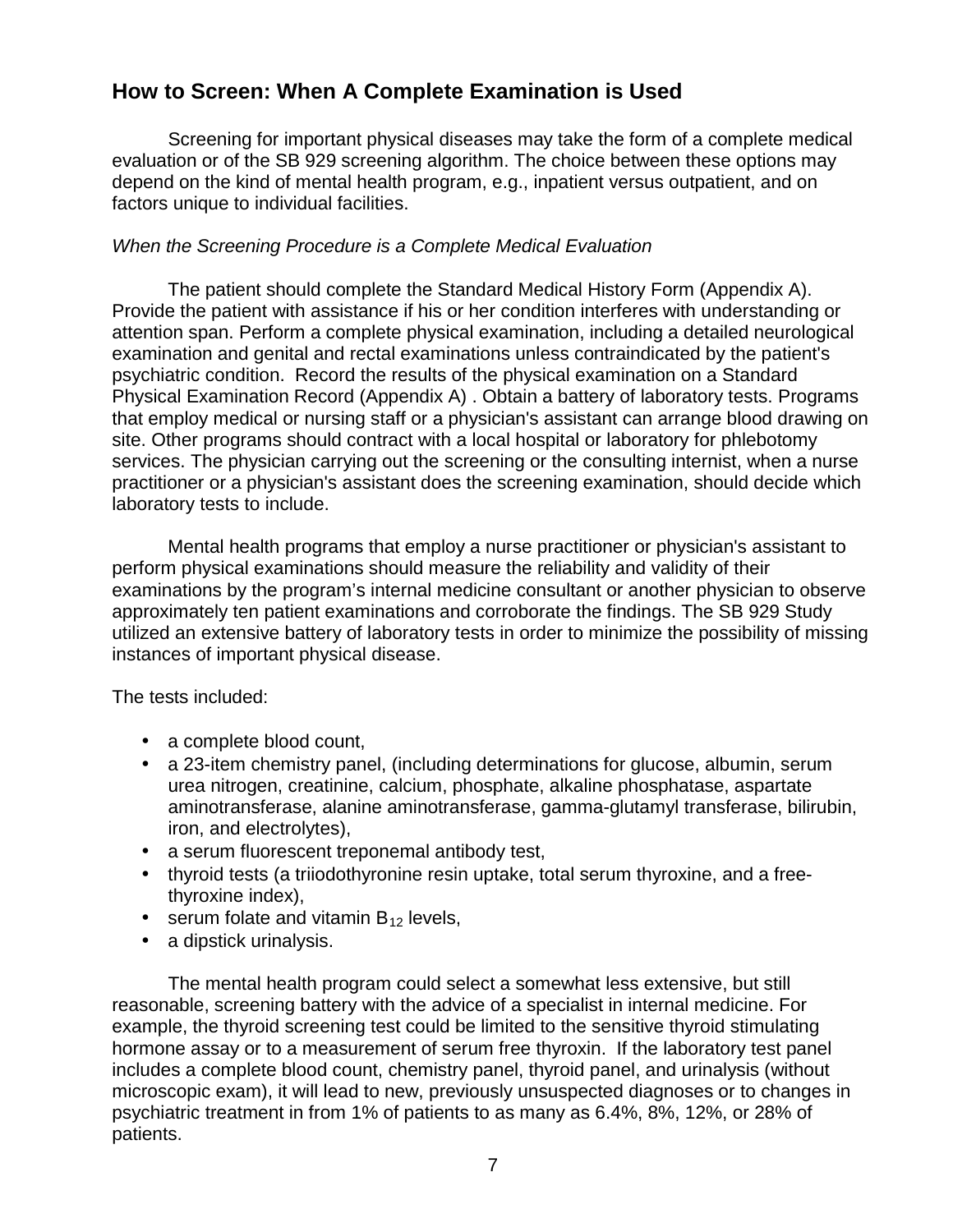The benefits of laboratory testing in the context of a screening program include: <sup>51</sup>

- Increasing physician confidence when mental illness impairs the patient's cooperation in providing a reliable history and physical examination.
- Detecting physical diseases that were not suspected on the basis of the history and physical examination.
- Assisting in differential diagnosis.
- Providing reassurance to patients.

A skilled physician should evaluate abnormal test results in the context of other information about the patient. False positive screening tests are common in people with few or no symptoms of physical disease, and the decision to carry out or not carry out further evaluation often requires sophisticated clinical judgment.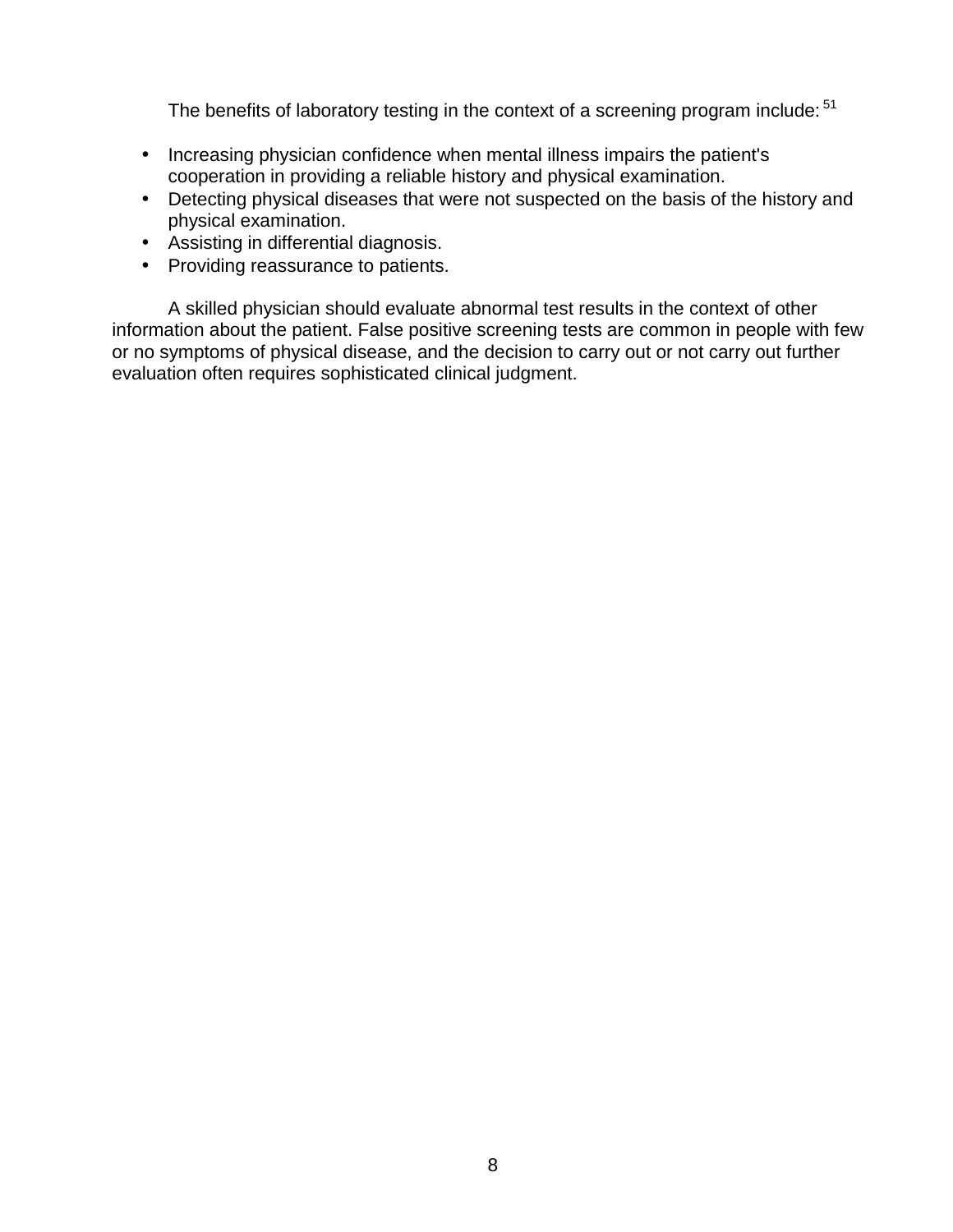## **How to Screen When The SB 929 Algorithm is Used**

The SB 929 screening algorithm has several appealing characteristics:

- 1. It is limited to those findings that best predicted the presence of physical disease in a sample of patients cared for within the California public mental health system.
- 2. It saves the effort and expense of gathering data that may not help in detecting physical disease.
- 3. The data used in the algorithm can be obtained by mental health staff and do not require a physician, nurse or physician's assistant.

#### *When the Screening Procedure is the SB 929 Screening Algorithm*

The SB 929 medical algorithm requires 10 items of medical history, measurement of blood pressure, and 16 laboratory tests (13 blood tests and 3 urine tests). These data were the only strong predictors of physical disease in the SB 929 patients. <sup>48</sup>

The county mental health department must decide whether to gather all of this information or just part of it and whether to add questions that have not been investigated as screening items. (The California SB 929 Study did not ask about the use of alcohol, illicit drugs and prescription drugs) . This decision will be influenced by the trade-offs between maximizing the probability that a patient referred for further evaluation will have an important physical disease, maximizing the proportion of only sick patients that the screening program detects, and the program's budget. These trade-offs, in turn, are influenced by the perceived costs of failing to detect important physical disease, the perceived costs of sending well patients for evaluations, and the perceived value of detecting important physical disease. Fortunately, The SB 929 Study results (Appendix 5) provide much of the data needed to make these judgments.

To maximize the probability that referred patients will be found to have an important physical disease, one would gather only enough information for algorithm steps A and B in Figure 1. The odds are high that a physical disease is present if any item in step A or step B is abnormal, 6.4 to 1 for step A and 5.7 to 1 for step B in the SB 929 patient sample. That is, if an SB 929 patient had any of the abnormal findings in step A, that individual was 6.4 times as likely to have a physical disease as were individuals who did not have any of the above abnormal findings within step A. This information is conveyed by the likelihood ratio of 6.4, which is shown to the right of NODE A in Figure 1. (An example of how to use the likelihood ratios to estimate the odds of disease being present in patients in different treatment settings is presented in Appendix B.<sup>48,p.1272</sup>

The costs of screening using only steps A and B are low since only inexpensive laboratory tests are required (a serum T4, hematocrit, white blood count, serum aspartate aminotransferase, serum albumin, serum calcium, and urine dipstick tests for glycosuria and hematuria). However, step A detects only 20% of patients with important physical disease, and step A and B together detect only 47% of such patients. To maximize the proportion of truly sick patients detected by the screening program, one would gather all of the information required through step F. Ninety percent of truly sick patients will have at least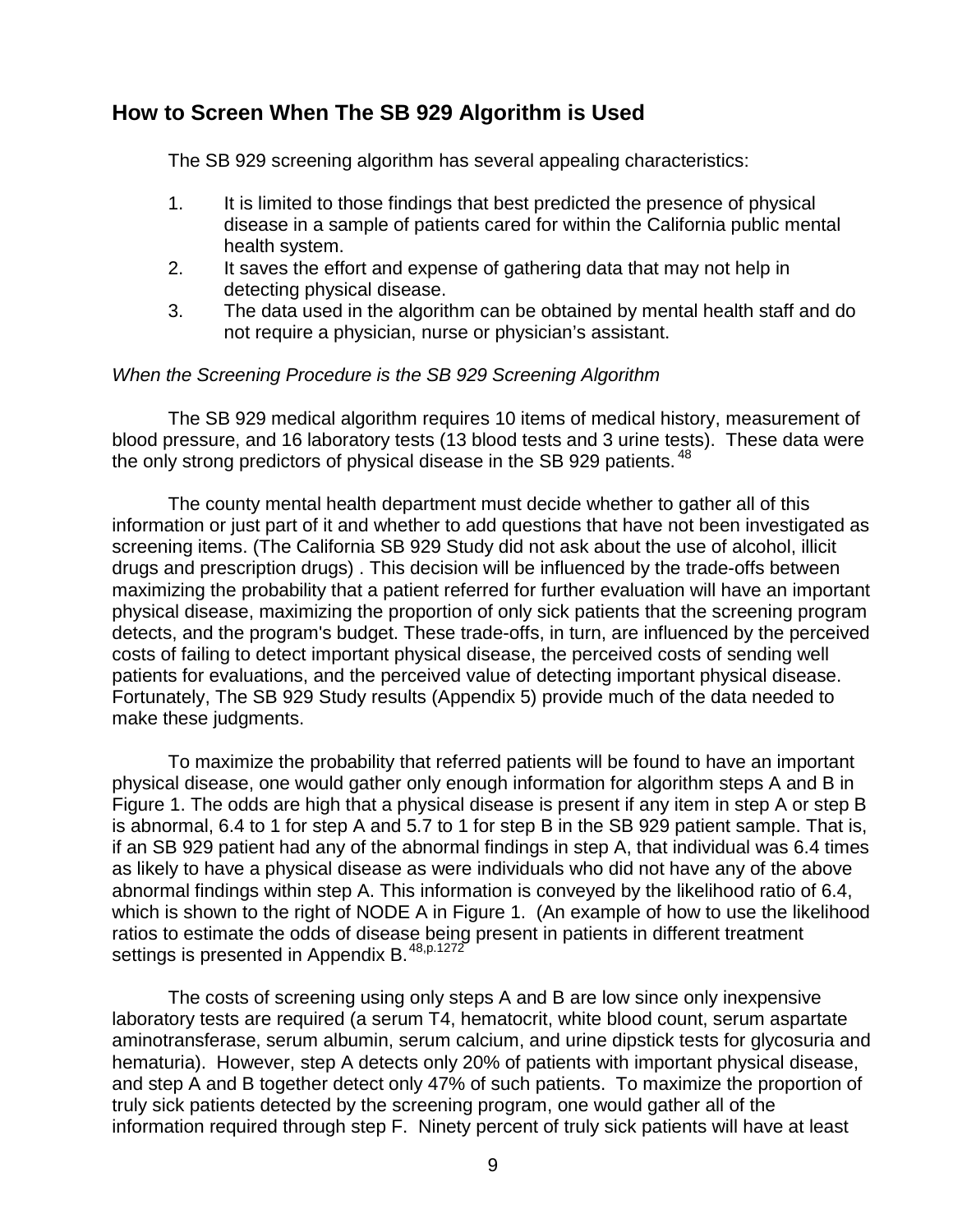one of the findings in steps A through F, and will, therefore, be referred for evaluation by a physician.

Methods for estimating the cost and the cost-effectiveness of the six branch nodes, or steps, embedded in the SB 929 screening algorithm are detailed elsewhere <sup>18</sup> (Appendix B). With these data, a mental health program director can calculate the costs of continuing through each step of the algorithm and decide which steps are within the program's budget.

To obtain all the data needed for the SB 929 screening algorithm, the screening program nurse, nurse practitioner or physician's assistant should:

- 1. ask the patient to complete the 10-item Medical History Checklist, assisting the patient as necessary.
- 2. Obtain a sitting blood pressure measurement.
- 3. Request the patient to provide a urine sample, and
- 4. draw the blood specimens for the laboratory battery.

The laboratory panel of tests should consist of:

- 1. a hematocrit
- 2. white blood cell count
- 3. serum aspartate aminotransferase
- 4. serum alanine aminotransferase
- 5. serum albumin
- 6. serum calcium
- 7. serum sodium and potassium
- 8. serum cholesterol and triglycerides
- 9. serum T4 and free T4, and
- 10. serum Vitamin  $B_{12}$

Mental health programs that do not employ medical or nursing staff may prefer to send the patient to a local laboratory for blood drawing. The patient's urine should be examined by dipstick for glucose, blood and protein.

The items of information obtained from this screening procedure should be grouped according to the six-step algorithm shown in Figure 1. The reason for grouping the information as shown is to help interpret abnormal findings. Abnormal findings listed in the earlier steps of the algorithm more strongly predict the presence of physical disease than those occurring in later steps and hence more urgently require a physician's attention. A patient who has any positive findings from any step in the algorithm should be referred for further evaluation to a physician who specializes in internal medicine or family medicine.

Because further medical evaluation takes place as a result of a physician's judgment (the physician who authorized the screening program or who serves as its consultant), the cost of the further evaluation is billable to third party payers. The clinical staff of the mental health program can arrange the referral, which, for insurance purposes, does not require further review by a physician. The mental health program should provide the evaluating physician with a copy of all medical information available regarding the patient and with information regarding the patient's psychiatric diagnosis, mental status, and psychotropic medications.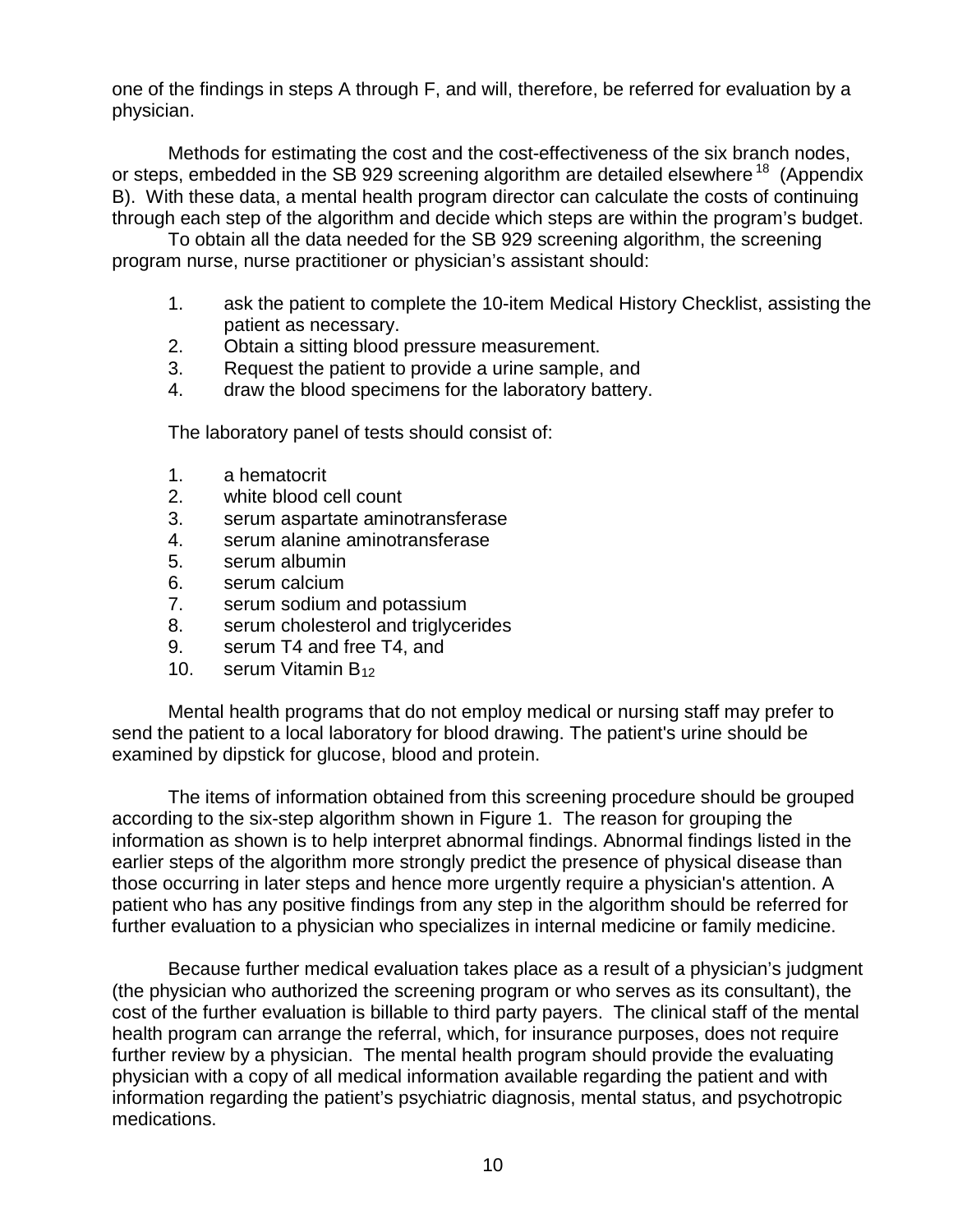The SB 929 screening algorithm was validated by applying it to the clinical findings of the last 166 patients to be enrolled in the SB 929 study. However, it has not been studied in an entirely separate population. Moreover, the SB 929 patients were not completely representative of California's statewide population of public mental health patients. For example, the legislation authorizing the SB 929 study required that the study exclude patients with a primary diagnosis of alcoholism. For these reasons, county mental health policy makers should regard the SB 929 screening algorithm as tentative until it has been validated in their setting. Adding items to screen for alcohol or substance abuse, for example, may be helpful.

A county mental health department that decides to employ the algorithm may wish to evaluate its validity by comparing referral decisions generated by the algorithm with the results of careful, complete medical evaluations of the same patients. This comparison will allow an estimate of the algorithm's false negative rate (missed diagnosis rate). The mental health policy maker should seek a statistician's advice regarding sample size and study design. Several articles are available to guide a validation study. 40,42,47,50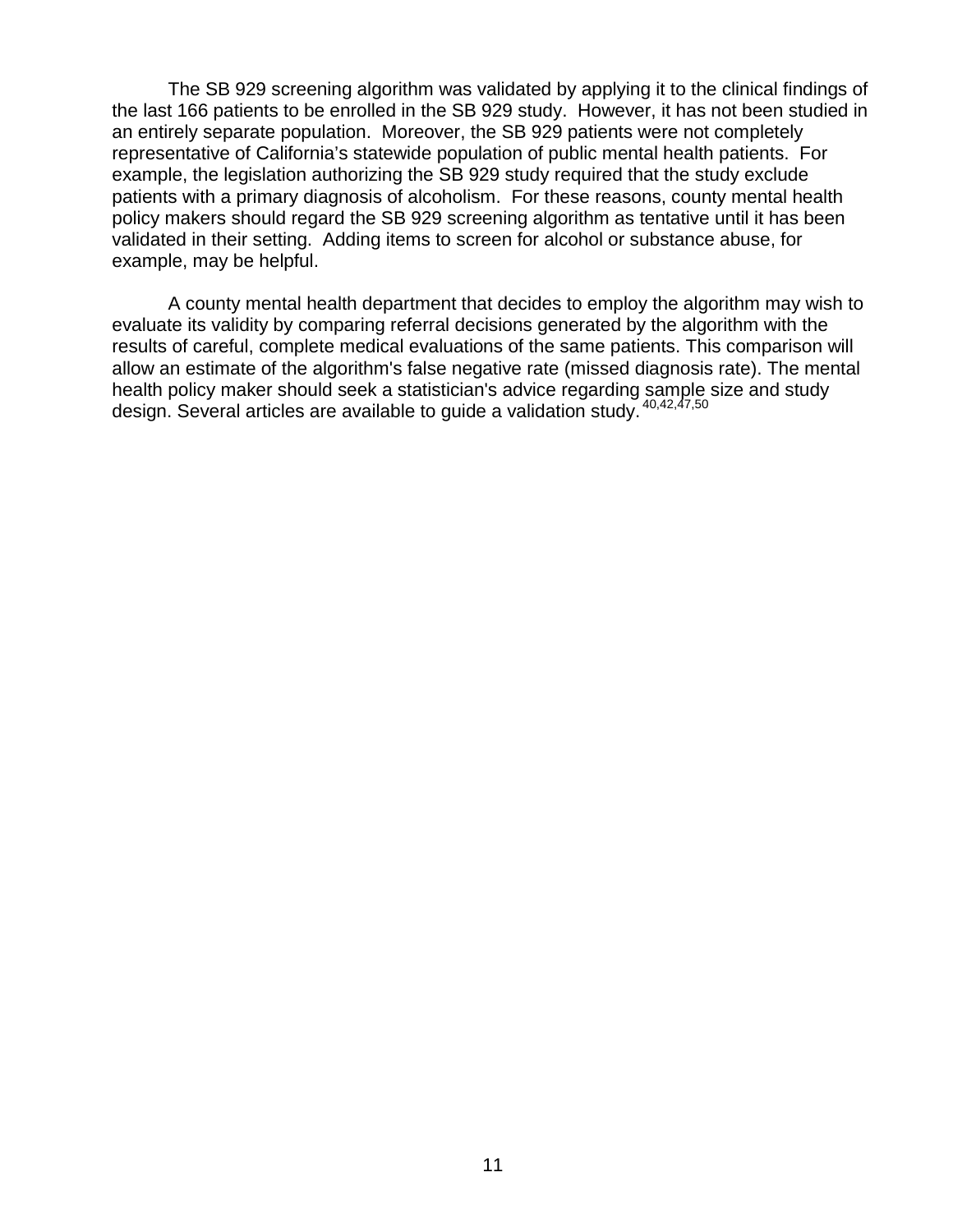Figure 1



16A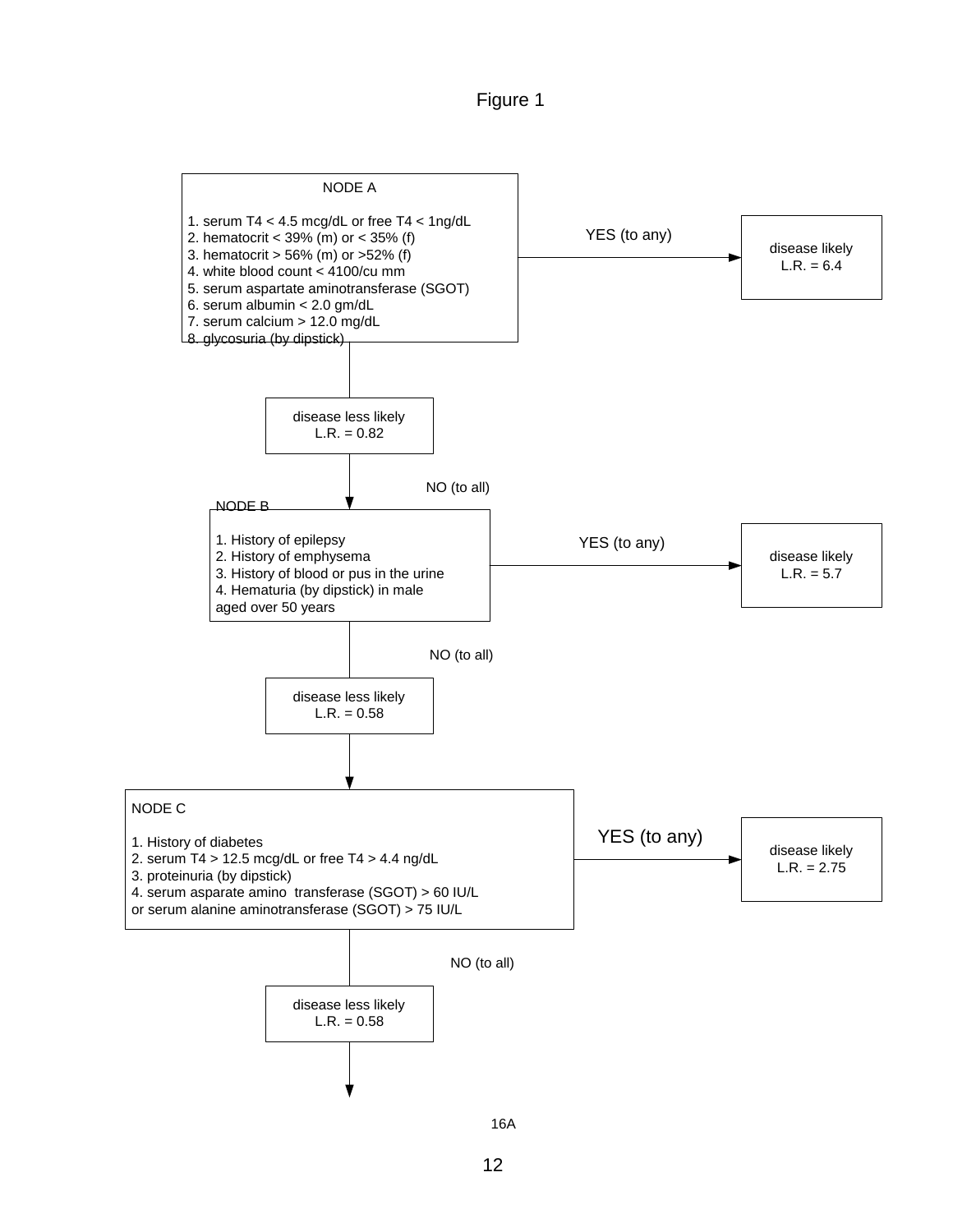## FIGURE 1 {CONT.}



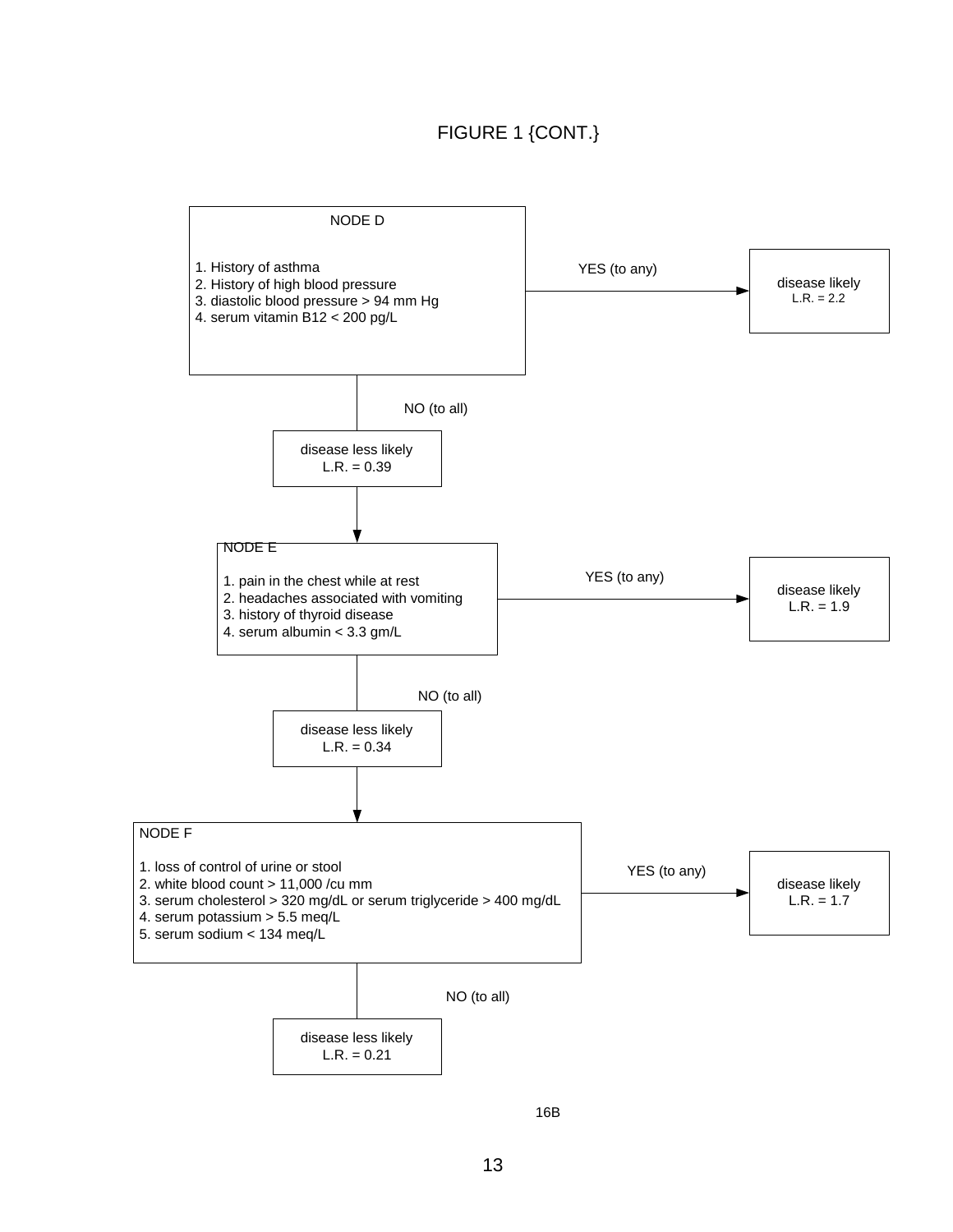## **How to Screen: Arranging for Follow-up Medical Care**

Patients with mental disorders often fail to seek recommended medical care, whether because of inertia related to depression, paranoia related psychotic disorders, or denial or unrealistic fears related to anxiety disorders. Steps should be taken to make it as easy as possible for patients to see the referral physician. These steps include:

- 1. explaining the reason for the referral,
- 2. asking the patient about any concerns he or she has about the referral,
- 3. helping the patient, as necessary, to complete the Statement of Facts for Medi-Cal and the related Rights and Responsibilities Form,
- 4. helping the patient, as necessary, to make the appointment,
- 5. giving the patient written confirmation of the telephone number and address of the physician to whom he or she is being referred (if this is not the patient's regular physician),
- 6. providing the patient with information about the cost of further evaluation,
- 7. helping the patient arrange transportation, and,
- 8. establishing a panel of physicians who are willing to carry out these evaluations for mentally disordered patients.

The mental health facility staff, rather than the screening program staff, should bear this responsibility, since the facility staff will have on-going contact with the patient and can help resolve any referral-related problems.

Mental health facility staff should check with the patient to be sure that the consultation has been completed and should arrange to receive results of the consultation. The staff need these results because newly diagnosed illnesses or newly prescribed medications may influence the mental health treatment plan, (e.g., illnesses and nonpsychiatric medications can interact with the patient's psychotropic medications).

In view of the constraints affecting public funding of health and mental health care, county programs should strive to exchange services. If the county operates a medical clinic, the mental health program director should negotiate an arrangement for patients enrolled in the mental health program to receive medical evaluations and continuing care at the medical clinic. In exchange, the mental health program can offer mental health consultations for patients under care at the medical clinic. The health and mental health departments could even agree to share clinical staff or arrange other linkages.

Written agreements describing linkages should detail joint authorities, responsibilities and benefits.<sup>37</sup> The agreements should address who pays which costs, who collects and retains fees, whose personnel policies determine staff roles and financial arrangements, and who collects, stores and reports which information. Smooth relationships between county health and mental health programs are particularly important for patients who receive medical care under county auspices (medically indigent adults) and for those funded by Medi-Cal.

The screening program will generate a steady stream of patients needing medical evaluation. In counties without county-operated health programs, the mental health program director should negotiate an agreement with a panel of primary care physicians to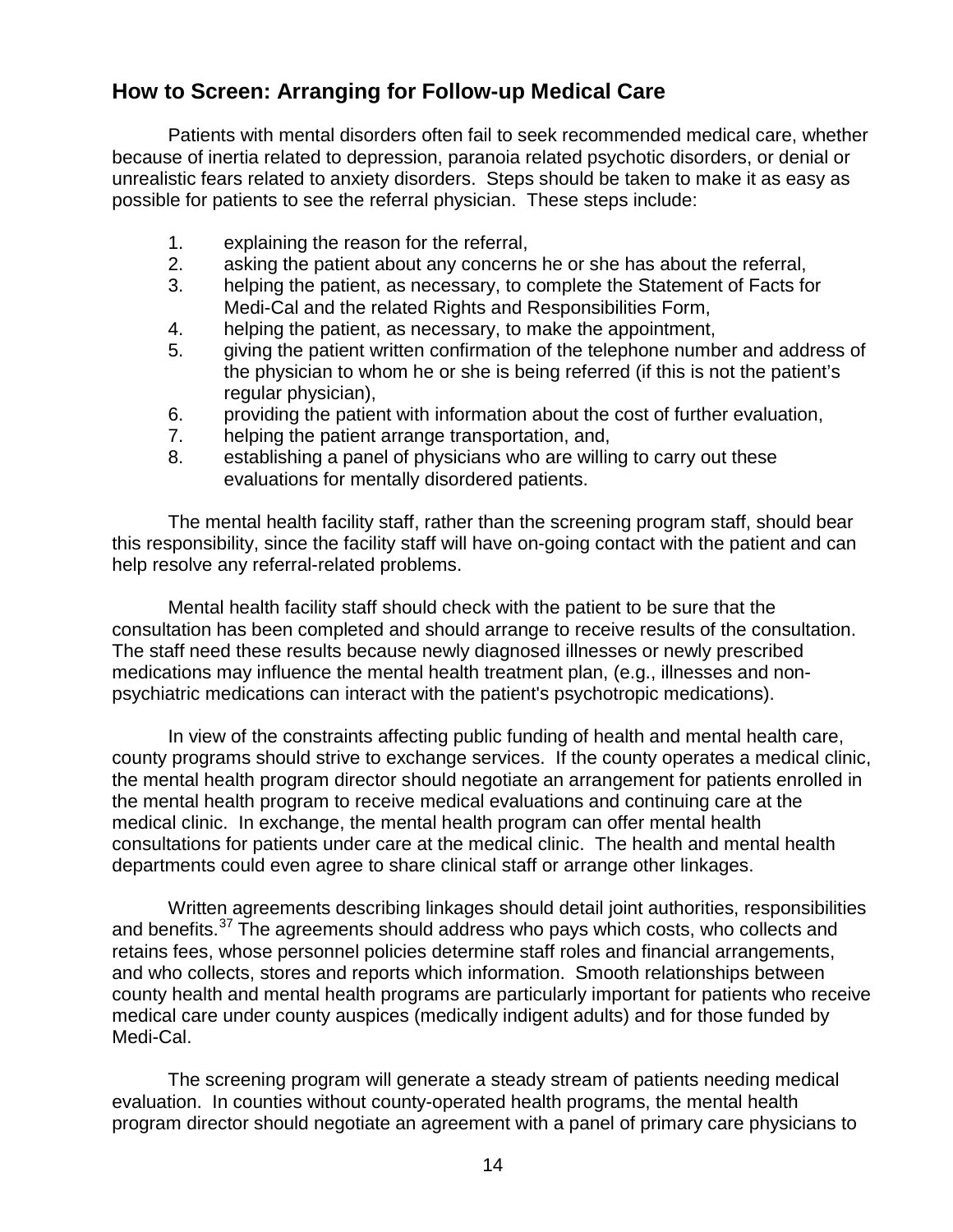evaluate a limited number of Medi-Cal or indigent patients each month. Setting a limit can prevent the primary care physicians from feeling overwhelmed by the potential for a large volume of low-fee or indigent patients.

Does the county mental health department, in mounting a screening program, become legally liable when a patient is unable to obtain recommended follow-up care? The answer is unclear, but is probably, "No."<sup>5</sup> Mounting a physical disease screening program in settings other than emergency rooms and inpatient facilities is beyond the standard of community mental health care, so that failure of such a screening program to ensure perfect results would not be evidence of negligence. The county's responsibility probably ends with informing legally competent patients and the conservators of incompetent patients who are not receiving emergency or inpatient care that they should seek further evaluation. County counsel's advice should be sought, however, on this point. In emergency room and inpatient settings, inadequate medical evaluation can result in findings of liability.<sup>5</sup>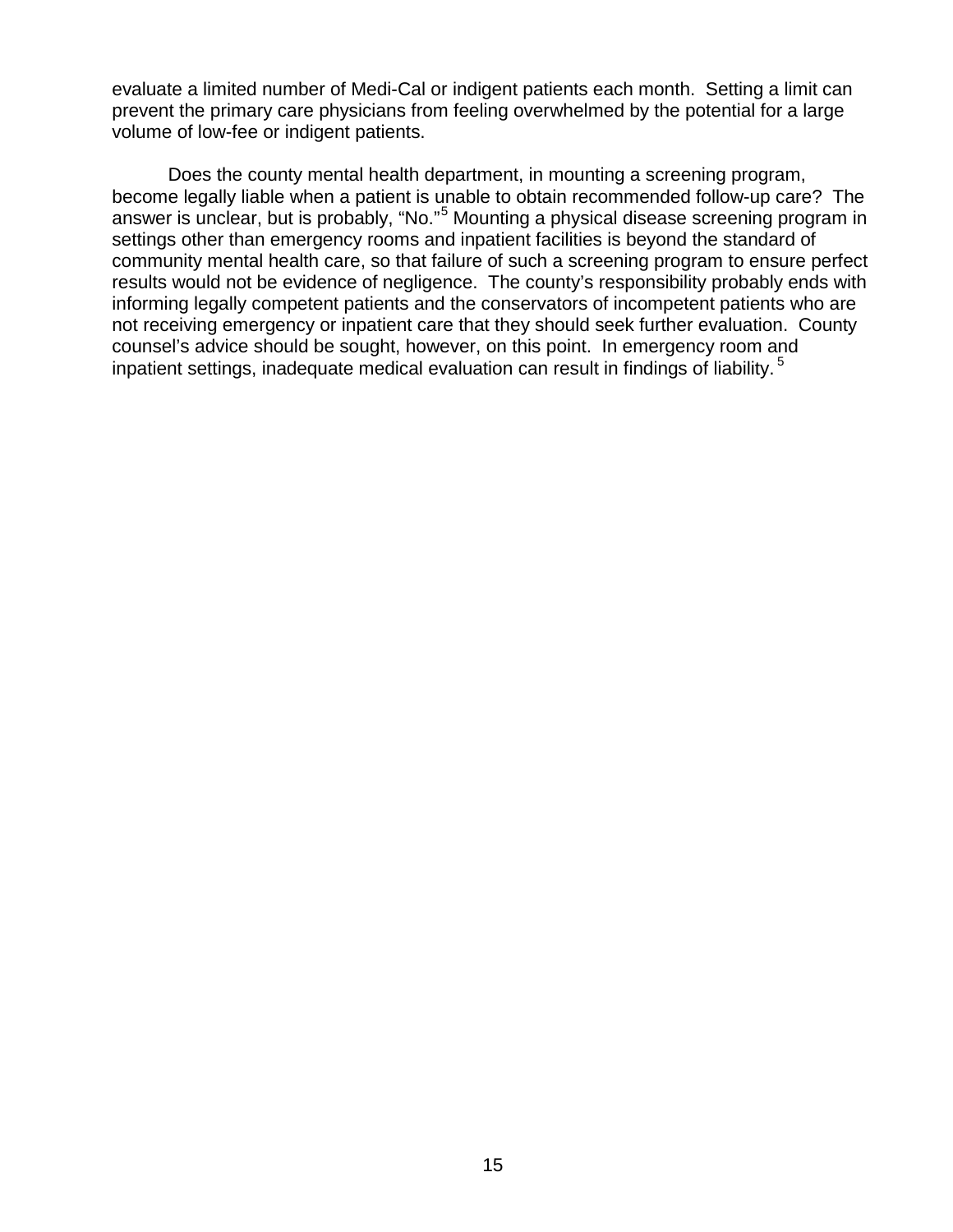## **Recording Screening Results: The Standard Medical History Form**

The SB 929 Medical Evaluation Study found that medical histories recorded in patients' clinical records, even in inpatient settings where physicians were employed, were often inadequate, exceedingly brief, and omitted much important information. Therefore, The Study team recommended that this manual include a Standard Medical History Form to be used in facilities where medical evaluation already takes place (inpatient units, psychiatric health facilities, state mental hospitals and skilled nursing facilities).

#### *Recommendations Regarding the Standard Medical History Form*

1. Adopt the SB 929 Medical History Form. County mental health departments should adopt as their Standard Medical History Form, the form developed for the SB 929 Study (Appendix A), with modifications needed for recording administrative data, demographic data, and the history of any current physical illness. The caregiver should fill out this form, suitably modified to meet local needs, when a patient is admitted to an inpatient unit, psychiatric health facility, or county-funded skilled nursing facility. The State Department of Mental Health should substitute the Standard Medical History Form for forms MF 5705 (11/82) and MH 5705A (686), now used in the state mental hospitals.

2. Carry out periodic audits. The medical records departments in these facilities should carry out periodic audits of the Standard Medical History Forms to measure the percentage of patients for whom a form has been used and the percentage of questions answered on the forms. The facility's quality assurance committees should audit the frequency with which identified problems have been followed up appropriately.

3. Arrange for a physician to review each patient's medical history. During the review of each patient's Initial Treatment Plan, a physician should review the Standard Medical History Form as part of the quality assurance plan required by Medi-Cal.

4. Send a copy of the patient's medical findings with any patient who is transferred. A copy of the Standard Medical History Form, Physical Examination Record and all recent laboratory test results should accompany each patient who is transferred from one mental health program to another. This practice will prevent duplication of effort, raise the quality of care and decrease the costs of care. Mental health programs should also send these records when referring a patient for evaluation of suspected physical disease.

## *Recommendations Regarding the SB 929 Medical History Checklist*

If the screening program uses just the algorithm developed by the SB 929 Medical Evaluation Study, then it needs to collect only ten items of medical history. A Medical History Checklist incorporating these ten items appears in Appendix A. If the patient responds "yes" to any of these items, he or she should be referred for further medical evaluation. The patient can complete the Checklist or the screening program's staff can administer it as a brief questionnaire.

To assist county mental health programs in adapting the SB929 Standard Medical History Form and Physical Examination Record, several other model medical forms are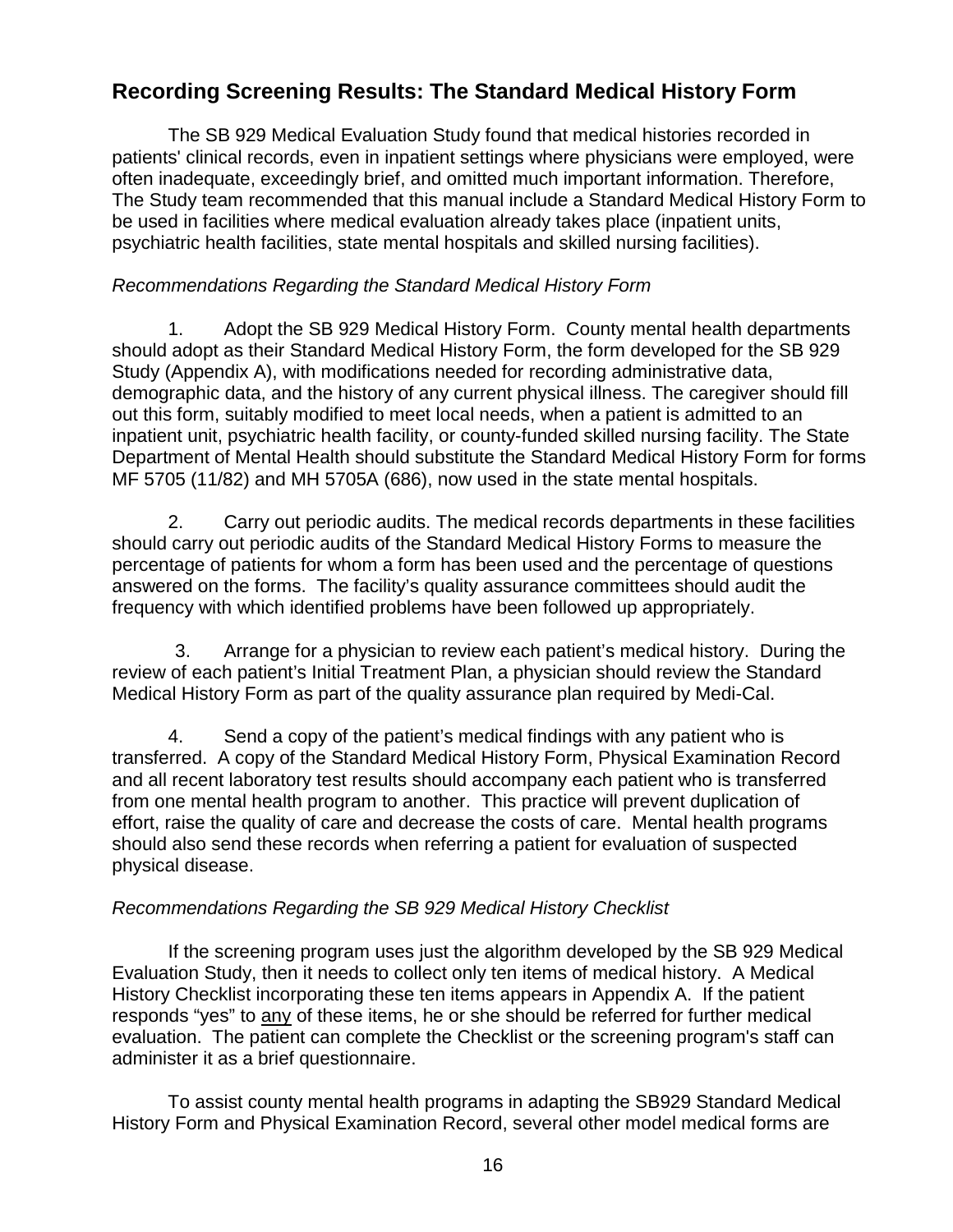included in Appendix A. These include the forms used in the Veterans Administration clinics and hospitals, the Northern California Permanente Medical Group, Inc., and several commercially available forms.

## **Recording Screening Results: The Essential Medical Information Form**

Too often, a patient's medical problems, uncovered in earlier treatment episodes, lie buried in unexamined parts of the patient's clinical record. In order to increase staff awareness of patients' medical problems, the county mental health department should develop an Essential Medical Information Form. The Form should include information about any past medical problems. These include problems that might cause or exacerbate the patient's mental disorder, require on-going treatment or interact with psychotropic drug treatments. Placing the Form directly behind the clinical record's Face Sheet at the mental health facility would bring the information to staff attention. The Form should be brightly colored for easy recognition and printed on heavy stock (e.g., 65 pound cover stock) for durability.

The Essential Medical Information Form should include:

- 1. identifying data.
- 2. active physical diseases and problems as confirmed by a physician.
- 3. currently suspected physical diseases and problems that have not been confirmed by a physician.
- 4. prescribed drugs currently taken, including drug name, unit dose, total daily dose and date this information was noted.
- 5. current alcohol, illicit drug, tobacco and caffeine use.
- 6. past history of alcohol or other substance abuse or dependence with approximate date of last episode.
- 7. current regular use of any over-the-counter medications, sleeping remedies, cold preparations, or pain relievers.
- 8. past history of physical diseases, injuries, and operations.
- 9. the name, address and telephone number of the health care provider(s) caring for the patient, if any. If none, record "None.'
- 10. the name and address of health care providers, including hospitals, that have a written record of the patient's past medical care.
- 11. the name of the person who entered the data on the Essential Medical Information Form and the date of entry. Space should be provided for adding new information about the patient's active physical diseases, suspected physical diseases, prescribed drugs, alcohol and other substance use, and regular use of over-the-counter medications, since these can change rapidly.

California Department of Mental Health Letter 80-12 (June 30, 1980) states that a non-physician can record a history of physical disease or a suspected medical diagnosis in a patient's clinical record.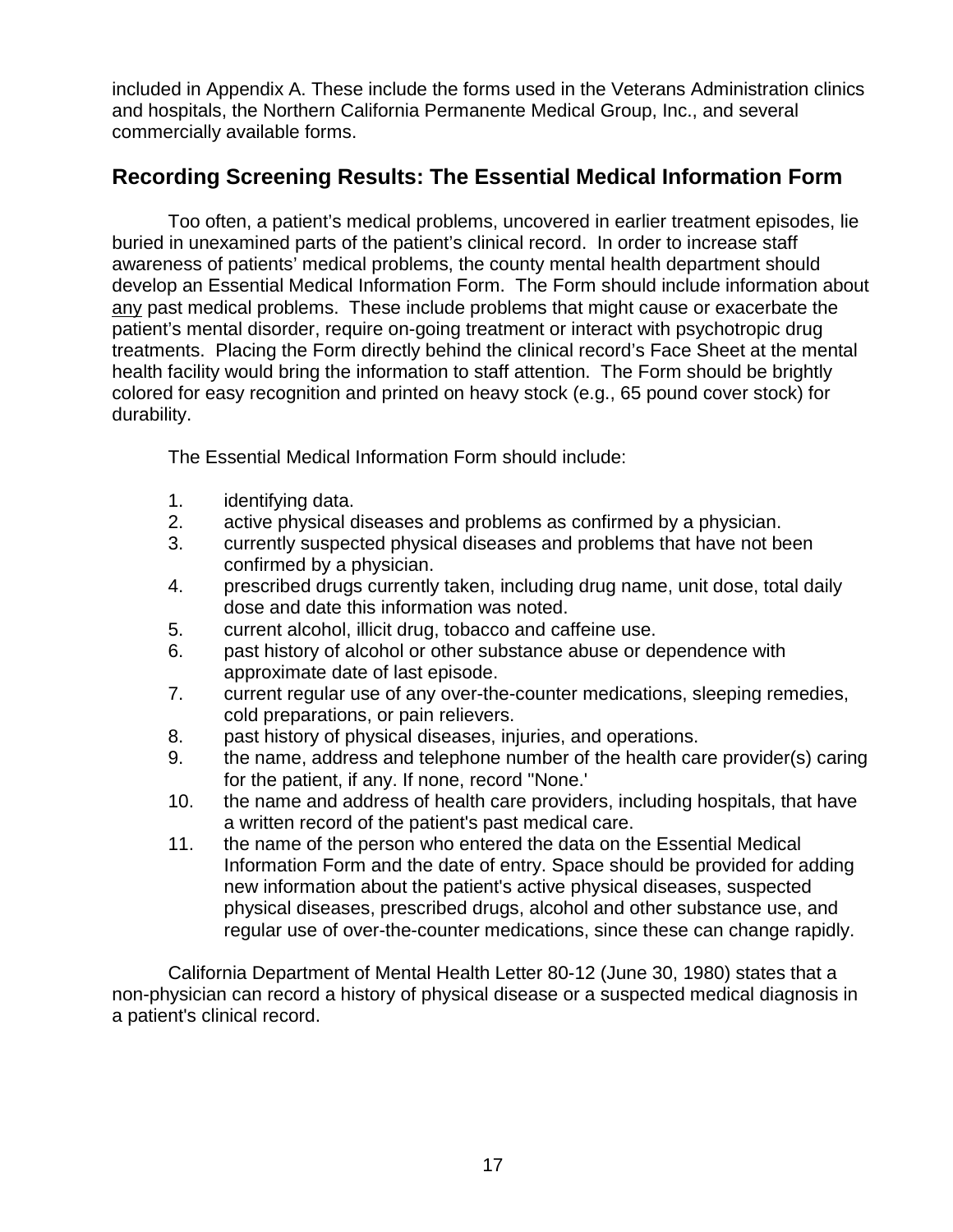## **Recording Screening Results: The Physical Examination Record**

The SB 929 Study found many examples of incompletely recorded physical examinations recorded in patients' clinical records in 24-hour hospitals and psychiatric health facilities. Furthermore, the record often did not contain important signs of physical disease that the SB 929 Study clinical team found in the complete examinations. From 17% to 25% of patients in various 24-hour hospitals and psychiatric health facilities had incomplete physical examinations recorded in their charts.  $32$  (The absence of a genital or rectal examination did not result in the physical examination being classified as "incomplete".)

A neurologic examination was not recorded in 45% of hospitalized patients. This omission is of particular concern because of the high frequency with which neurologic disorders induce psychiatric signs and symptoms. Fully 80% of the 529 patients examined in the SB 929 study had neurologic abnormalities (many induced by psychotropic medications). Eleven patients (2.2%) had important neurological diseases newly detected by the SB 929 Study team, including three cases of epilepsy.<sup>30</sup>

The physical examination often contributes findings that lead to a change in a psychiatric patient's diagnosis or treatment. Koranyi found that 12% of psychiatric outpatients had an unrevealing medical history, but manifested physical examination findings that changed their psychiatric diagnosis or treatment.<sup>33</sup> Chandler and Gerndt, in a study of 224 consecutive admissions to the University of Iowa Psychiatric Hospital, found that the physical examination contributed to a change in psychiatric diagnosis or treatment in 14 patients (6%).<sup>7</sup> Fitzgerald, in a review of published studies, describes the clinical situations and body systems in which the physical examination is likely to be highly accurate and those in which modern technology has provided a superior means of gathering evidence of abnormality.<sup>14</sup> For example, careful physical examination is accurate in detecting anemia and valvular heart disease, but is inferior to technical studies in detecting obstructive lung disease and abnormal aortic aneurysms. Physical examination reveals which patients should receive computed tomography scans after head trauma or after alcohol withdrawal seizures, and, together with a medical history, physical examination appears to be the best method for evaluating syncope.

Appendix A contains several forms for recording the results of a complete physical examination. Using these forms as models, the county mental health department should design a standard form and mandate its use. The SB 929 Physical Examination Record provides a good model: It lists in check off form many signs of physical diseases that can cause or exacerbate mental symptoms; it includes a very detailed list of neurological findings; it is suitable for use by a nurse practitioner or physician assistant; it allows easy entry of coded findings into a computer data base.

The Veterans Administration physical examination form (VA Form 10-7978e, revised April, 1989) has less explicit description of physical findings than the SB 929 Form. It is more suitable for use by a physician who would record abnormalities briefly in the space provided for each organ or system. The neurological portion of this form should be expanded to include neurological abnormalities that are likely to be encountered in psychiatric patients. The neurological portion of the SB 929 Physical Examination Record can serve as a model.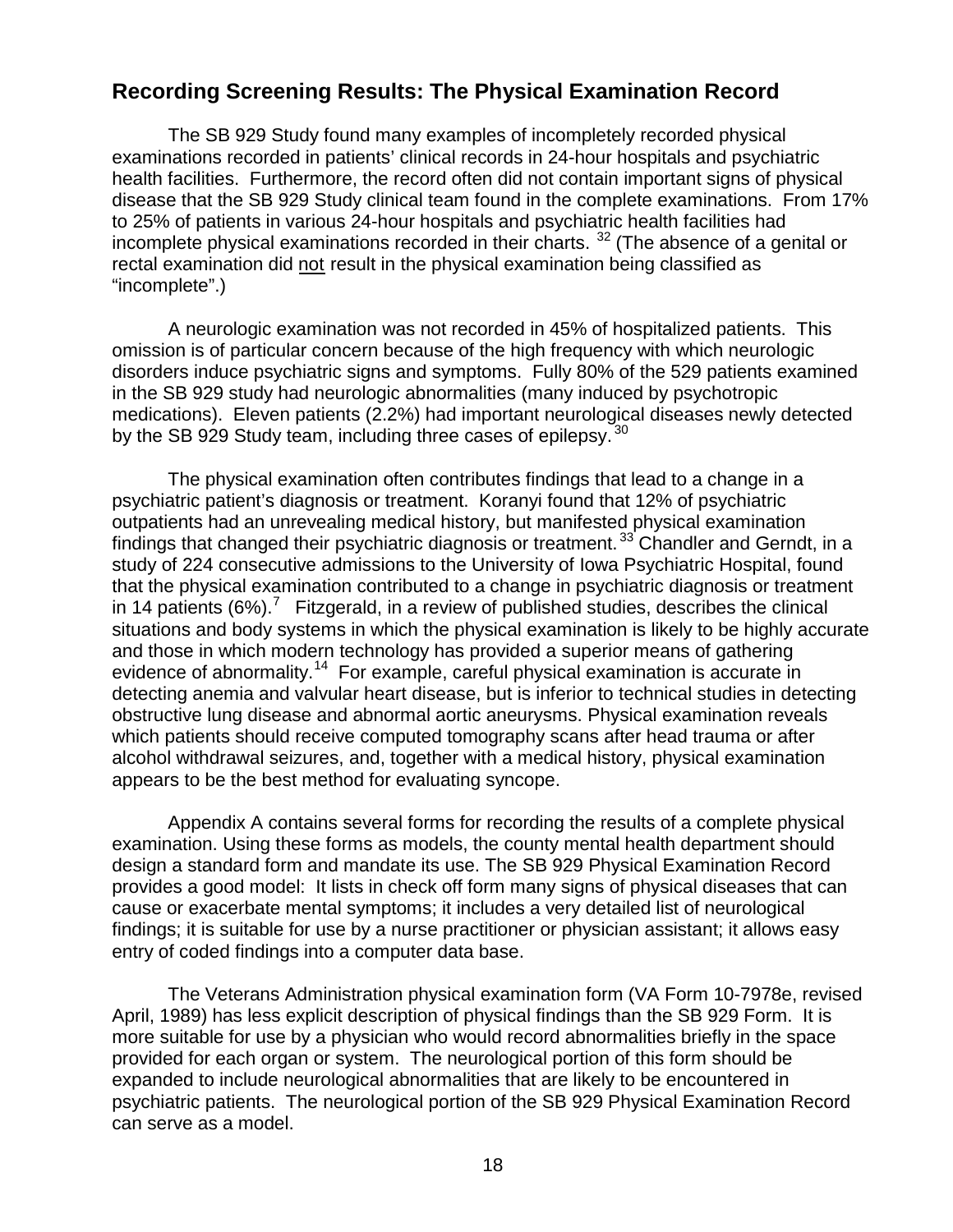The forms used to record physical examinations at Napa State Hospital (MH 5731, revised 6/86) and at Agnew's Development Center (DS 5630, revised 12/84) are included for reference purposes. The Napa State Hospital Form, like the SB 929 Physical Examination Record, lists abnormal signs that can be circled to record their presence.

## **Facilitating Program Staff Acceptance of Screening**

Introducing change in an organization is an art. People resist change because it demands attention and energy and because the advantages of new procedures are not always apparent to those who are asked to change their routines. Mental health facility staff may resist the introduction of a medical screening program because it creates additional work, interferes with mental health program activities or represents the threat of uncovering errors in diagnosis (having failed to detect physical diseases masquerading as mental disorders). Program leaders can take several steps to minimize staff resistance.

First, motivate the staff by teaching them about the prevalence of physical disease in patients with mental disorders. The data presented in Appendix B of this Manual may be a helpful starting place. No one wants to perpetuate bad care and these data should motivate the staff. The data can be displayed in poster form, distributed in a memo, and discussed at staff meetings. Non-medical staff need to become aware that physical diseases often cause or exacerbate mental disorders.

Second, state explicitly the mental health program's obligations. Help the staff understand that helping patients, especially chronically mentally ill patients, with their basic health needs is as much a part of community-based mental health care as is helping them with social supports, protection, housing and transportation.

Third, involve the staff in planning. Let them decide how to integrate the screening program into the activities of the mental health program.

Fourth, allay fears. Assure the staff that the discovery of unsuspected physical disease by the screening program will not result in negative staff evaluations.

Fifth, create incentives. Devise a system for rewarding staff members for recognizing physical disease and for taking the presence of physical disease into account in mental health treatment plans.

Sixth, provide feedback about successes. Inform the staff when treatment of a physical disorder leads to improvement in a patient's mental condition. A monthly review of successful medical interventions could help maintain staff support for the screening program.

Seventh, set goals. In an inpatient setting, for example, the goal might be: all patients will receive a complete medical evaluation within 24 hours of admission. In an outpatient clinic, the goal might be: all patients will be evaluated by means of the SB 929 screening algorithm at the time of their second clinic visit. The facility should audit the degree of goal attainment quarterly and review these audits with the county mental health department.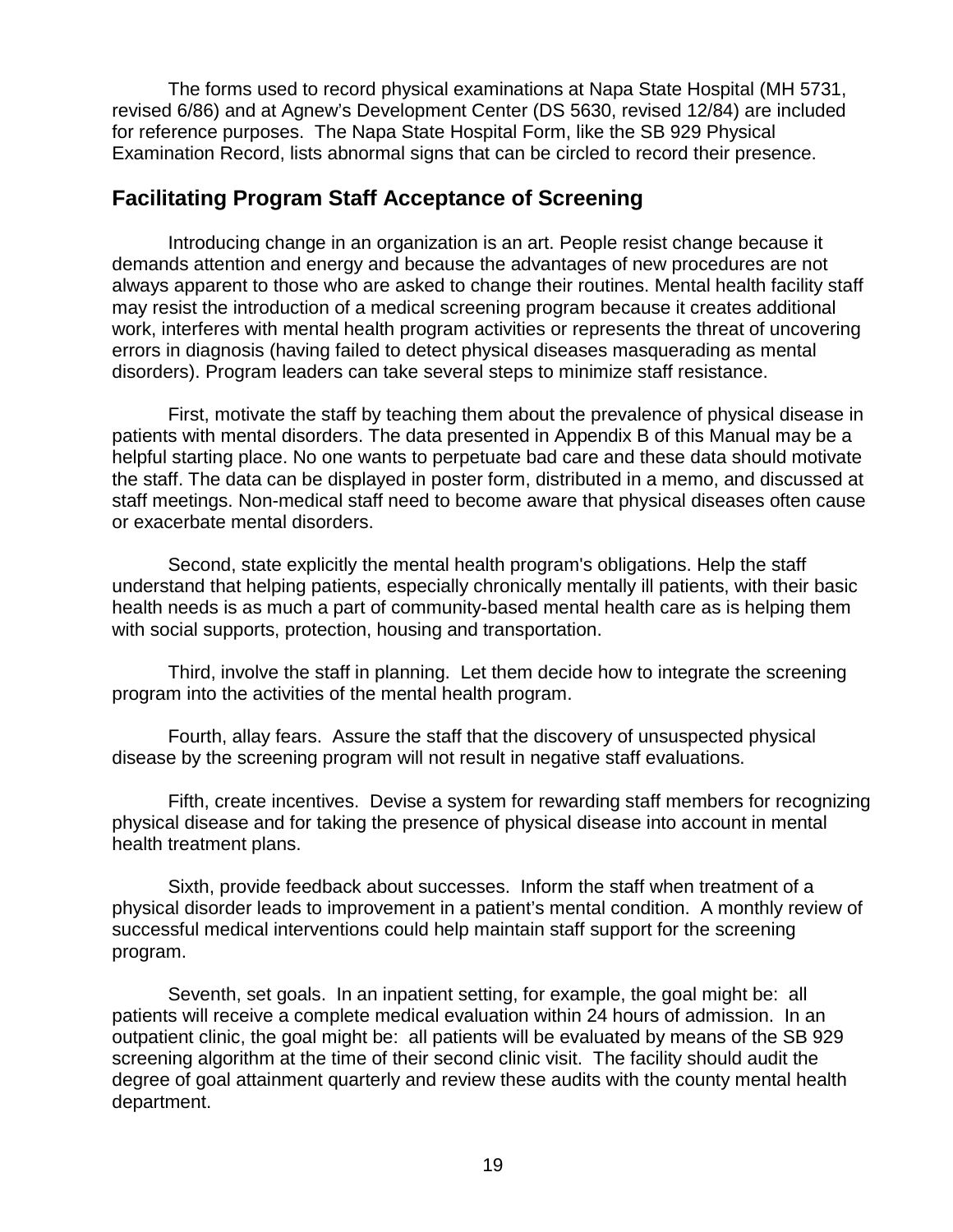Finally, announce leadership support of the program. Inform the staff that the leadership, both at the facility level and at the level of the county mental health department, support the screening program. Support can take the form of statements mandating a policy of screening patients.

The administrative lines of authority for screening staff must be clear in order to minimize conflict with the staff who are engaged in delivering mental health services. If the screening staff are based full time at a given facility, they should be accountable administratively through the facility's chain of command. If, however, the screening staff visit many sites, they should report administratively to a centrally located administrator of the screening program. To prevent inter-staff conflict, this administrator, who reports to the county mental health director, must negotiate written agreements with the administrators of each screening site.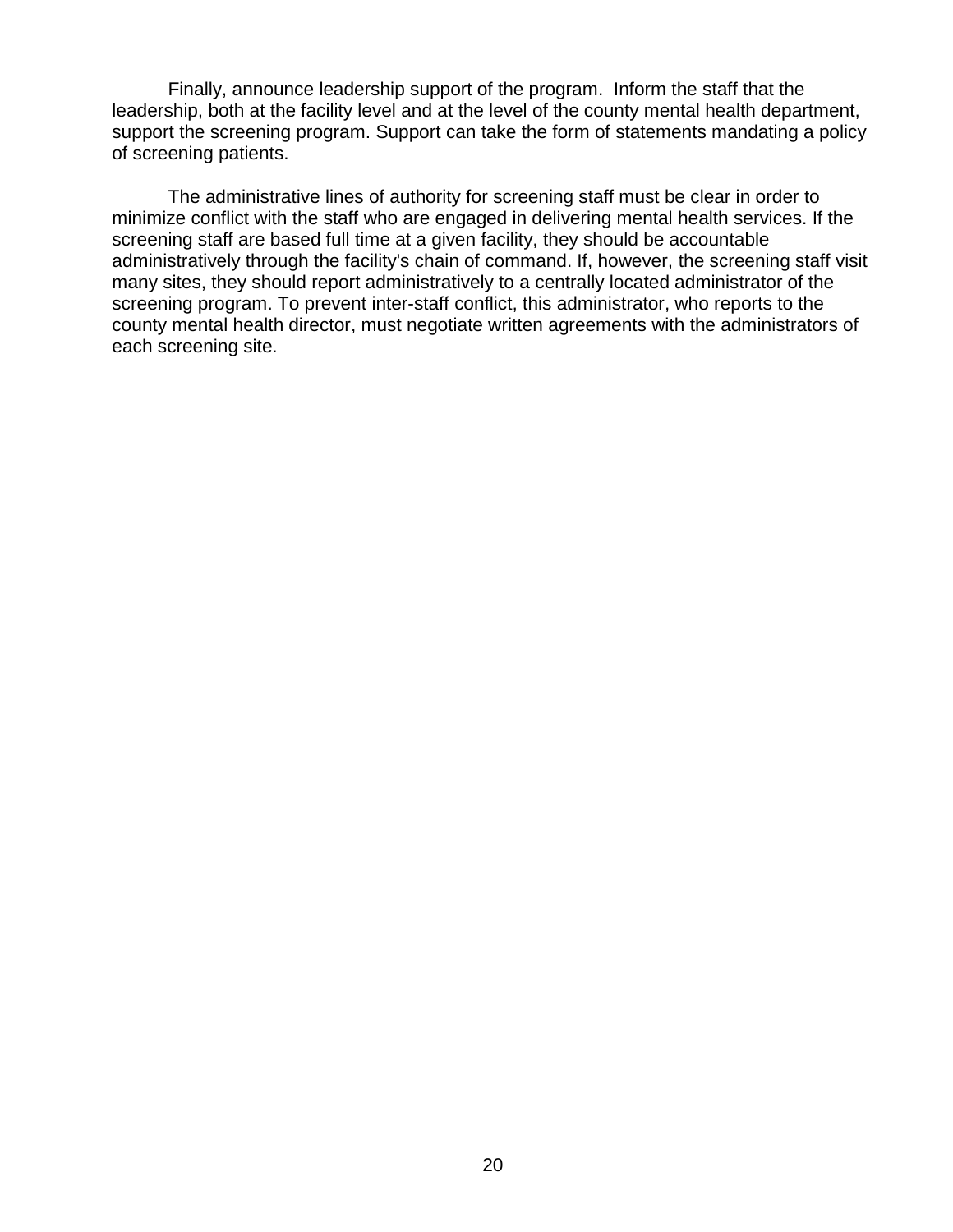## **Who Should Screen: Qualifications for Clinical Staff**

The screening program involves both clinical and clerical tasks. In some settings, the screening program's activities can be carried out by existing staff. Their job descriptions should be revised to reflect their screening responsibilities.

#### *Qualifications for Clinical Staff*

Anyone can learn to obtain the data required for the screening algorithm described in this manual: the patient's blood pressure, the results of laboratory tests, and ten items of medical history. Nurses or physician's assistants can gather these data, since they are competent to draw and prepare blood for testing. Non-medical staff can be trained to measure blood pressure and to perform a venipuncture, or the patient can be sent to a local laboratory for blood tests. In measuring blood pressure, the staff should attend to those factors that can influence the measurement, including cuff size, arm position, and pressure of the head of the stethoscope on the artery.<sup>14</sup>

If the county wishes to mount an outpatient screening program that includes a complete physical examination, it can employ nurse practitioners or physician's assistants, with an internist providing supervisory consultation.<sup>46</sup>

#### *Screening by Using the SB 929 Screening Algorithm*

When the screening program is limited to the SB 929 screening algorithm, the nurse's or physician's assistant's job description should include the following responsibilities:

- 1. Obtains the patient's signature on a release of information form so that the screening program can release data to health care providers or request data from them.
- 2. Asks the patient to complete the Medical History checklist and helps the patient if necessary,
- 3. Obtains the patient's sitting blood pressure.
- 4. Completes test ordering and billing information on the laboratory test order form, identifying the laboratory tests to be billed to a third party because they are clinically indicated (See pp. 41-42).
- 5. Draws and prepares a blood sample for screening tests and sends it to a laboratory.
- 6. Obtains a urine sample, does a dipstick urinalysis, and records the results.
- 7. Notifies the clerical staff when to order laboratory and other supplies.
- 8. For patients referred for complete evaluation based on the results of the screening examination, writes a letter to the referral physician indicating the reasons for the referral and sends the results of the screening examination.
- 9. Maintains a log of patients screened and tests ordered.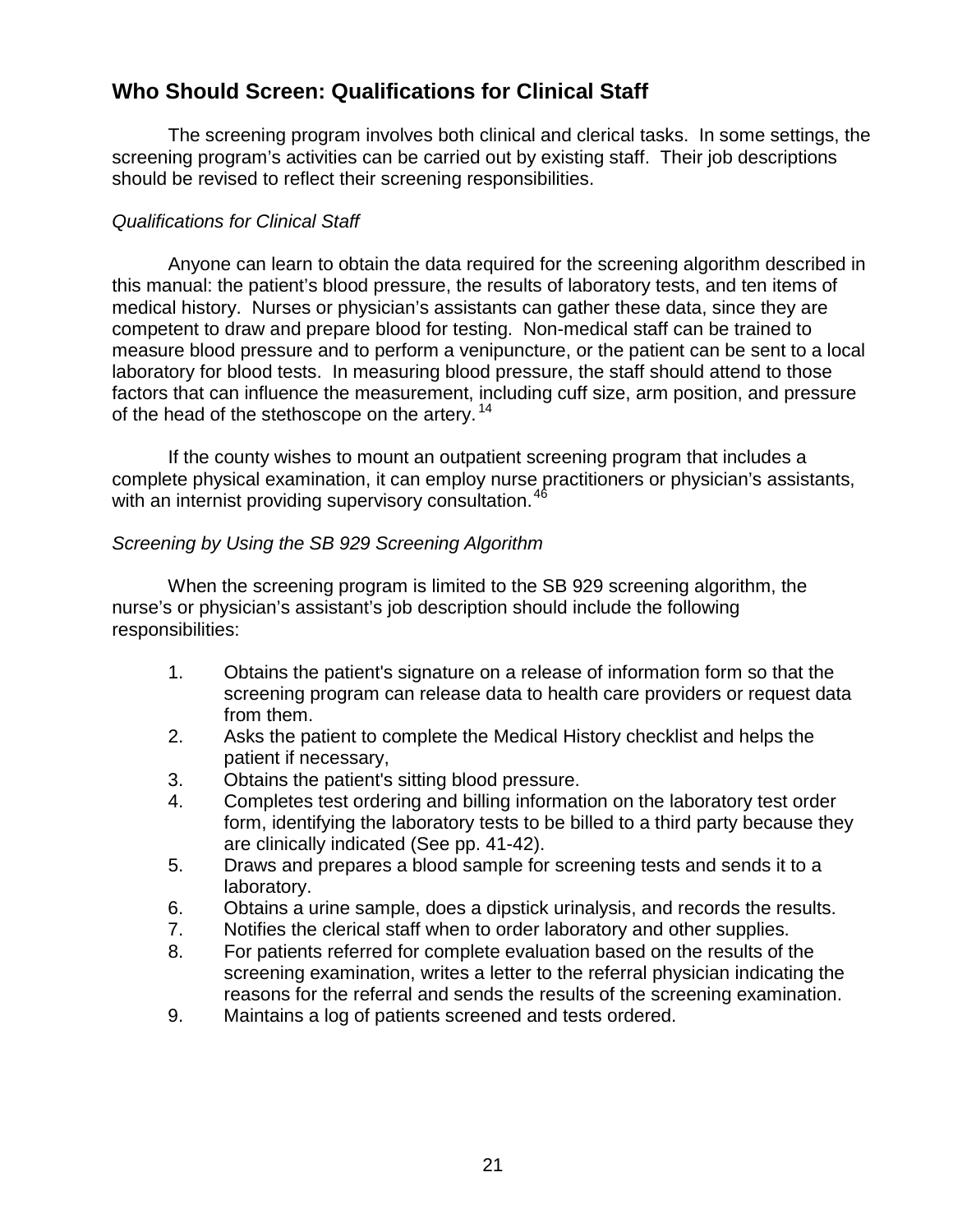#### *Screening by Means of a Complete History, Physical Examination and Diagnostic Test Panel*

When the screening program includes a complete examination, the nurse practitioner or physician's assistant should be trained to a high degree of competence in the following skills:

- 1. Recognizing psychiatric signs and symptoms
- 2. Eliciting mental status findings that suggest impaired brain function (the Mini-Mental State Examination<sup>15</sup> is an appropriate, structured screening examination.)
- 3. Performing a complete, accurate, and reliable physical examination. (Depending on the patient's mental state, this examination may omit the genital and rectal examinations.)
- 4. Performing a neurological examination to detect signs of central nervous system disorder.
- 5. Maintaining accurate records of examination results.

Whether screening is based on complete examinations or on the SB 929 screening algorithm, the job description of the nurse practitioner or physician's assistant should also include:

- 1. Reviews the patient's clinical record at the mental health facility, documenting any known physical complaints, disorders, or diseases and all medications taken by the patient.
- 2. Discusses each patient with the consulting internist, and points out the patient's symptoms, physical findings, mental status findings, and psychiatric diagnosis.

## *Mounting a Mobile Medical Screening Program*

In certain circumstances, the county mental health department may wish to create a mobile screening program. A mobile medical evaluation team staffed by physician's assistants or nurse practitioners can mitigate problems that discourage screening. These problems include lack of space, physicians' lack of interest in medical screening, and too few new patient visits to justify hiring screening personnel for each program. The mobile screening team can use as its examination space a motor home converted into a medical screening facility<sup>29</sup> (Appendix B).

In addition to a motor home's usual features, a mobile medical van requires a copying machine, a computer and printer for word processing and record storage files. A motor home is easily converted into a mobile medical van by converting the bedroom into an examining office and the dining area into clerical space.

If the screening program uses a mobile medical van whose staff includes a medical clerk<sup>29</sup> (Appendix B), the nurse practitioner or physician's assistant's job description should also include: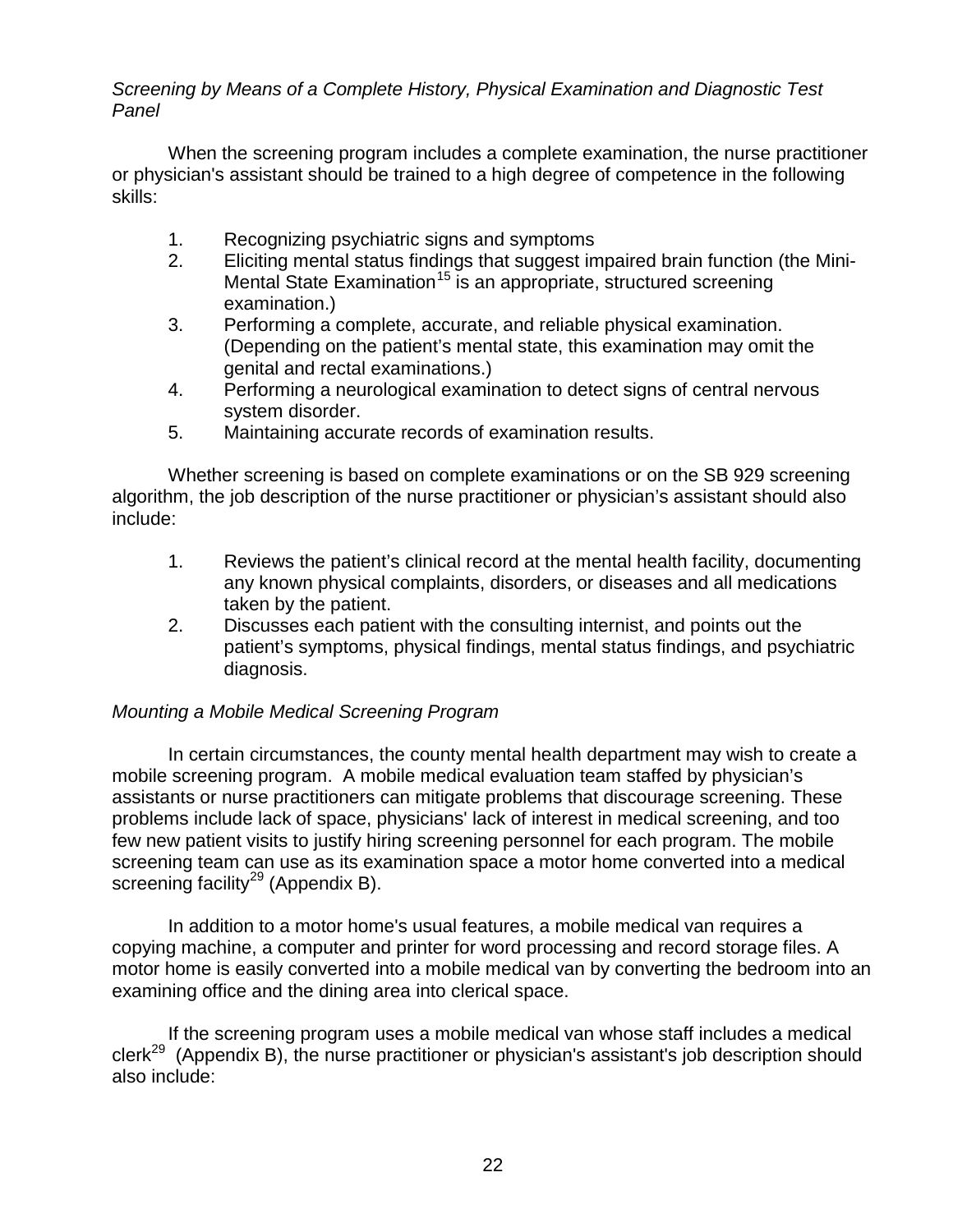- 1. Shares responsibility with the medical clerk for doing all maintenance chores for the mobile van (including interior and exterior structure, equipment and supplies).
- 2. Shares responsibility with the medical clerk for driving the mobile van to and from the mental health facilities.
- 3. Maintains good relationships with the staff at all mental health screening sites.
- 3. Coordinates the medical screening program with the mental health facility's mental health programs.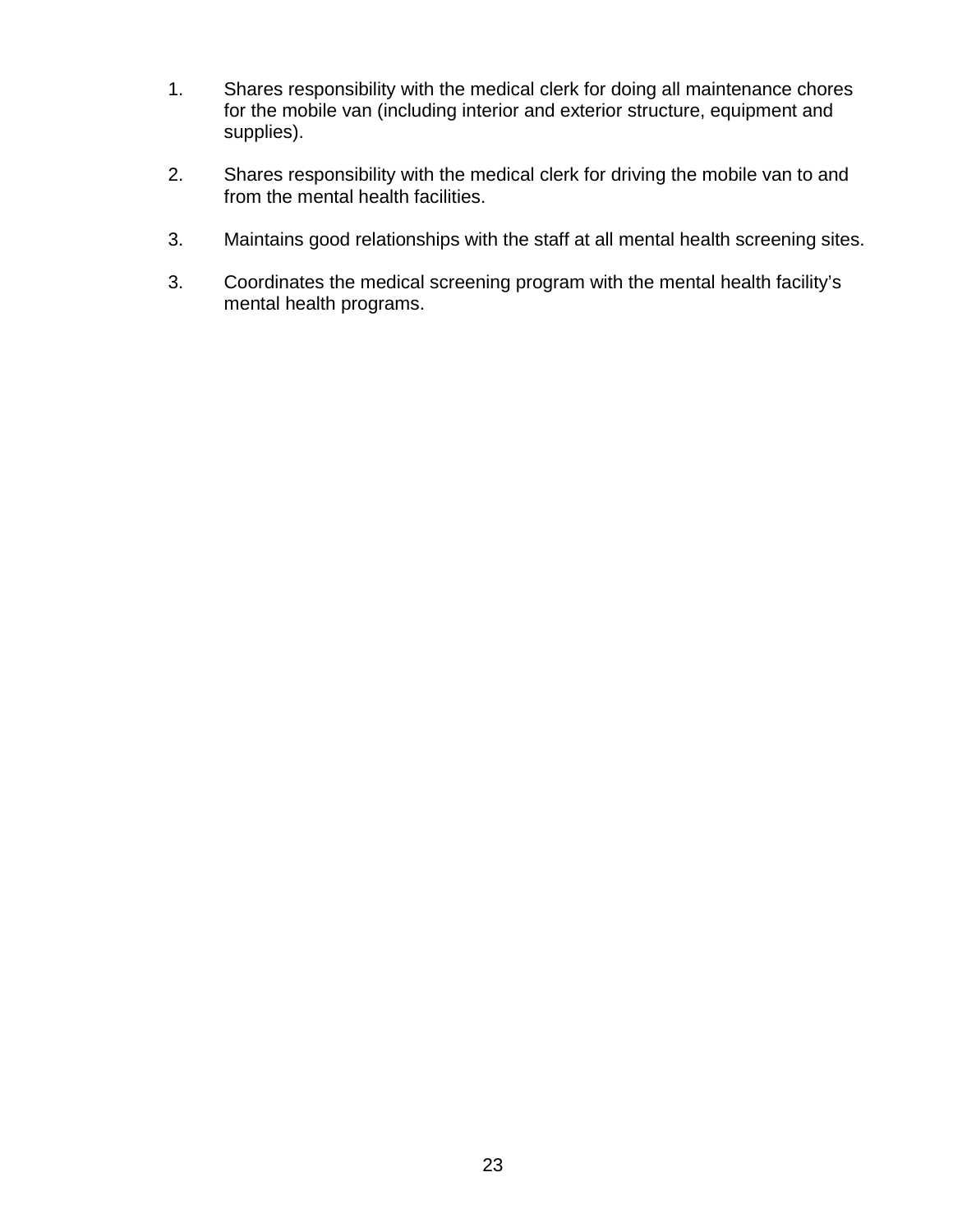## **Who Should Screen: Qualifications for Clerical Staff**

The job description of the medical clerk who is responsible for the clerical aspects of the screening program should include:

- 1. Assists in obtaining the patient's signature on a Release of Information form.
- 2. Prepares a packet of data collection forms for each patient, places the packet in a binder and gives the binder to the clinical staff.
- 3. Ensures that all patient data forms are in the patient's clinical record.
- 4. Obtains screening laboratory results from the local or central contract laboratory and notifies the clinical staff.
- 5. Submits laboratory test billings to third party payers.
- 6. Reorders laboratory supplies from the contract laboratory well in advance of need.
- 7. Prepares and types letters from the clinical staff to referral physicians and to patients' private physicians.
- 8. Maintains a filing system for the screening program's records.

If the screening program uses a mobile medical van<sup>29</sup> (Appendix B), the job description of the medical clerk should include in addition:

- 1. Shares responsibility with the nurse practitioner or physician's assistant for doing all maintenance chores for the mobile van (including interior and exterior structure, equipment and supplies).
- 2. Shares responsibility with the nurse practitioner or physician's assistant for driving the mobile van to and from the mental health facilities.
- 3. Notifies the contract laboratory regarding times and places for pick-up of laboratory specimens or arranges for shipment of specimens to the laboratory.
- 4. Maintains good relationships with the staff at all screening sites.
- 5. Coordinates the medical screening program with the mental health program at the mental health facilities to be visited, including scheduling the times of the van's visits to the mental health facilities.
- 6. Writes thank you letters to mental health facilities, etc., who have been particularly helpful in coordinating the screening program with the mental health program.
- 7. If the medical clerk is a woman, she should act as a chaperone when a male physician's assistant or nurse practitioner carries out the physical examination of a female patient.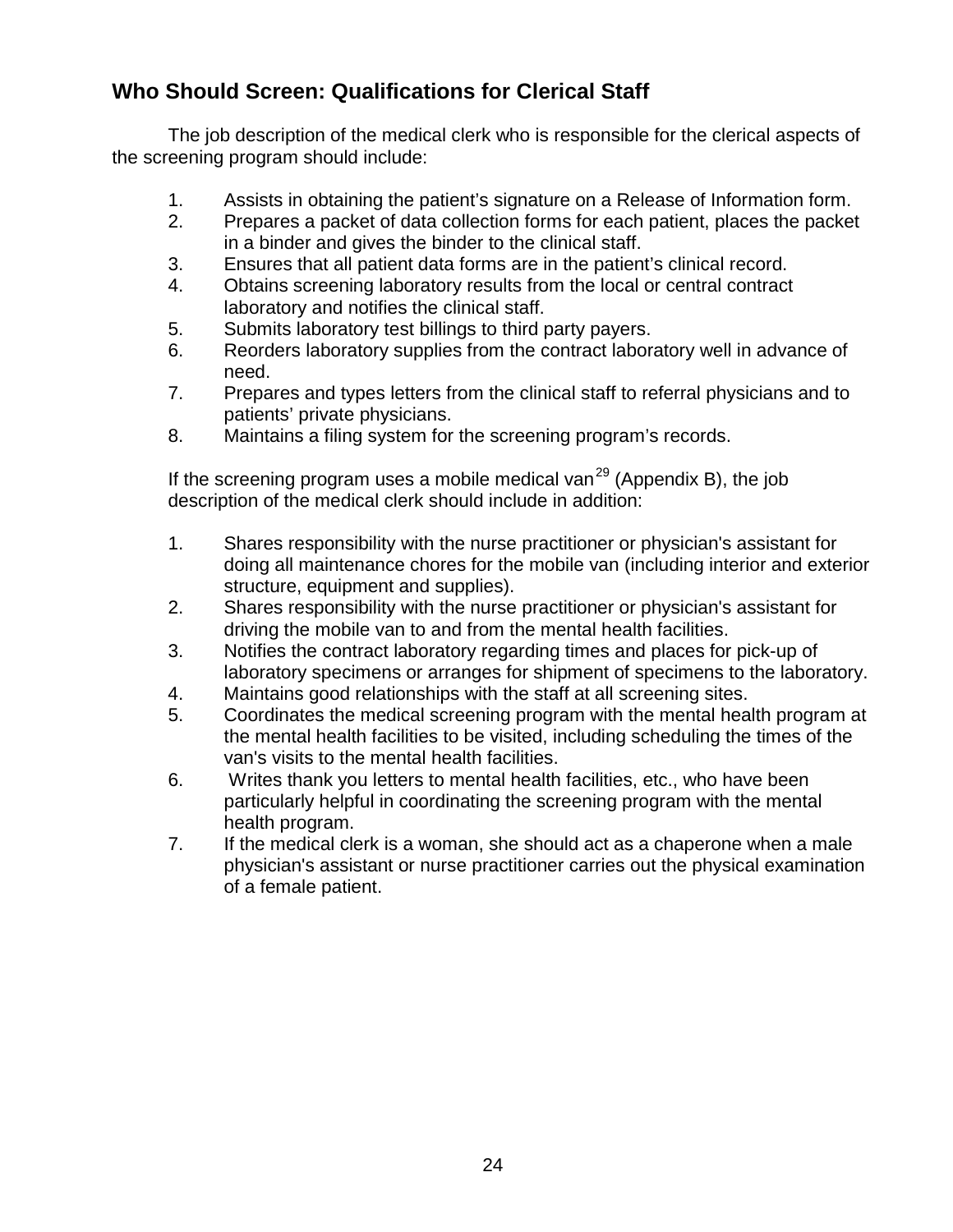## **Who Should Screen: Qualifications of a Medical Consultant**

The medical consultant reviews the results of laboratory tests and other medical data to help decide whether or not to refer patients for a complete evaluation of suspected physical disease. The consultant will help the staff differentiate between abnormal laboratory results that are probably false positive results and those that deserve further investigation. Usually this consultation can be carried out by telephone.

If the screening program includes a complete physical examination by a physician's assistant or a nurse practitioner, the consultant should check the clinical staff's physical findings periodically in order to evaluate their skills and help them remain competent.

When a screening program is initiated in a facility that has psychiatric staff, a psychiatrist may feel competent to serve as the medical consultant. However, referral decisions can be difficult, and the psychiatrist may prefer that an internist or family physician make these decisions. In this case, and in facilities that do not employ psychiatrists, the facility should develop a contractual arrangement with a consulting physician.

The reviewing physician should decide which of the screening laboratory tests (included in the SB 929 algorithm or ordered as part of a complete examination) are clinically indicated by the patient's medical history or physical findings (as recorded on the Standard Medical History Form, Standard Physical Examination Record, or Medical History Checklist). All clinically indicated laboratory tests are billable to the patient's third party payer. Submitting these bills and tracking collection will reduce the county's cost for the screening program. The screening program's nurse practitioner or physician's assistant should convey to the medical clerk which tests are billable. The medical clerk submits the bills to third party payers. When the screening program utilizes a contract laboratory, the laboratory can bill third party payers for the clinically indicated tests.

The psychiatrist or medical consultant must be interested in working with nurse practitioners and physician's assistants comfortable with psychiatric patients, and knowledgeable about the relationships between physical diseases and psychiatric symptoms.<sup>18,26,34</sup>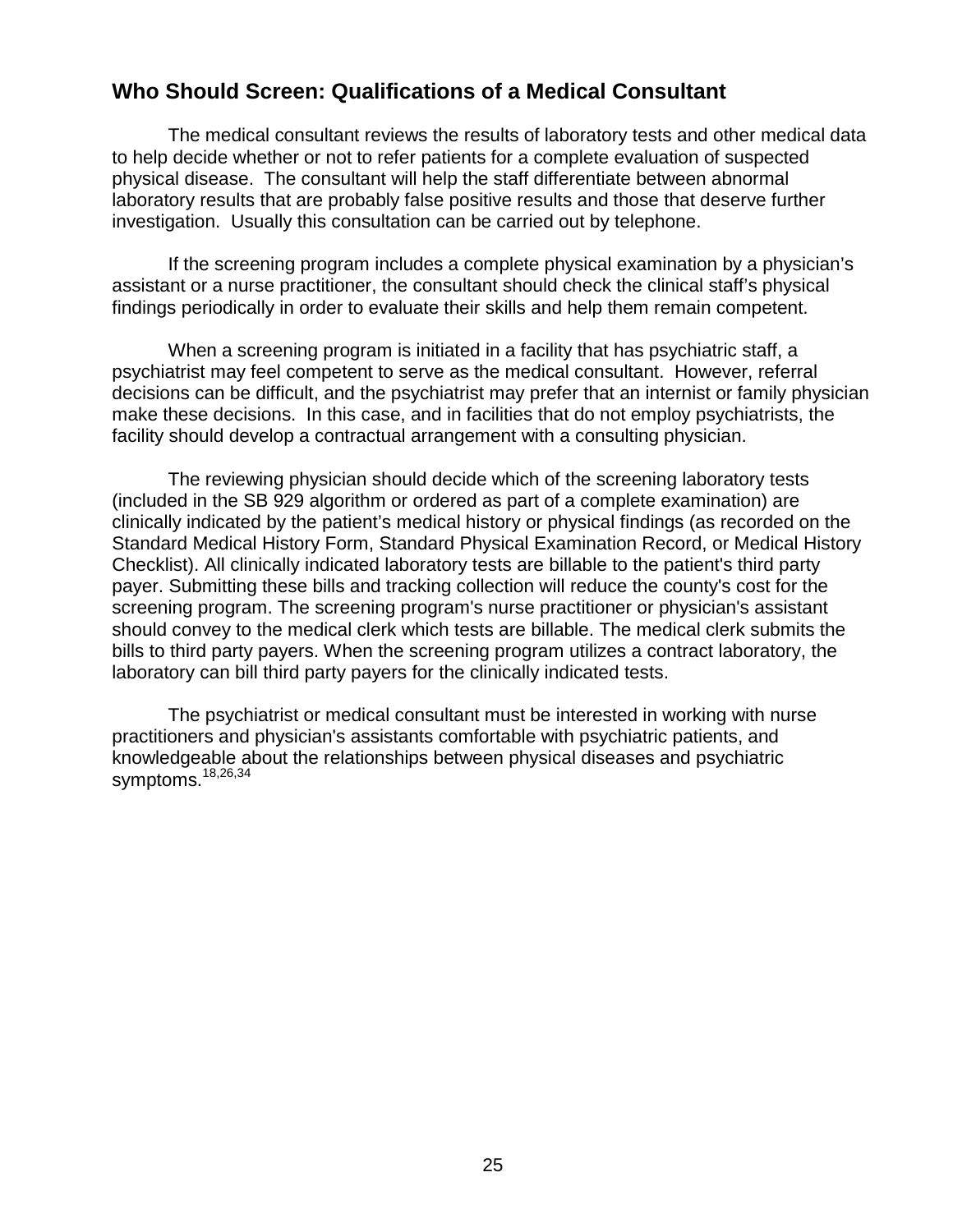## **Costs of Screening: Fiscal Aspects of a Screening Program**

In settings in which medical evaluation is already in place, improving the quality of these evaluations by the methods suggested in this manual need not increase evaluation costs. In fact, a more thorough approach to medical evaluation will be more cost-effective as measured by the cost-per-case-detected $^{48}$  (Appendix B).

New screening programs will incur additional costs for staff, supplies and perhaps the funding source. In order to obtain incremental funding, county medical health departments and the State Department of Mental Health may have to convince the Legislature of the value of screening for physical disease. This manual and the previous reports from the SB 929 Study<sup>30,31</sup> can help in these efforts. Citizens' groups, such as the California Alliance for the Mentally Ill, and professional organizations, such as the California Medical Association and the California Psychiatric Association, can also be persuasive.

The costs of a screening program to the state and to the counties can be reduced in several ways, at least in 1991. First, in mental health programs other than 24-hour hospitals and the state hospitals, clinically indicated laboratory tests can be billed to the patient's third party payer (see pp. 41-42). For Medi-Cal, Medicare and private insurance patients, billing for clinically indicated tests will bring the county mental health program considerable cost savings. Only for uninsured patients will the mental health program need to use state or local mental health funds to pay for all laboratory test costs.

Second, the costs of screening can be reduced by billing third party payers for the further medical evaluations of patients referred through application of the medical screening algorithm. These costs are billable to third party payers regardless of whether or not new physical disease is uncovered.

Third, because the screening program will order a large volume of a standardized panel of laboratory tests, the county mental health department should be able to negotiate a volume discount in the price charged by outside laboratories for this test panel.

Finally, the SB 929 Study found that screening patients for physical disease did not appear to increase the state's combined costs for medical and mental health care in the year after screening compared to the year before screening.<sup>31</sup>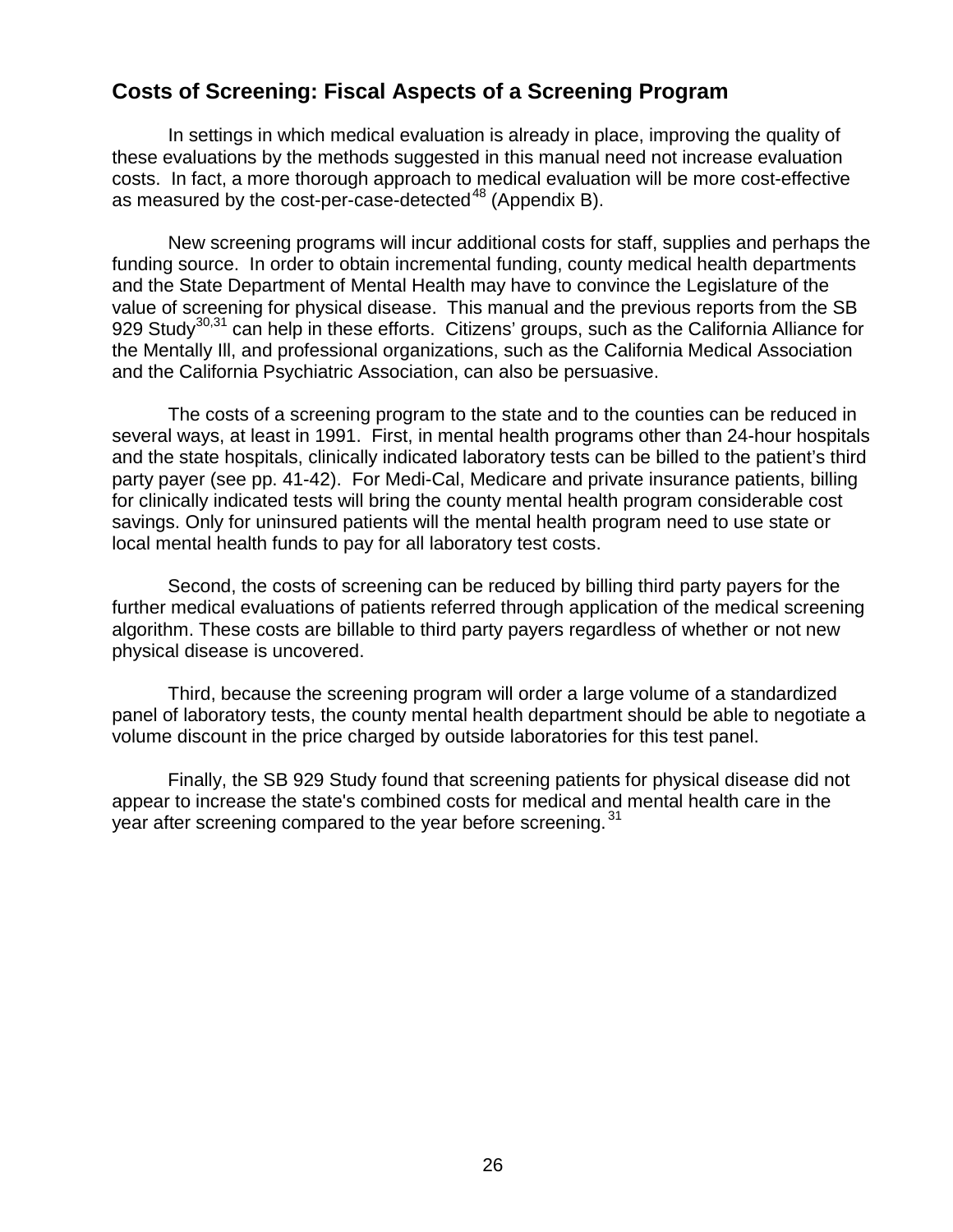## **Costs of Screening: Contracting with a Laboratory Service**

The screening program will need a formal arrangement with a clinical laboratory to do blood and urine tests. The formal, written agreement should spell out:

- 1. Which laboratory tests that will be done routinely.
- 2. Whether the laboratory will provide courier service for blood samples. If the laboratory does provide courier service, the frequency of sample pick-up should be specified (e.g. daily or "will call").
- 3. The elapsed time between submitting a blood sample and the receiving a report from the laboratory. The turn around time for routine laboratory tests should not exceed 24 hours.
- 4. How the laboratory will be paid (e.g. by purchase order, with or without a funding cap).
- 5. The starting and ending dates of the arrangement.
- 6. Who will bill third parties for billable laboratory tests.
- 7. Whom to contact for answers to clinical or administrative questions.
- 8. How to access test results 24 hours a day, 365 days a year.

The SB 929 Study used a national firm that picked up blood samples at the study's screening sites daily, provided all materials needed to draw, collect and prepare samples (including a centrifuge), provided reports within 24 hours of picking up the samples, and billed third parties. The firm could install teleprinters at each study site to report test results. The firm gave the study team a reduced rate for the study's panel of laboratory tests because a standard panel was to be ordered in large volume. County mental health screening programs would order a standard panel in even larger volumes than did the SB 929 Study and should negotiate favorable prices for tests that cannot be billed to third party payers.

County mental health programs that wish to discuss contracting with a large, multisite laboratory firm that can offer the services described above may contact:

Met West Attn: Mr. Michael Hughes or Mr. James Pitton 18408 Oxnard Street Tarzana, CA 91355 Telephone: 812/996-7300 or l-800/339-4299. This firm worked with the SB 929 Study team.

SmithKline Beecham Clinical Laboratories Attn: Mr. C. Mitch Morrow (for Northern California) 6511 Golden Gate Drive Dublin, CA 94558 Telephone: 415/828-2500 or 1-800/228-3008

Attn: Ms. Anna Hutchison (for Southern California) 15243 Vanowen Street Van Nuys, CA 91405 Telephone: 818/786-3180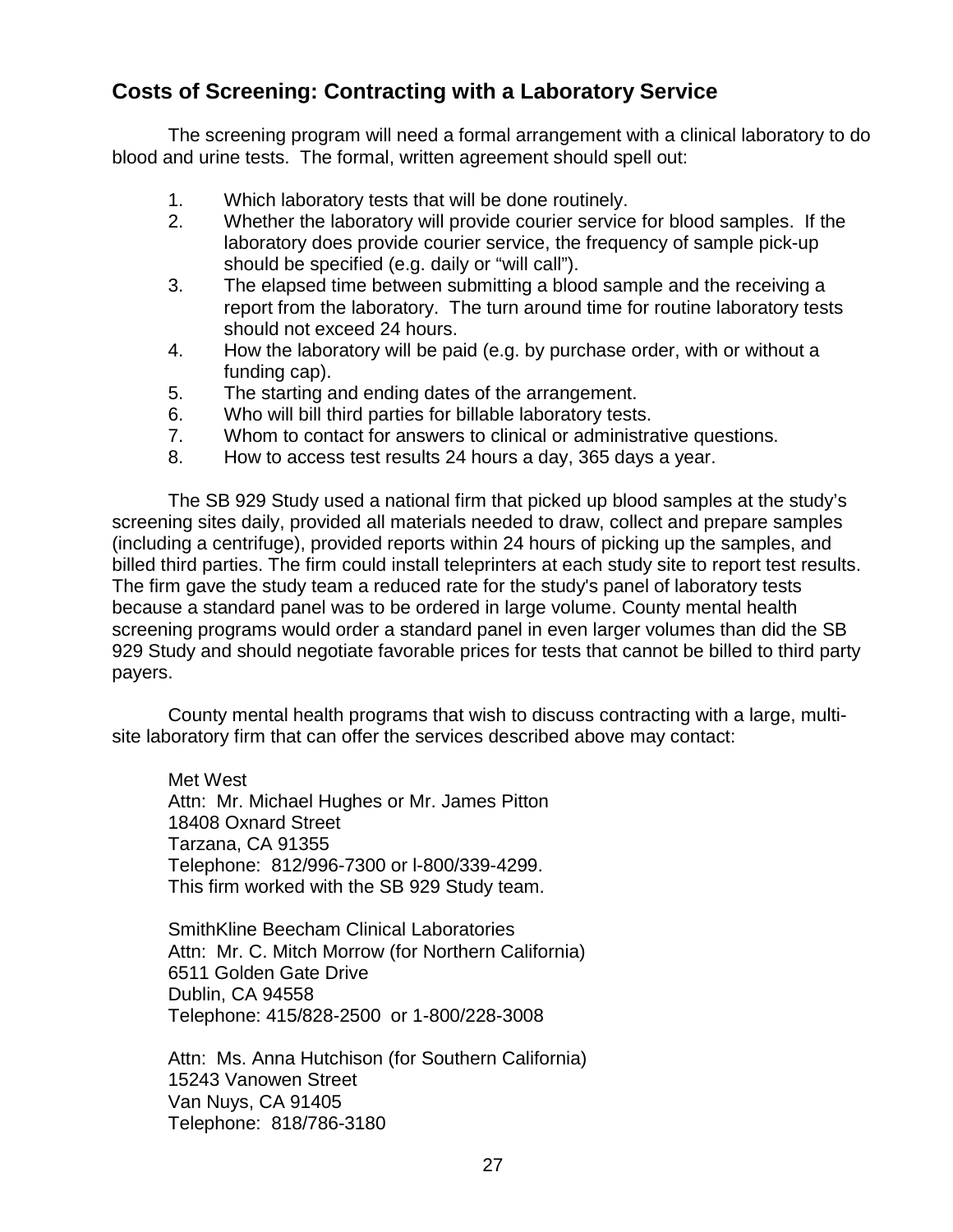Roche Biomedical Laboratories Attn: Mr. Louis Tzoumbas 383 E. Grand, Suite B South San Francisco, CA 94080 Telephone: 415/871-4720 This firm has contracts with San Mateo, San Francisco, Alameda And Contra Costa Counties

Sample test ordering forms produced by these firms are included in Appendix A.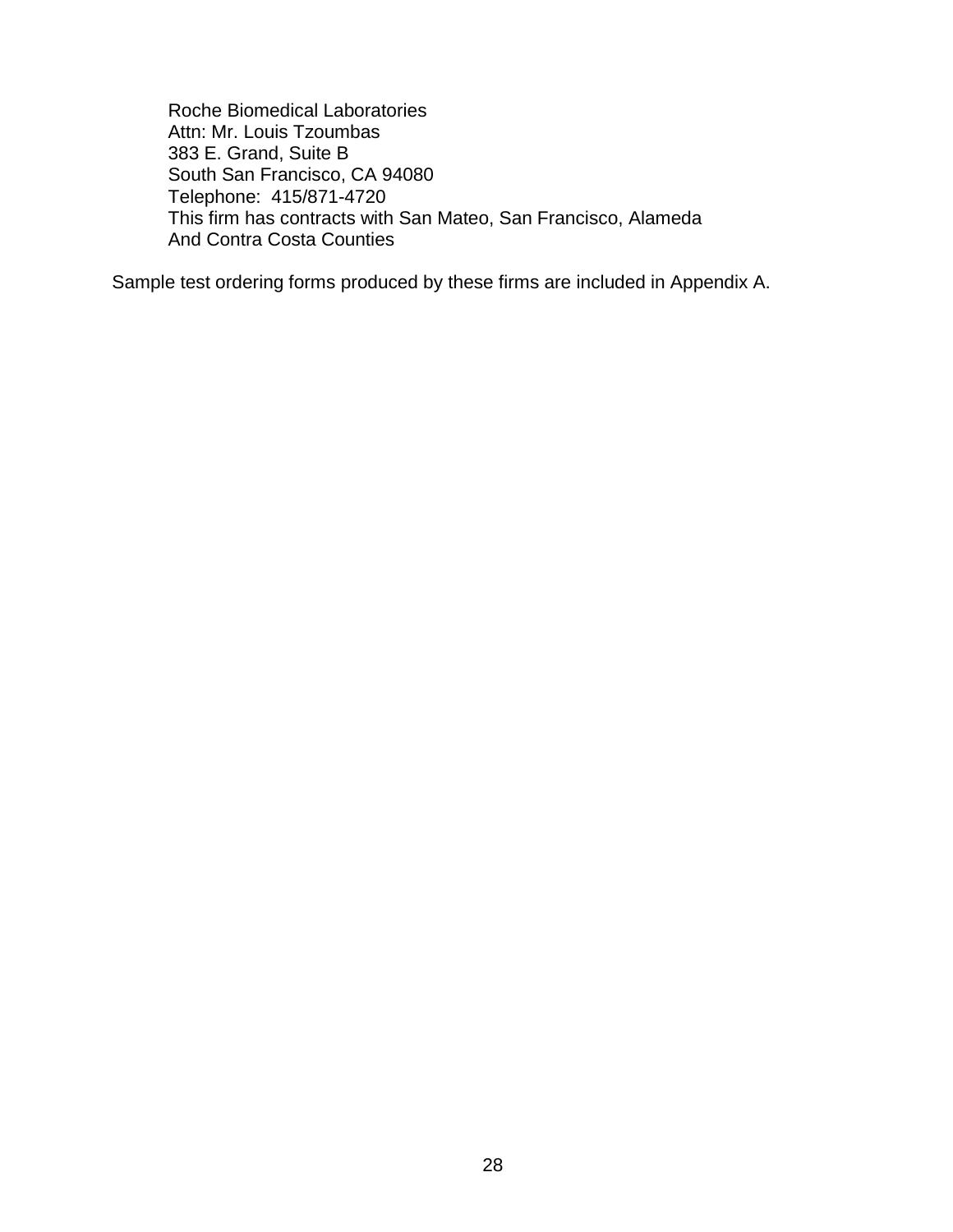## **Clues Suggesting that Mental Symptoms have an Organic Cause**

A number of findings should make the clinician suspect that an underlying physical disease is causing the signs and symptoms of the patient's "mental" disorder. These clues  $include^{24}$  (Appendix B):

- 1. The mental disorder is a first episode.
- 2. The mental symptoms occur in a patient who is:
	- a. age 40 or more
	- b. currently ill with a major medical illness
	- c. taking prescribed or over-the-counter medications that can cause mental symptoms
	- d. experiencing neurological symptoms such as unilateral weakness, numbness, paresthesias, clumsiness, gait problems, headaches of increasing severity, vertigo, visual symptoms, speech or memory difficulties, loss of consciousness, or emotional liability.
	- e. experiencing weight loss (10% or more of base line weight), unusual diet (e.g., complete vegetarianism) or self-neglect that could cause vitamin-B deficiencies.
	- f. not experiencing serious life stress.
- 3. The patient has a past history of:
	- a. a physical illness that can impair organ function (neurologic, endocrine, renal, hepatic, cardiac, or pulmonary)
	- b. recent falls or head trauma with unconsciousness
	- c. alcohol or drug abuse
	- d. taking several over-the-counter drugs.
- 4. The patient has a family history of:
	- a. inheritable metabolic disease (diabetes, porphyria)
	- b. degenerative or inheritable brain disease.
- 5. Certain mental signs are present:
	- a. altered level of consciousness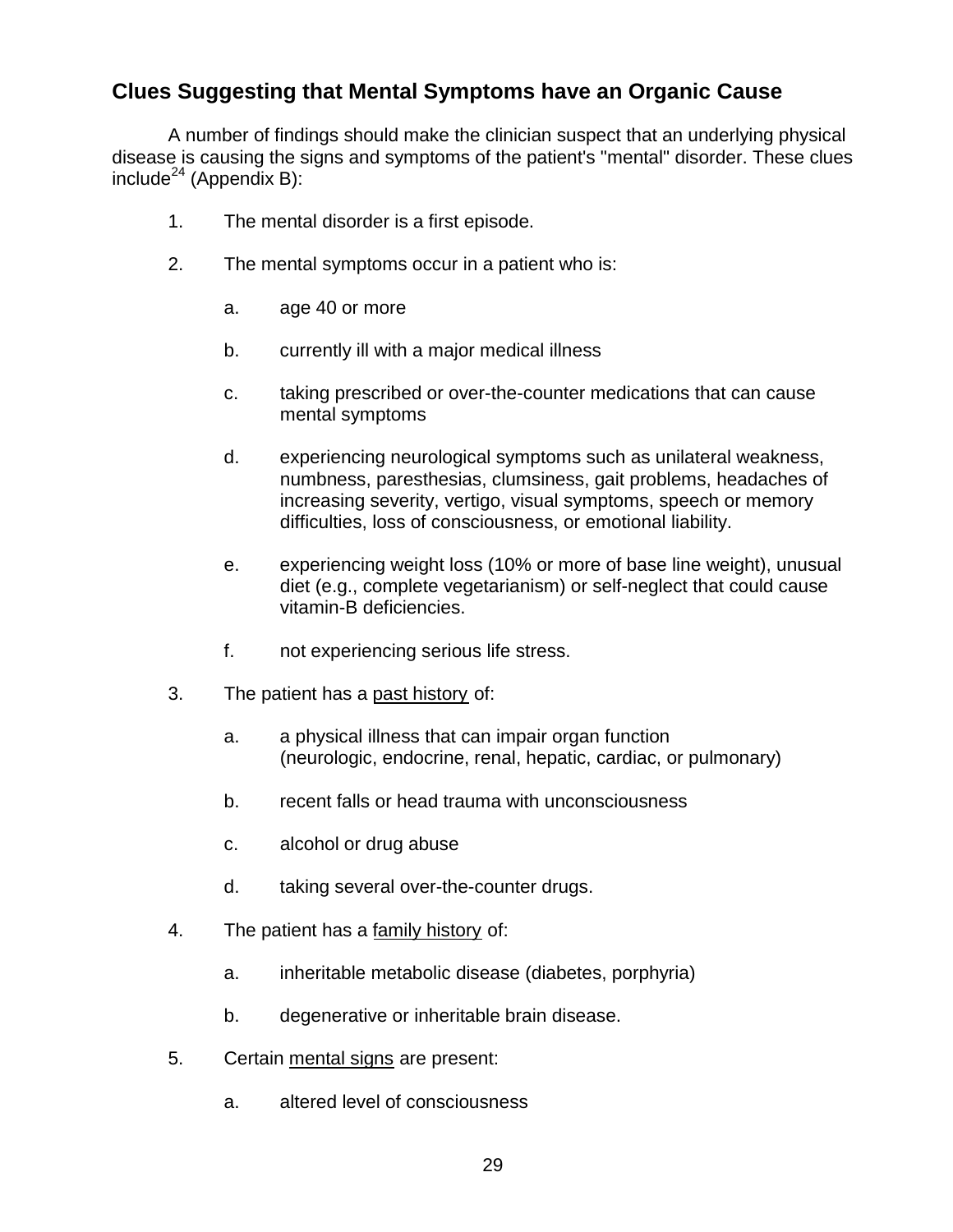- b. fluctuating mental status
- c. any cognitive impairment
- d. visual, tactile or olfactory hallucinations

e. episodic, recurrent, or cyclical symptoms interspersed with periods of being well.

- 6. Certain physical signs are present:
	- a. signs of major organ impairment, e.g. ascites, edema
	- b. any focal neurologic deficit
	- c. diffuse subcortical dysfunction, e.g. slowed speech, mentation or movement, dysarthria, ataxia, incoordination, tremor, chorea, asterixis
	- d. cortical dysfunction, e.g. dysphasia, apraxia, agnosia, visiospatial deficits, defective cortical sensation.
- 7. Response to appropriate psychiatric treatment is poor. (Rethink the diagnosis, re-examine the patient, and consider seeking the advice of a consultant).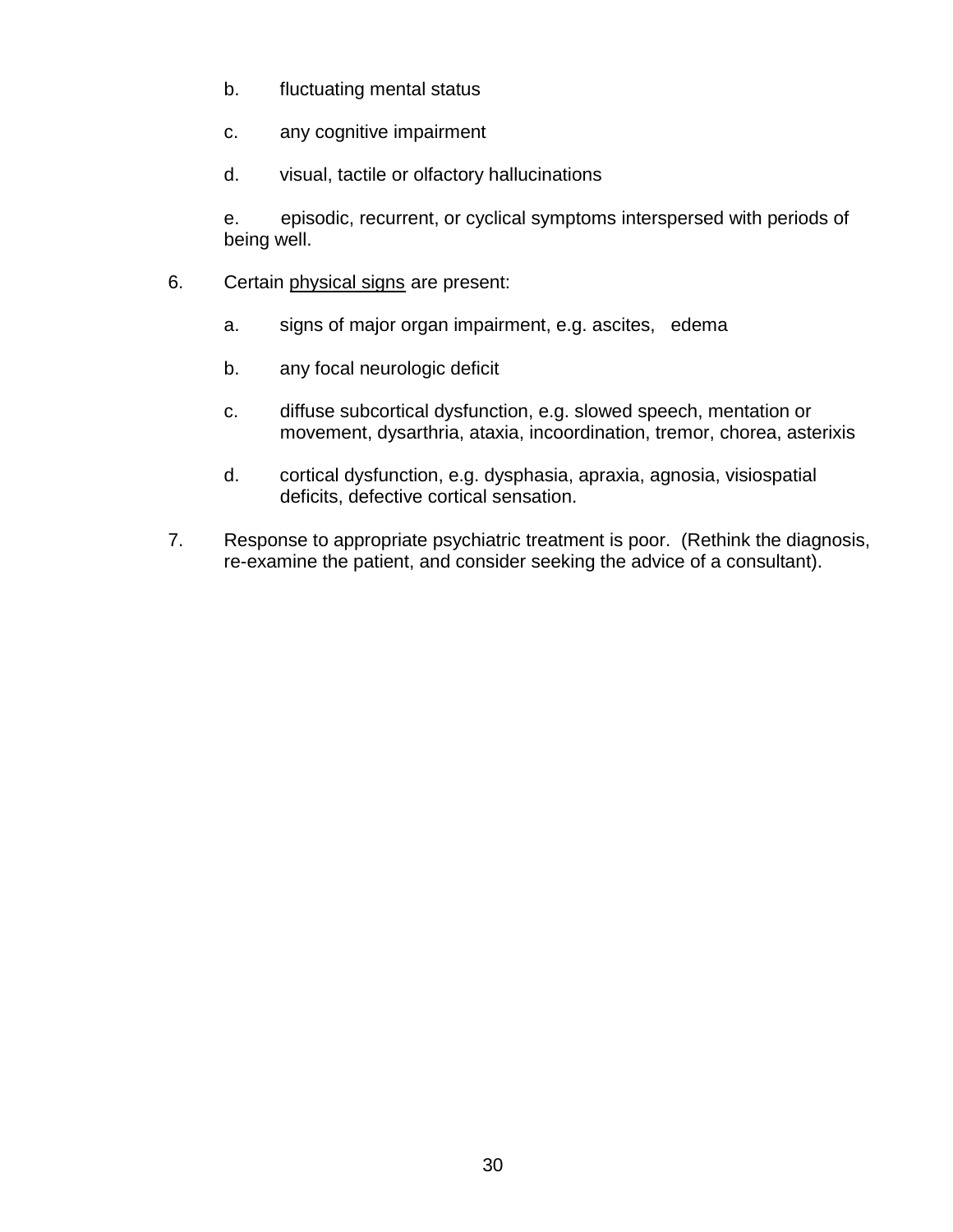## **REFERENCES**

1. Barnes RF, Mason JC, Greer C, Ray FT: Medical Illness in Chronic Psychiatric Outpatients, Gen. Hosp. Psychiatry, 1983, 5:191-195

2. Beresford TP, Hall RCW, Wilson, FC, Blow F: Clinical Laboratory Data in Psychiatric Outpatients, Psychosomatics 1985, 25:731-744

3. Brugha TS, Wing JK, Smith BL: Physical Health of the Long Term Mentally Ill in the Community: Is there Unmet Need? Br J Psychiatry 1989, 155: 777-781

4. Burke AW: Physical Disorder Among Day Hospital Patients, Br J Psychiatry 1978, 133: 22-27

5. Busch KA, Cavanaugh JL: Physical Examination of Psychiatric Outpatients: Medical and Legal Issues, Hosp Commun Psychiatry 1985, 36: 958-961

6. Carlson RJ, Nayar N, Suh M: Physical Disorders Among Emergency Psychiatric Patients, Can J Psychiatry 1981, 26: 65-67

7. Chandler JD, Gerndt JE: The Role of the Medical Evaluation in Psychiatric Inpatients, Psvchosomatics 1988, 29: 410-416

8. Colgan J, Philpot M: The Routine Use of Investigations in Elderly Psychiatric Patients, Age, Aging 1985, 14: 163-167

9. Eastwood MR, Mindham RHS, Tennent TG: The Physical Status of Psychiatric Emergencies, Br J Psychiatry 1970, 116: 545-550

10. Eilenberg, MD, Whatmore MB: Physical Disease and Psychiatric Emergencies, Comp Psychiatry 1961, 2: 358-363

11. Farmer S: Medical Problems of Chronic Patients in a Community Support Program, Hosp Commun Psychiatry 1987, 38: 745-749

12. Faulkner LR, Bloom JD, Bray JD, Maricle R: Medical Services in Community Mental Health Programs, Hosp Commun Psychiatry 1986, 37: 1045 -1047

13. Ferguson B, Dudleston K: Detection of Physical Disorder in Newly Admitted Psychiatric Patients, Acta Psychiatry Scand 1986, 74: 485-489

14. Fitzgerald FT: Physical Diagnosis Versus Modern Technology: A Review, West J Med 1990, 152: 377-382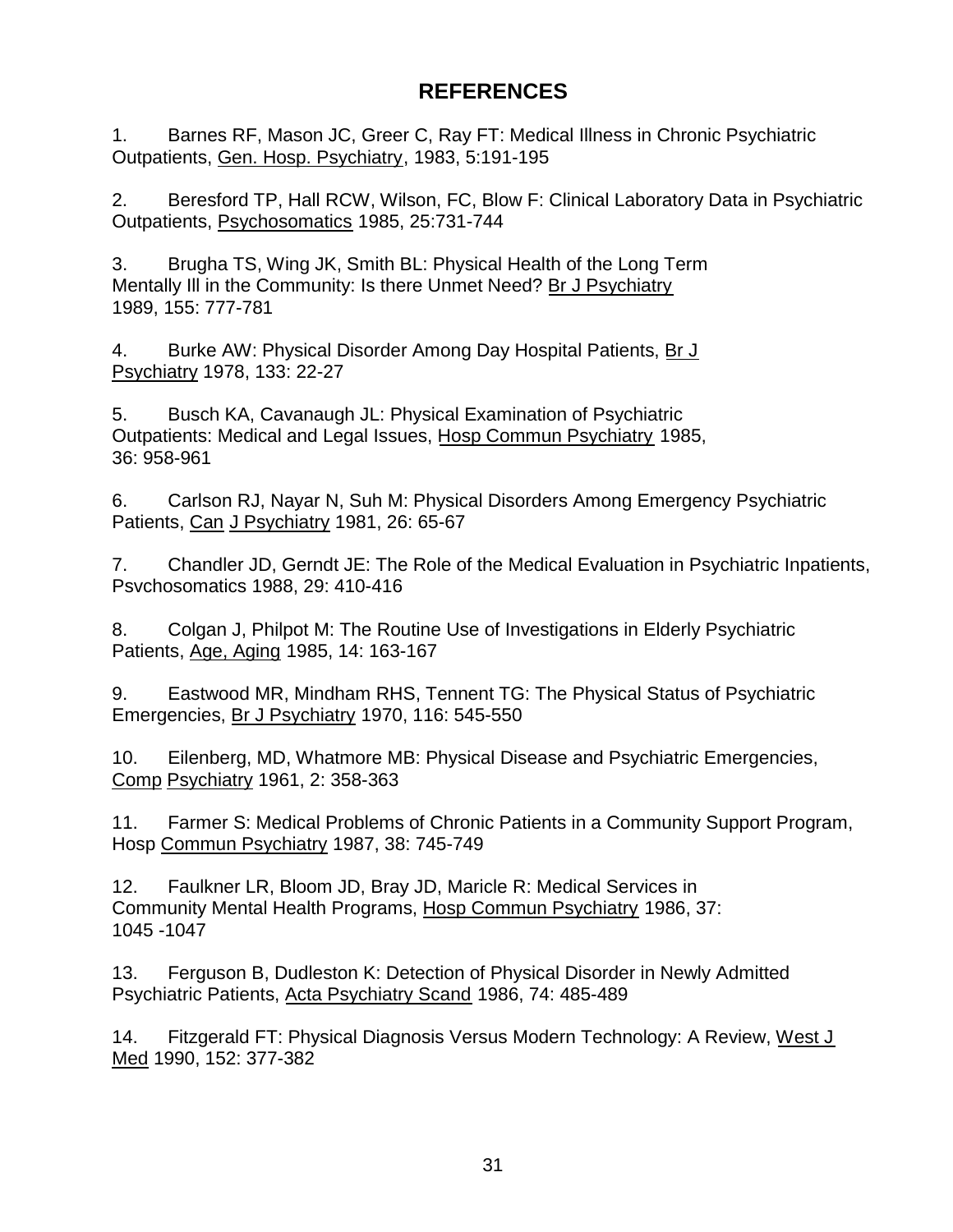15. Folstein MF, Folstein SE, McHugh PR: "Mini-Mental State, 'A Practical Method for Grading the Cognitive State of Patients for the Clinician, J Psychiatric Res 1975, 12:189- 198

- 16. Forsyther RJ, Ilk CR, Bard J, Wolford JA: Primary Medical Care in Psychiatry, Current Psychiatric Therapies, 1977, 17: 91-97
- 17. Gjesdal K, Stromme JH: Multiphasic Screening Programme for Somatic Diseases Among Elderly Long-Term Psychiatric Patients, Br J Psychiatry 1974, 124: 564-572
- 18. Hales RE, Yudofsky SC: The American Psychiatric Press Textbook of Neuropsychiatry, American Psychiatric Press, Inc., Washington, DC, 1987
- 19. Hall RCW, Gardner ER, Stickney SK, Le Cann AF, Popkin MK: Physical Illness Manifesting as Psychiatric Disease, Arch Gen Psychiatry, 1980, 37: 989-995
- 20. Hall RCW, Gardner ER, Popkin MK, Le Cann AF, Stickney SK: Unrecognized Physical Illness Prompting Psychiatric Admission: A Prospective Study, Am J **Psychiatry**
- 21. Hall RCW, Popkin MK, Devaul RA, Faillace LA, Stickney SK: Physical Illness **Presenting** As Psychiatric Disease, Arch Gen Psychiatry, 1978, 35: 1315-1320
- 22. Handel M: Deferred Pelvic Examination: A Purposeful Omission in the Care of Mentally III Women, Hosp Commun Psychiatry, 1985, 36: 1070-1074
- 23. Herridge CF: Physical Disorders in Psychiatric Illness, Lancet, 1960, 2: 949-951
- 24. Hoffman RS and Koran LM: Detecting physical illness in patients with mental disorders, Psychosomatics, 1984, 25: 654-660
- 25. Honig A, Pop P, Tan ES, Philipsen H, Romme MAJ: Physical Illness in Chronic Psychiatric Patients from a Community Psychiatric Unit: The Implications for Daily Practice, Br J Psychiatry 1989, 155: 58-64
- 26. Jefferson JW< Marshall JR: Neuropsychiatric Features of Medical Disorders, Plenum, New York, 1981
- 27. Johnson DAW: The Evaluation of Routine Physical Examination in Psychiatric Cases, Practitioner, 1968, 200: 686-691
- 28. Kolman PBR: The Value of Laboratory Investigations of Elderly Psychiatric Patients, J Clin Psychiatry 1984, 45: 112-116
- 29. Koran LM, Sox HC, Marton KI, Moltzen S: Mobile Medical Screening Teams for Public Programs, Hosp Community Psychiatry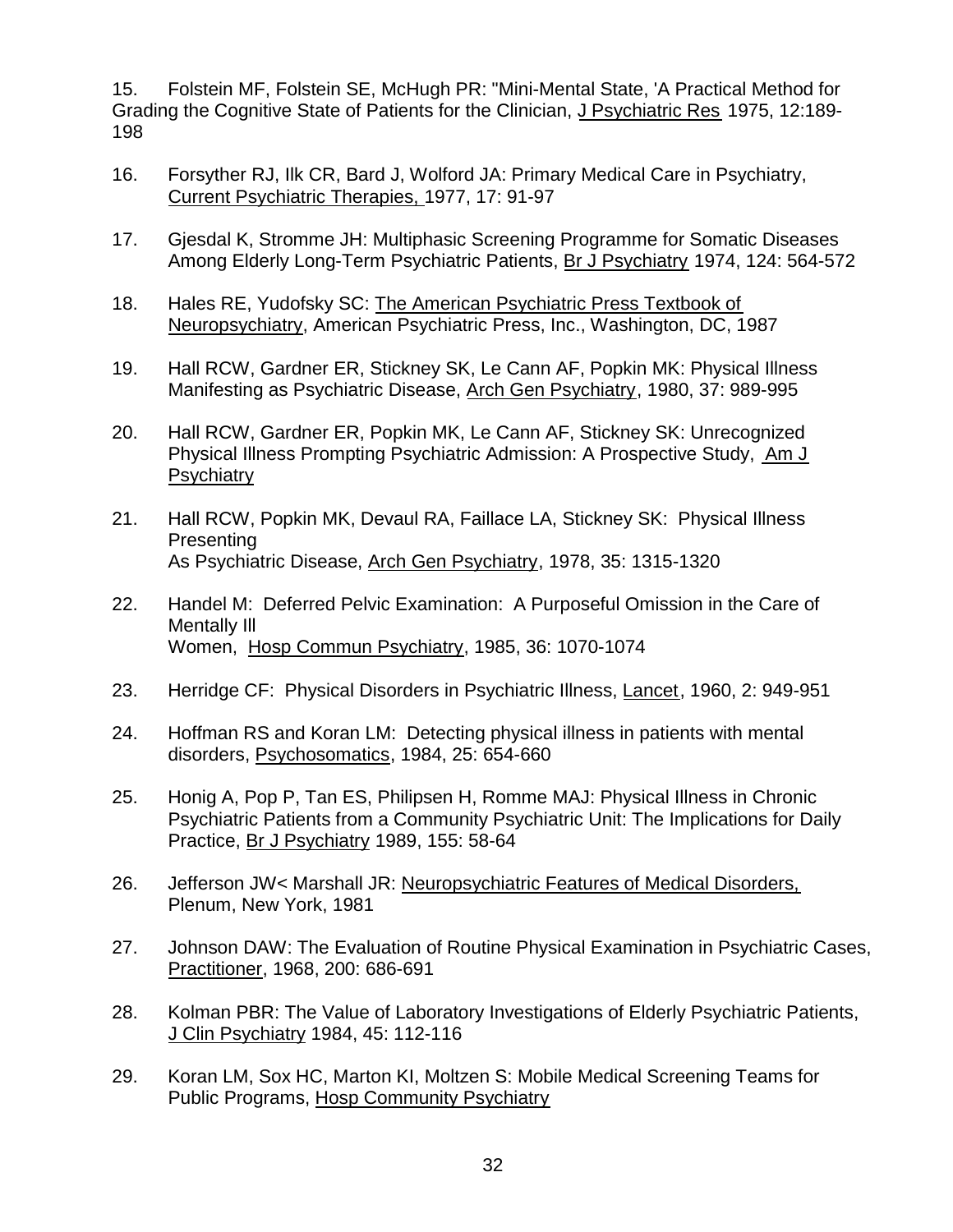30. Koran LM, Sax MC, Marton KI: A Medical Evaluation Study of Mental Health Service Clients: State Contract #82-73009 A-l, Final Report, Sacramento, 1984

31. Koran LM: The Cost Effect of Screening for Physical Disease in California's Public Mental Health Care System: A Report from the California Medical Evaluation Study to the Legislature in Response to Chapter 208, statutes of 1982, Contract # 85-76249 A-1, Sacramento, California, 1987

32. Koran £21, Sex MC, Marton KI, Moltzen S. Sex CM, Kraemer MC, Imai K, Kelsey, TG, Rose TG, Levin LC, Chandra 5: Medical Evaluation of Psychiatric Patients: I. Results in a State Mental Health System, Arch Gen Psychiatry 1989, 45:733-740

33. Koranyi DC; Morbidity and Rate of Undiagnosed Physical Illnesses in a Psychiatric Clinic Population, Arch Gen Psychiatry 1979, 36: 414-419

34. Lishman WA: Organic Psychiatry: The Psychological Consequences of Cerebral Disorder, Second Edition, Blackwell, Oxford, England,1987

35. Maguire GP and Granville-Crossman KL: Physical Illness in Psychiatric Patients, Br J Psychiatry 1968,114: 1365 -1369

36. Maricle RA, Hoffman WF, Bloom SD, Faulkner LR, Keepers CA: The Prevalence and Significance of Medical Illness Among Chronically Mentally Ill Outpatients, Commun Ment Health J 1987, 23: 81-90

37. Marks E and Broskowski A: Community Mental Health and Organized Health Care Linkages, in Broskowski A, Marks E, and Budman SM (eds.): Linking Health and Mental Health, Sage Annual Reviews of Community Mental Health, Vol. 2, Sage Publications, Beverly Hills, CA, 1981

38. Marshall HES: Incidence of Physical Disorders Among Psychiatric In-Patients, Br Med J, 1949, 2: 468-470

39. Muecke LN and Krueger DW: Physical Findings in a Psychiatric Outpatient Clinic, Am J Psychiatry, 1981, 128:1241 -1242

40. Murphy JM, Berwick DM, Weinstein MC, Borus 37, Budman SH, Klerman JL: Performance of Screening and Diagnostic Tests, Arch Gen Psychiatry 1987, 44: 550-555

41. Roca R, Breakey WR, Fischer PJ: Medical Care of Chronic Psychiatric Outpatients, Hosp Commun Psychiatry 1987, 38: 741-745

42. Rogan WJ, Gladen B: Estimating Prevalence from the Results of a Screening Test, Am J Epidemiol 1978, 107: 71-76

43. Shatin L. Kymissis P, Brown W: Clinical Laboratory Abnormalities and Their Followup in a Mental Hygiene Clinic, Br J Psychiatry 1978, 133: 150-155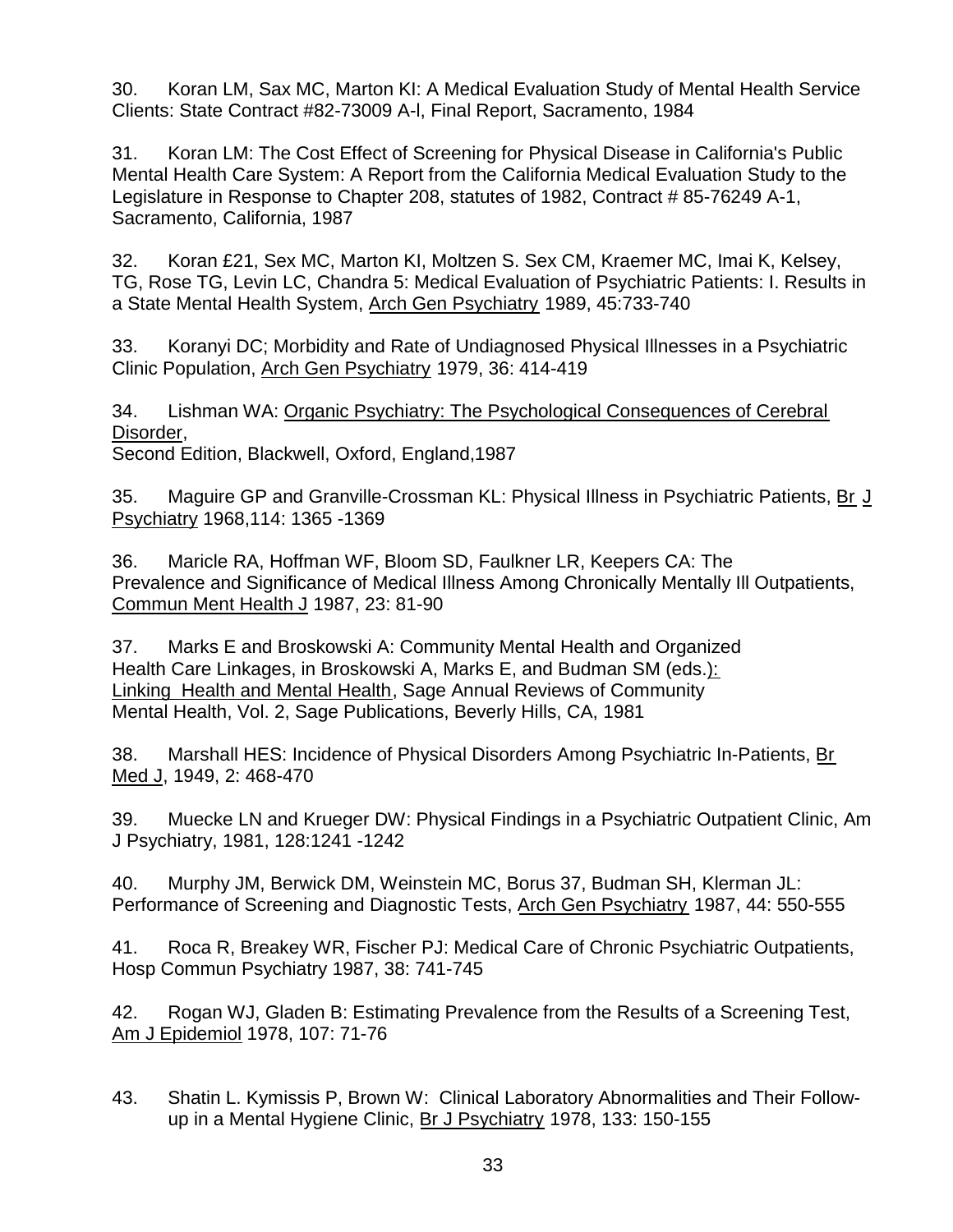- 44. Sheline &: High Prevalence of Physical Illness in a Geriatric Psychiatric Inpatient Population, Gen Hosp Psychiatry 1990, 12: 396-400
- 45. Snaith RP and Jacobson S: The Observation Ward and the Psychiatric Emergency, Br J Psychiatry 1979, 135: 67-72
- 46. Sox HC: Quality of Patient Care by Nurse Practitioners and Physician's Assistants: a Ten Year Perspective, Ann Int Med 1979, 91: 459-468
- 47. Sox HC: Probability Theory in the Use of Diagnostic Tests: An Introduction to Critical Study of the Literature, Ann Int Med 1986, 104: 60-66
- 48. Sox HC, Koran LM, Sox CH, Marton KI, Dugger F, Smith T: A Medical Algorithm for Detecting Physical Disease in Psychiatric Patients, Hosp Commun Psychiatry 1989, 40: 1270-1276
- 49. Thomas CJ: The Use of Screening Investigations in Psychiatry, Br J Psychiatry 1979, 115: 67-72
- 50. Wasson JH, Sox HC, Neff RK, et al: Clinical Prediction Rules: Applications and Methodologic Standards. NEJM 1985, 313: 793-799
- 51. White AJ, Barraclough B: Benefits and Problems of Routine Laboratory Investigations in Adult Psychiatric Admissions, Br J Psychiatry 1989, 155: 65-72
- 52. White AJ, Barraclough B: Thyroid Disease and Mental Illness: A Study of Thyroid Disease in Psychiatric Admissions, J Psychosom Res 1988, 32: 99-106
- 53. Wynne-Davies D: Physical Illness in Psychiatric Out-Patients, Br J Psychiatry 1965, 111: 27- 33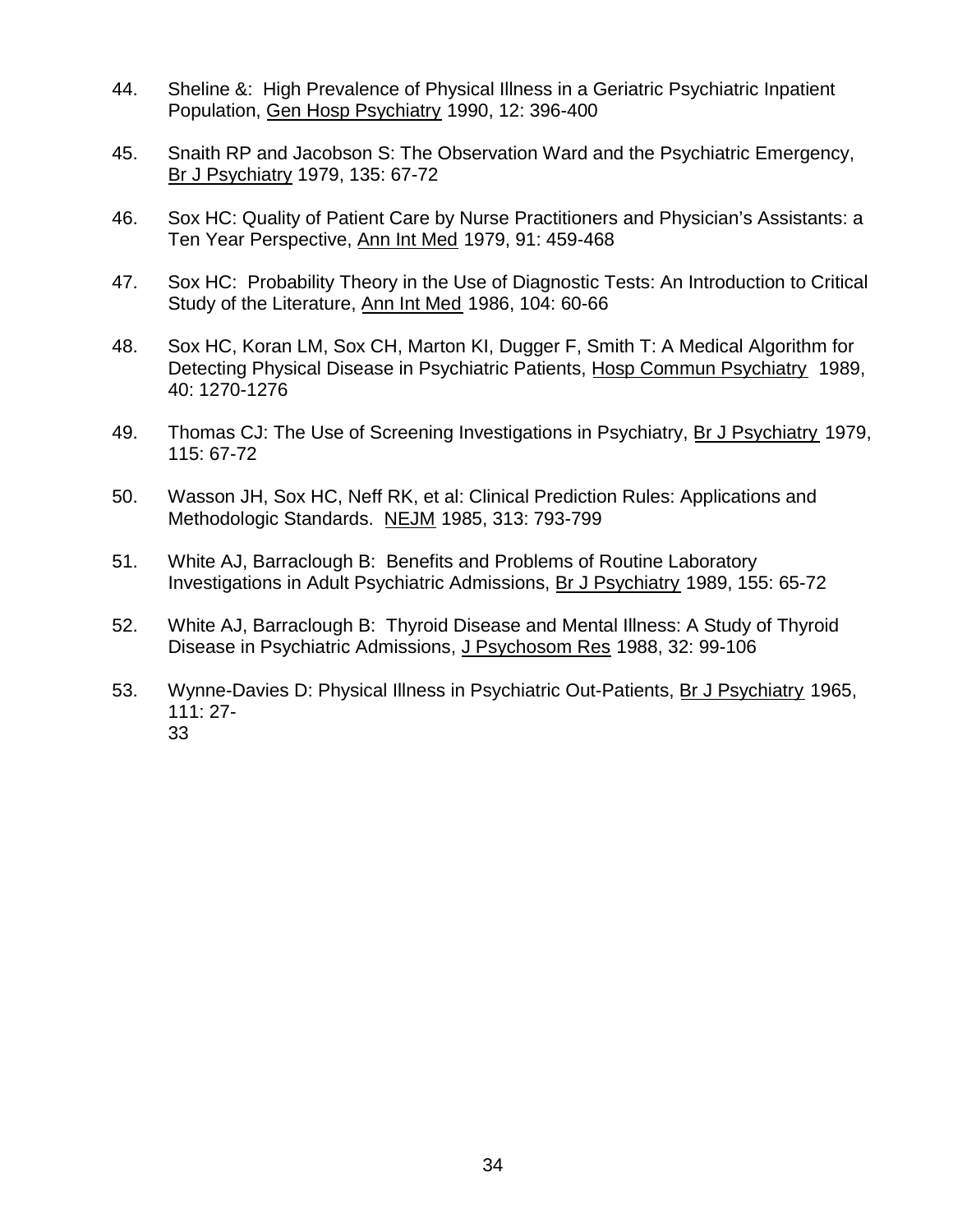## **Standard Medical History Form**

| Patient Name |                                                                                                                                                                                                                                | Date                                              |
|--------------|--------------------------------------------------------------------------------------------------------------------------------------------------------------------------------------------------------------------------------|---------------------------------------------------|
| Age          | Date of Birth <b>Exercise 2008</b>                                                                                                                                                                                             | Occupation <b>CONSUMING THE CONSUMING TENSION</b> |
|              | Home Address Management and the Management of the Management of the Management of the Management of the Management of the Management of the Management of the Management of the Management of the Management of the Management | City                                              |
| Telephone #  |                                                                                                                                                                                                                                | MR#                                               |

We are asking the questions below to find out if you have had any very bothersome physical problems in the last two months. Please circle the number for any symptom that has been very noticeable or worrisome to you. For each group of symptoms, please circle the number for "none of the above" if none of these symptoms has troubled you. Please do not circle any symptom number if the symptom has been minor or very mild.

#### HAVE YOU HAD ANY OF THESE SYMPTOMS IN THE PAST TWO MONTHS?

General symptoms:

- 1 severe loss of appetite
- 2 unusual hunger
- 3 loss of more than ten pounds without trying
- 4 excessive thirst
- 5 fever over 100 degrees for more than a day
- 6 night sweats
- 7 difficulty tolerating hot or cold weather
- 8 a change in the way you sleep
- 9 none of the above

Problems with your head:

Have you had any of these in the past two months?

- 10 severe dizziness lasting more than five minutes
- 11 unusually severe or different headaches
- 12 headaches that wake you from sleep
- 13 headaches associated with vomiting
- 14 none of the above

#### HAVE YOU HAD ANY OF THESE SYMPTOMS IN THE PAST TWO MONTHS?

Problems with your eyes:

- 15 pain in your eyes
- 16 a sudden need for new glasses
- 17 seeing double
- 18 loss of part of your vision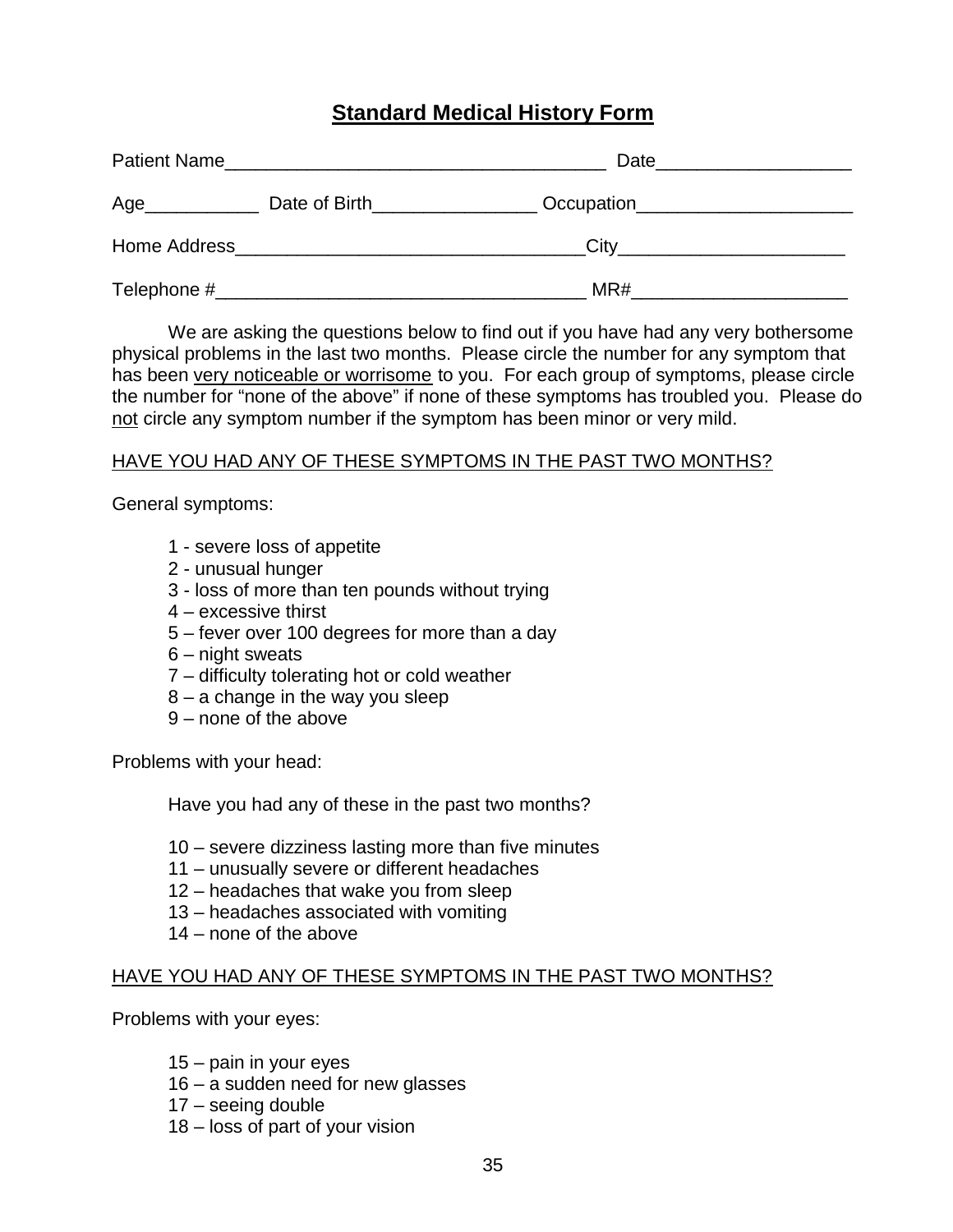- 19 seeing flashing lights or forms
- 20 things becoming small
- 21 none of the above

Problems with your nose:

- 22 nose bleeds that start by themselves
- 23 stuffiness in your nose almost every day
- 24 unusual smells
- 25 none of the above

Problems with your mouth:

- 26 soreness in your mouth, lips, gums, or tongue
- 27 bleeding gums
- 28 strange tastes from familiar foods
- 29 none of the above

Problems with your throat:

- 30 a hoarse voice that did not get better
- 31 trouble swallowing food
- 32 none of the above

Problems with your ears:

- 33 ringing in your ears
- 34 a sudden change in your hearing
- 35 trouble understanding or hearing people in crowded or noisy situations
- 36 none of the above

Unusual lumps:

- 37 swollen glands in your neck, under your arms
- 38 lumps in your breasts
- 39 discharge from your breasts (women); or, increase in breast size (men)
- 40 none of the above

#### HAVE YOU HAD ANY OF THESE SYMPTOMS IN THE PAST TWO MONTHS?

Skin Problems:

- 41 unusually itchy skin
- 42 unusually easy bruising
- 43 skin rashes
- 44 rapid loss of hair
- 45 unusual dryness of your skin
- 46 hair that has become coarse and brittle
- 47 hair that has become fine and silky
- 48 skin burning easily with sun exposure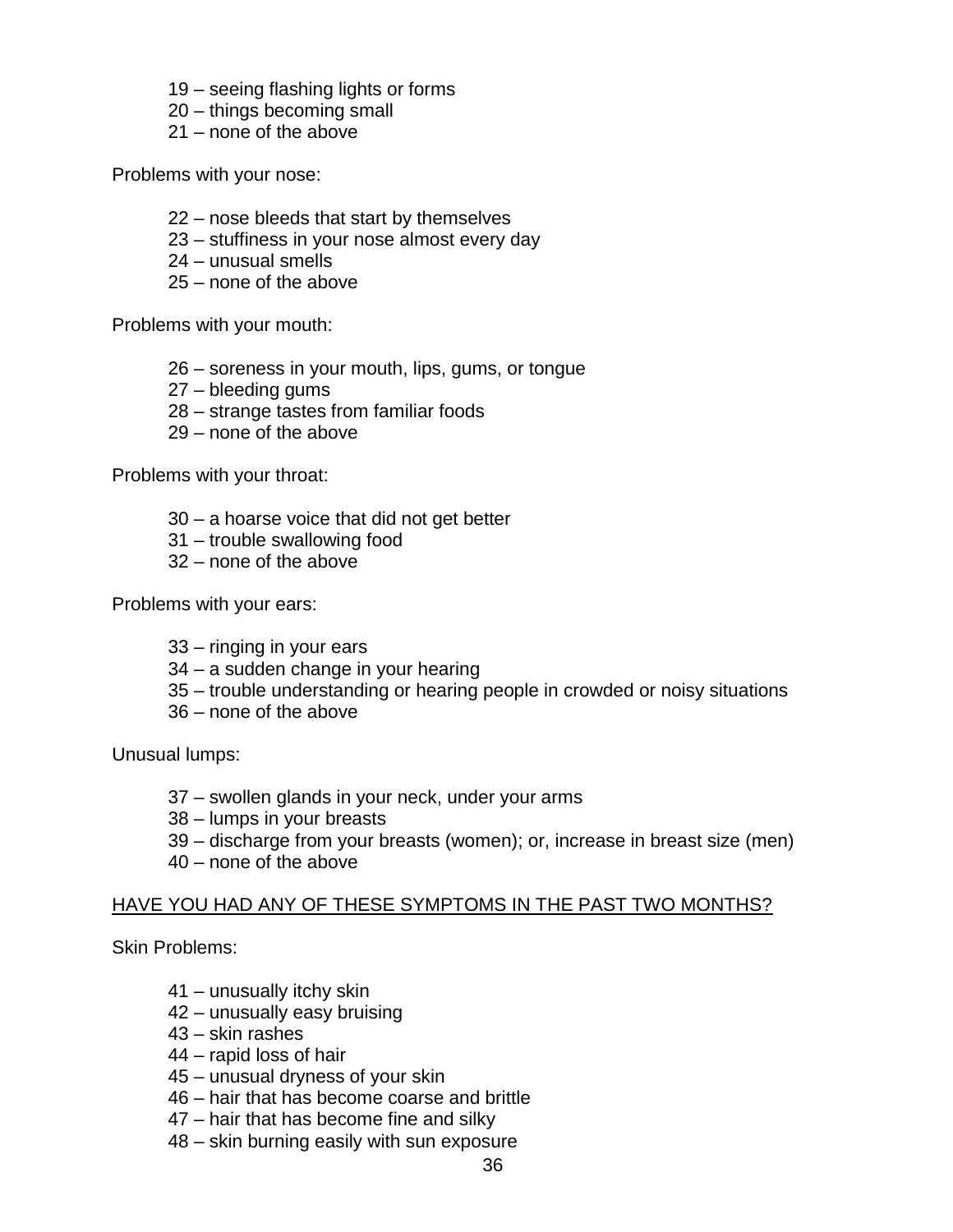49 – a change in skin color or tanning

50 – none of the above

Problems in your chest:

- 51 coughing that would not go away
- 52 coughing up blood
- 53 shortness of breath while walking or upon awakening at night
- 54 pain in your chest when resting
- 55 chest pain when you walk fast or uphill
- 56 very fast or irregular heart beat (palpitations)
- 57 a lightheaded feeling when you stand up
- 58 cramps in your legs during walking
- 59 swelling of your ankles or feet
- 60 none of the above

Problems with digestions or bowels:

- 61 persistent heartburn
- 62 swelling in your abdomen
- 63 abdominal pain for more than one day
- 64 a change in your bowel movements (size, shape or frequency)
- 65 vomiting for more than one day
- 66 black or bloody stools
- 67 getting full quickly while eating
- 68 none of the above

Trouble with urination:

- 69 decreased frequency or amount of urination
- 70 difficulty stopping or starting urination
- 71 blood or pus in your urine
- 72 burning when you urinate
- 73 getting up more than once
- 74 loss of control of urine or stool
- 75 pain or swelling in the testicles
- 76 none of the above

#### HAVE YOU HAD ANY OF THESE SYMPTOMS IN THE PAST TWO MONTHS?

Problems with joints or back:

- 77 hot, painful or swollen joints
- 78 pain in your back that was so bad that you had to stay in bed
- 79 none of the above

Exposure to toxic chemicals in the past two months:

- 80 toxic chemicals/fumes at work
- 81 toxic chemicals/fumes in your hobbies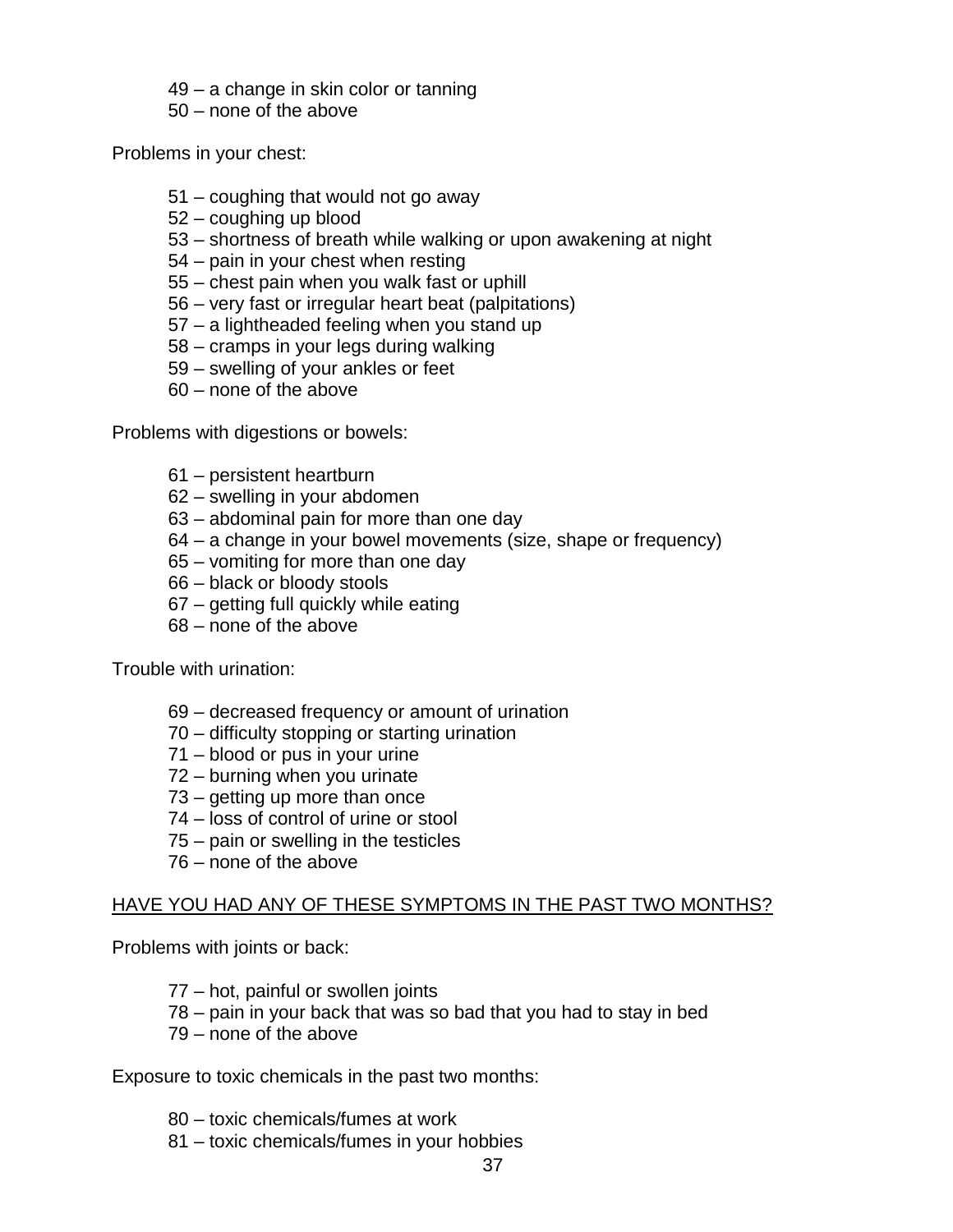- 82 toxic chemicals/pesticides in your garden
- 83 radioactive substances (exposure ever)
- 84 none of the above

Problems with your nervous system:

- 85 fainting spells
- 86 a lot of trouble with thinking or speech for brief periods
- 87 convulsions or fits
- 88 weakness in your arms or legs
- 89 a loss of coordination bumping into things frequently
- 90 numbness or tingling in your body
- 91 shaking that you could not control
- 92 difficulty with speaking
- 93 a change in your handwriting
- 94 repeated muscle cramps
- 95 recent head injury
- 96 none of the above

Habits:

| 97 – smoke cigarettes? | Yes No | If yes, how many packs/day? __ |
|------------------------|--------|--------------------------------|
| 98 - Drink coffee?     | Yes No | If yes, how many cups/day?     |
| 99 - Drink alcohol?    | Yes No | If yes, how many oz./day?      |
| 100- Drink wine?       | Yes No | If yes, how many glasses/day?  |
| 101- Drink beer?       | Yes No | If yes, how many oz./day?      |

>>>>>>>>>>>Next Question For Women Only<<<<<<<<<<

Problems with menstruation:

102 – a sudden change in your menstrual periods (discomfort, regularity, or amount of flow)

103 – bleeding or spotting between your periods

104 – excessive bleeding with your periods

105 – none of the above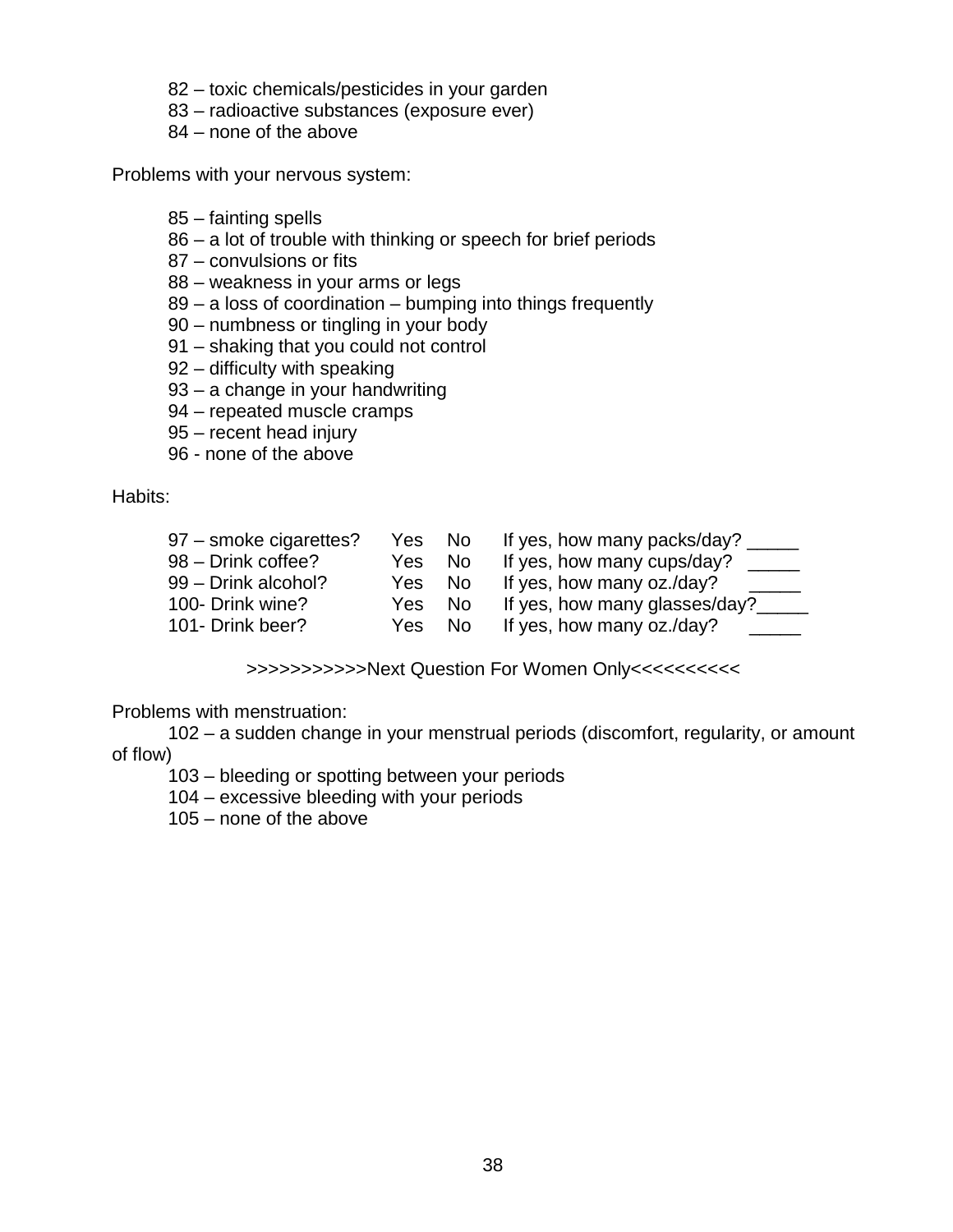## **Past History**

Have you had any of these illnesses? (Circle the number for any illness that you have had)

| $106 -$ Asthma<br>107 - Bladder Infection<br>$108 -$ Cancer<br>109 - Diabetes<br>110 - Emphysema<br>111 - Fits/Convulsions/Epilepsy<br>112 - Gallstones<br>113 - Glaucoma<br>$114 - Gout$<br>115 - Heart Attack<br>116 – Hepatitis<br>117 - High Blood Pressure<br>$130 -$ | $118 -$ Jaundice<br>119 - Kidney Infection<br>120 - Kidney Stone<br>121 - Liver Disease<br>122 - Meningitis<br>123 - Pneumonia<br>124 - Rheumatic Fever<br>$125 -$ Syphilis<br>126 - Thyroid disease<br>127 - Tuberculosis<br>$128 - Ulcers$<br>129 - Venereal Disease |       |  |
|----------------------------------------------------------------------------------------------------------------------------------------------------------------------------------------------------------------------------------------------------------------------------|------------------------------------------------------------------------------------------------------------------------------------------------------------------------------------------------------------------------------------------------------------------------|-------|--|
| Year:                                                                                                                                                                                                                                                                      |                                                                                                                                                                                                                                                                        |       |  |
| List any diseases that have required hospital treatment:                                                                                                                                                                                                                   |                                                                                                                                                                                                                                                                        |       |  |
|                                                                                                                                                                                                                                                                            |                                                                                                                                                                                                                                                                        |       |  |
| List any operations you have had:                                                                                                                                                                                                                                          |                                                                                                                                                                                                                                                                        | Year: |  |
|                                                                                                                                                                                                                                                                            |                                                                                                                                                                                                                                                                        |       |  |
| List any serious injuries you have had:                                                                                                                                                                                                                                    |                                                                                                                                                                                                                                                                        | Year: |  |
| 133 - 200 - 200 - 200 - 200 - 200 - 200 - 200 - 200 - 200 - 200 - 200 - 200 - 200 - 200 - 200 - 200 - 200 - 20                                                                                                                                                             |                                                                                                                                                                                                                                                                        |       |  |
|                                                                                                                                                                                                                                                                            |                                                                                                                                                                                                                                                                        |       |  |
| List any serious allergies you have to foods or medicines:<br>Drug or food                                                                                                                                                                                                 | Describe reaction                                                                                                                                                                                                                                                      | Year: |  |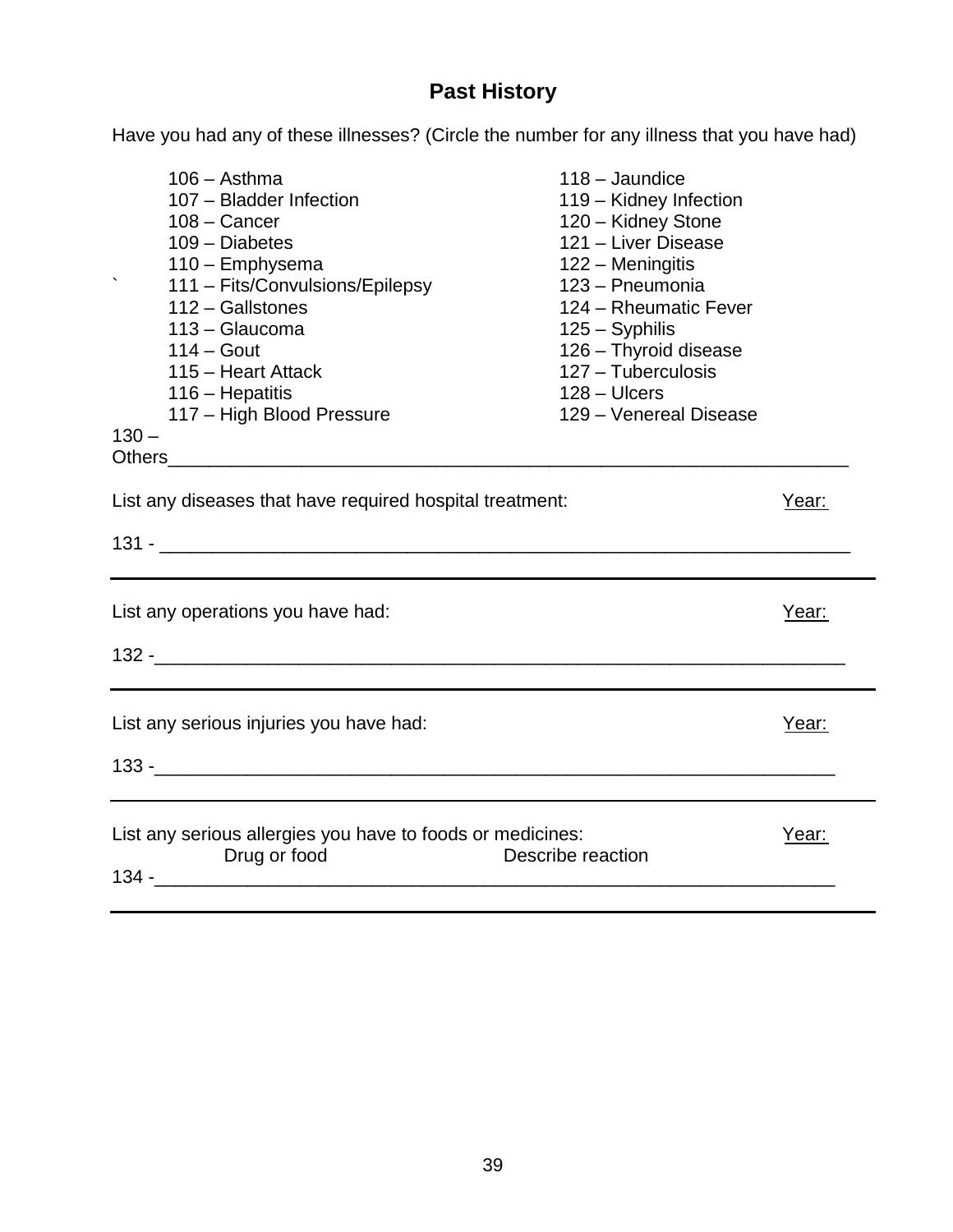## **Medical History Checklist**

|                                                                                                                             |                                                                   |            | Date_____________ |
|-----------------------------------------------------------------------------------------------------------------------------|-------------------------------------------------------------------|------------|-------------------|
|                                                                                                                             |                                                                   |            |                   |
|                                                                                                                             |                                                                   |            |                   |
|                                                                                                                             |                                                                   |            |                   |
|                                                                                                                             | Please Check "yes" or "no" for each of the following conditioned: |            |                   |
| Have you ever had:                                                                                                          |                                                                   | <b>YES</b> | <b>NO</b>         |
|                                                                                                                             | Fits, Convulsions or Epilepsy                                     |            |                   |
|                                                                                                                             | Emphysema                                                         |            |                   |
|                                                                                                                             | <b>Diabetes</b>                                                   |            |                   |
|                                                                                                                             | Asthma                                                            |            |                   |
|                                                                                                                             | <b>High Blood Pressure</b>                                        |            |                   |
|                                                                                                                             | <b>Thyroid Disease</b>                                            |            |                   |
| Please check "yes" is any of the following symptoms has been very noticeable or worrisome<br>to you: Otherwise, check "no". |                                                                   |            |                   |
|                                                                                                                             | In the past two months, have you noticed:                         | <b>YES</b> | <b>NO</b>         |
|                                                                                                                             | Blood or pus in your urine                                        |            |                   |
|                                                                                                                             | Pain in your chest when resting                                   |            |                   |
| In the past two months, have your had:                                                                                      |                                                                   |            |                   |
|                                                                                                                             | Headaches associated with vomiting                                |            |                   |
|                                                                                                                             | Loss of control of urine or stools (bowels)                       |            |                   |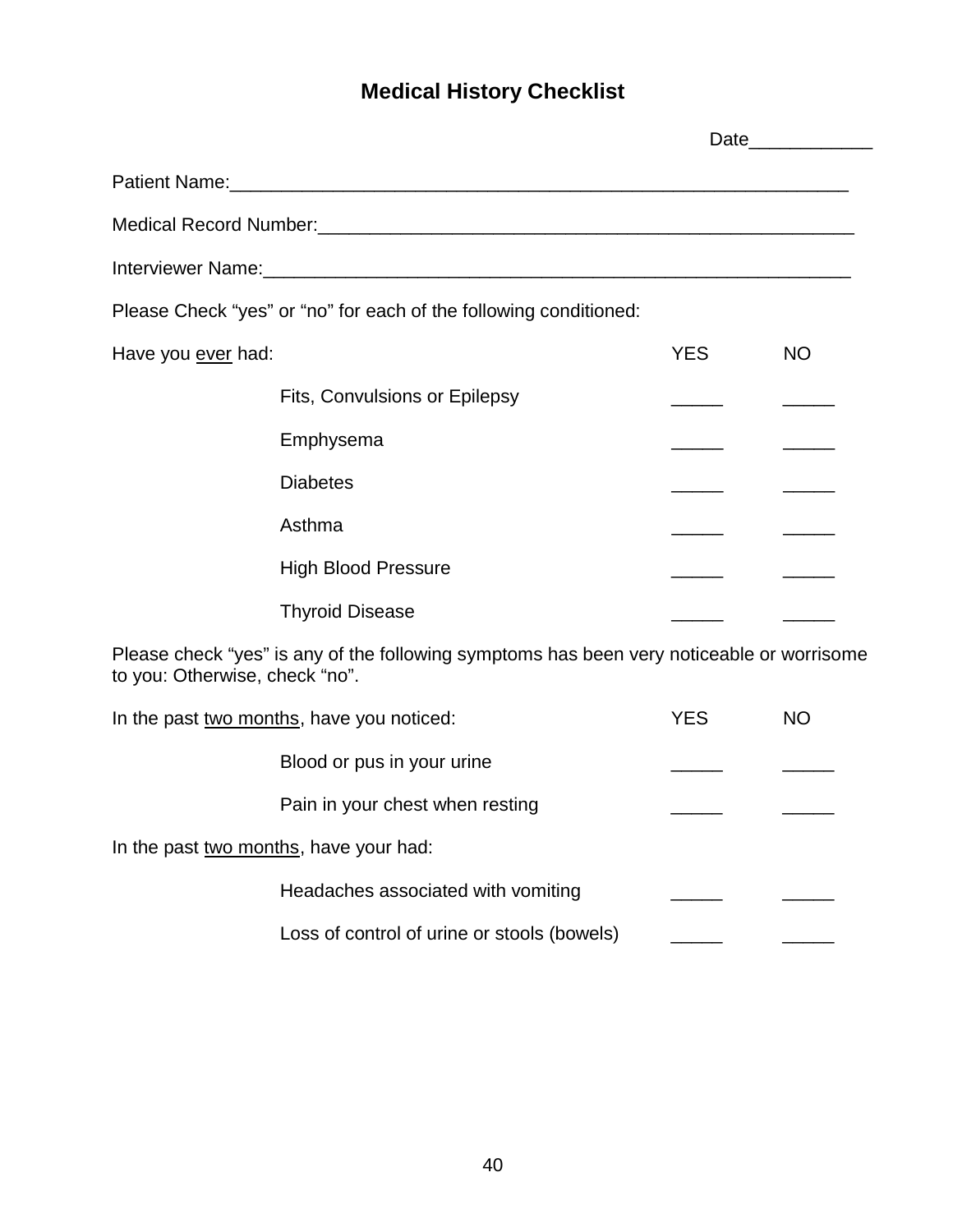## Physical Examination Record

| Date______________     |                               |                           |          |  |                 |                                                                       |  |  |
|------------------------|-------------------------------|---------------------------|----------|--|-----------------|-----------------------------------------------------------------------|--|--|
| Vital signs:           |                               |                           |          |  |                 |                                                                       |  |  |
|                        |                               |                           |          |  |                 | BP: (sit) ______mm Hg Pulse: _____/min. (___reg __irreg) Temp: _____F |  |  |
|                        | General Appearance:<br>normal |                           |          |  |                 | Mouth:<br>normal                                                      |  |  |
| $1 \quad \blacksquare$ | abnormal                      |                           |          |  | 10 <sup>°</sup> | abnormal                                                              |  |  |
| Skin:                  |                               |                           |          |  | Neck:           |                                                                       |  |  |
| $\overline{2}$         | cyanosis                      |                           |          |  | 21              | thyroid enlarged                                                      |  |  |
| 3<br>4                 | rash                          |                           |          |  | 22<br>23        | thyroid bruit                                                         |  |  |
| 5                      | jaundice<br>spider angioma    |                           |          |  | 24              | thyroid nodule<br>other neck abnormality                              |  |  |
| 6                      | other abnormality:            |                           |          |  |                 |                                                                       |  |  |
| Head:                  |                               |                           |          |  |                 | Lymph Nodes:                                                          |  |  |
| $\overline{7}$         | normal                        |                           |          |  |                 | normal                                                                |  |  |
|                        | abnormal                      |                           |          |  | 26              | 25 enlarged<br>abnormal                                               |  |  |
|                        |                               |                           |          |  |                 |                                                                       |  |  |
|                        | Extraocular muscles:          |                           |          |  | <b>Breasts:</b> |                                                                       |  |  |
|                        | normal                        |                           |          |  |                 | normal                                                                |  |  |
| 8                      | abnormal                      |                           |          |  | 27<br>28        | abnormal<br>not done                                                  |  |  |
| Pupils:                |                               |                           |          |  |                 |                                                                       |  |  |
|                        | normal                        |                           |          |  | Thorax:         |                                                                       |  |  |
|                        |                               | 9 Argyl-Robertson Pupil   |          |  |                 | normal                                                                |  |  |
| 10                     | other abnormality:            |                           |          |  |                 |                                                                       |  |  |
|                        |                               |                           |          |  | 29              | increased AP diameter                                                 |  |  |
|                        | <b>Visual Fields:</b>         |                           |          |  | 30              | decreased breath sounds                                               |  |  |
|                        | normal                        |                           |          |  | 31              | wheezes/prolonged expir.                                              |  |  |
| 11                     | abnormal                      |                           |          |  |                 |                                                                       |  |  |
|                        |                               |                           |          |  | 32              | rales $>=1/3$ up lung fields                                          |  |  |
| Eyelids:               |                               |                           |          |  | 33              | other abnormalities                                                   |  |  |
| 12                     | normal                        |                           |          |  | Heart:          |                                                                       |  |  |
| 13                     | lid lag<br>lid retraction     |                           |          |  |                 | normal                                                                |  |  |
| 14                     | other abnormality:            |                           |          |  | 34              | abnormal                                                              |  |  |
| Sclerae:               |                               | <b>Peripheral Pulses:</b> |          |  |                 |                                                                       |  |  |
|                        | normal                        |                           |          |  |                 | normal                                                                |  |  |
| 15                     | icteric                       |                           |          |  | 35              | abnormal                                                              |  |  |
| 16                     | other abnormality             |                           |          |  |                 |                                                                       |  |  |
|                        |                               |                           | Abdomen: |  |                 |                                                                       |  |  |
| Fundi:                 | normal                        |                           |          |  | 36              | normal<br>liver enlarged                                              |  |  |
|                        |                               |                           |          |  |                 |                                                                       |  |  |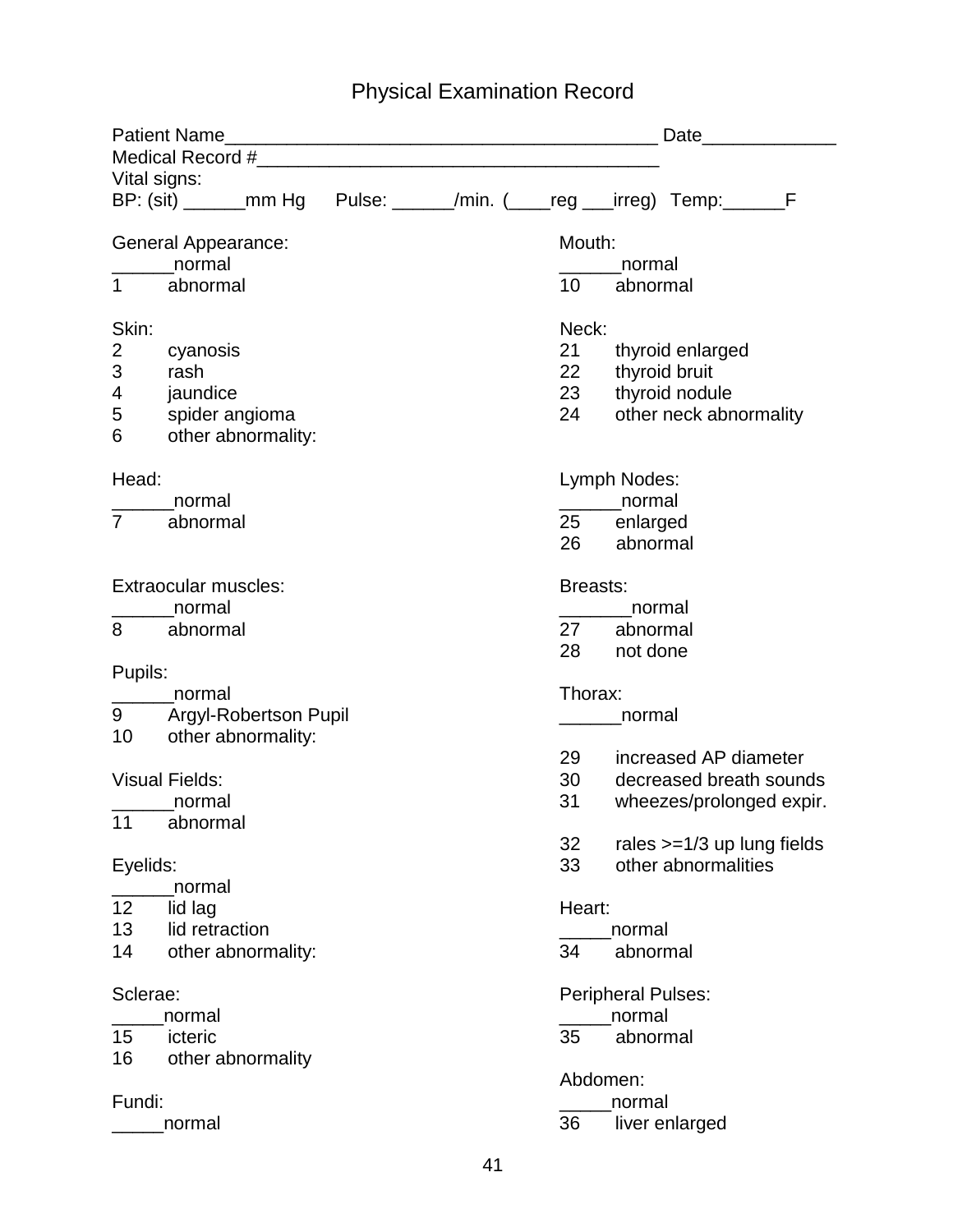#### 17 abnormal 37 ascites

18 abnormal 39 tremor

\_\_\_\_\_normal

19 abnormal Spine:

## **Neurological Examination**

Level of consciousness Speech

- \_\_\_\_\_normal \_\_\_\_\_normal
- 
- 
- 
- 
- 
- 

## Cranial Nerves

all cranial nerves normal

- 
- 
- 
- 
- 

Sensory Examination

- \_\_\_\_\_vibration sense normal
- 66 vibration sense decreased \_\_\_\_\_position sense normal
- 67 position sense decreased \_\_\_\_\_Romberg test normal
- 68 Romberg test positive

## Motor System

- 
- 69 diminished arm swing 76 akathisia
- 
- 
- 72 bizarre gait 79 tic:
- 
- 74 steppage gait 81 asterixis
- 

Ears: Extremities & Joints:

- \_\_\_\_\_normal \_\_\_\_\_normal
	-
	- 40 clubbing
- Nose: 41 other abnormalities:

\_\_\_\_\_normal

42 abnormal

- 
- 43 diminished 49 word-finding difficulty
- 44 hypervigilant 50 word substitutions
- 45 inattentive 51 disrupted grammar
- 46 other abnormality 52 nonsense syllables
- 47 dysarthria 53 perseveration
- 48 delayed answers 54 loose associations
	- 55 other abnormalities
- 56 CN1 abnormal 61 CN6 abnormal
- 57 CN2 abnormal 62 CN7 abnormal
- 58 CN3 abnormal 63 CN8 abnormal
- 59 CN4 abnormal 64 CN9, 10 abnormal
- 60 CN5 abnormal 65 CN 12 abnormal

- quati normal quation of the state of the state of the state of the state of the state of the state of the state of the state of the state of the state of the state of the state of the state of the state of the state of the
	-
- 70 broad-based gait 77 resting tremor
- 71 spastic gait 78 intention tremor
	-
- 73 ataxic gait 80 bradykinesia
	-
- 75 other abnormalities 82 other abnormal involuntary movements